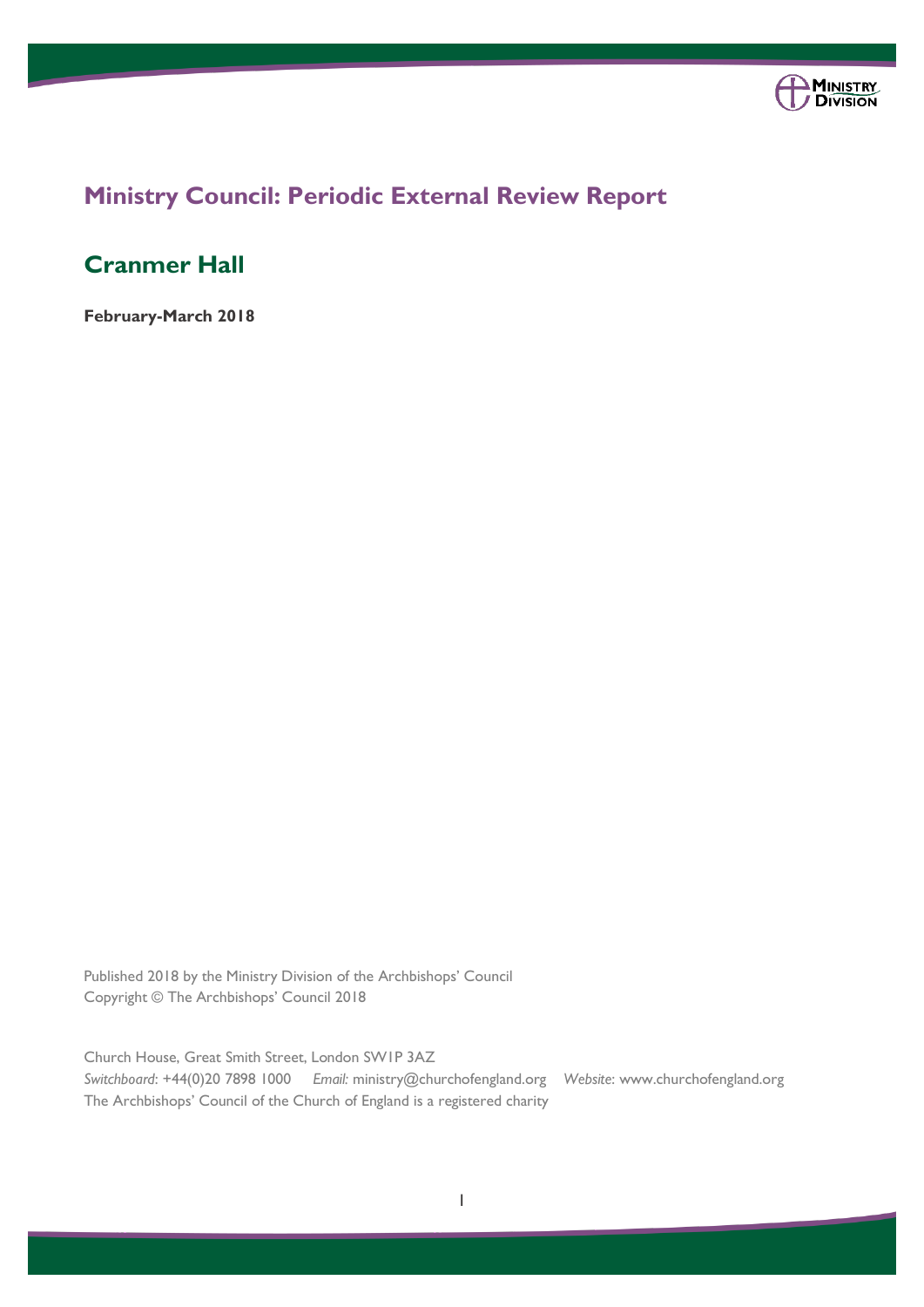

### **CONTENTS**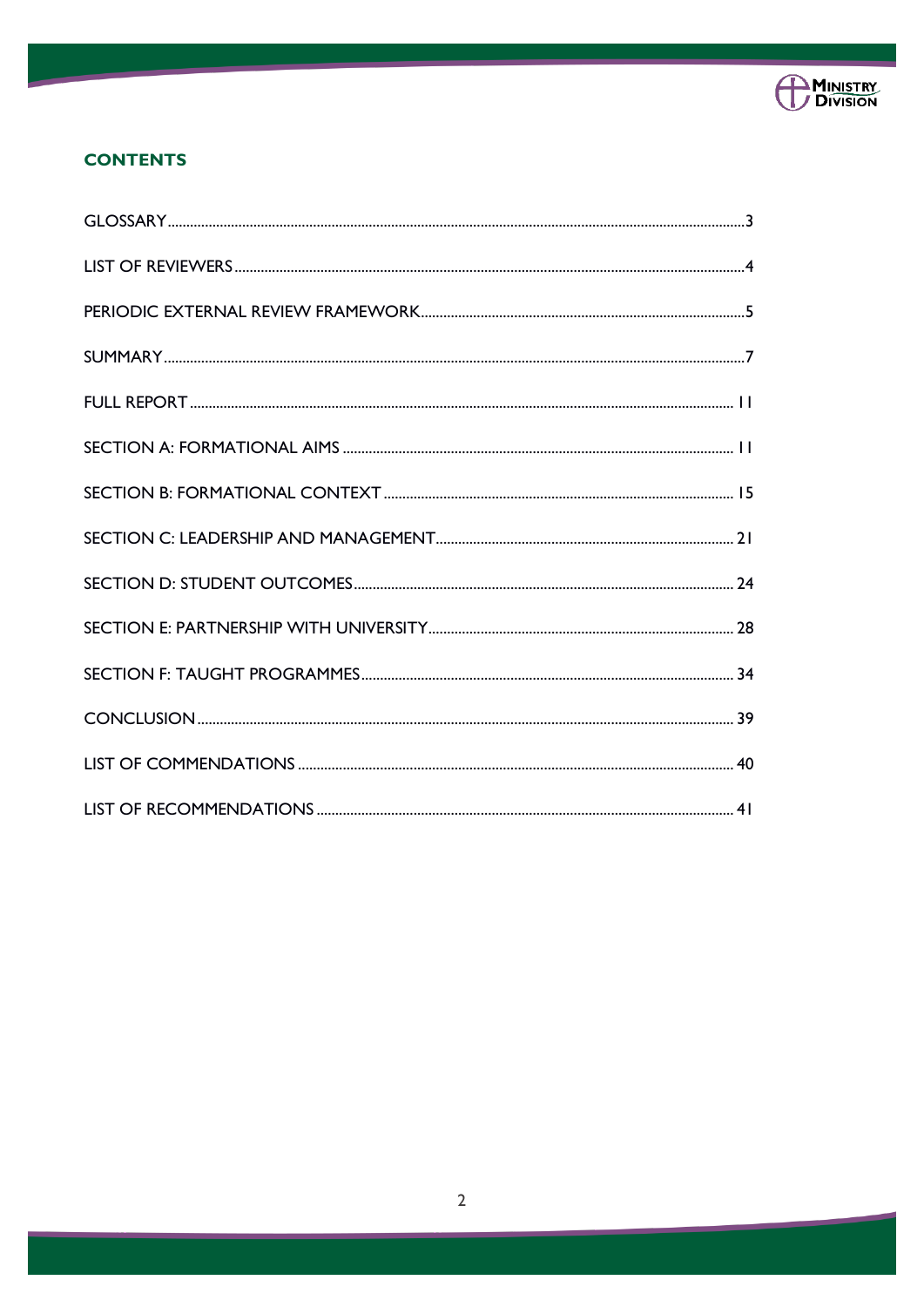

### **GLOSSARY**

| <b>ASE</b>  | <b>Annual Self-Evaluation</b>                 |
|-------------|-----------------------------------------------|
| <b>BAME</b> | Black, Asian and Minority Ethnic              |
| <b>BAP</b>  | Bishops' advisory panel                       |
| <b>BCP</b>  | Book of Common Prayer                         |
| <b>CCR</b>  | <b>Cranmer Common Room</b>                    |
| DDO         | Diocesan Director of Ordinands                |
| <b>DUO</b>  | Durham University Online                      |
| <b>IME</b>  | <b>Initial Ministerial Education</b>          |
| <b>LRC</b>  | <b>Learning Resource Centre</b>               |
| <b>NSS</b>  | <b>National Student Survey</b>                |
| <b>PER</b>  | Periodic External Review                      |
| <b>RME</b>  | <b>Resourcing Ministerial Education</b>       |
| <b>RTP</b>  | <b>Regional Training Partnership</b>          |
| SSC         | <b>Staff-Student Committee</b>                |
| <b>SWOT</b> | Strengths, Weaknesses, Opportunities, Threats |
| <b>TEI</b>  | Theological Education Institution             |
| ULO         | University Liaison Officer                    |
|             |                                               |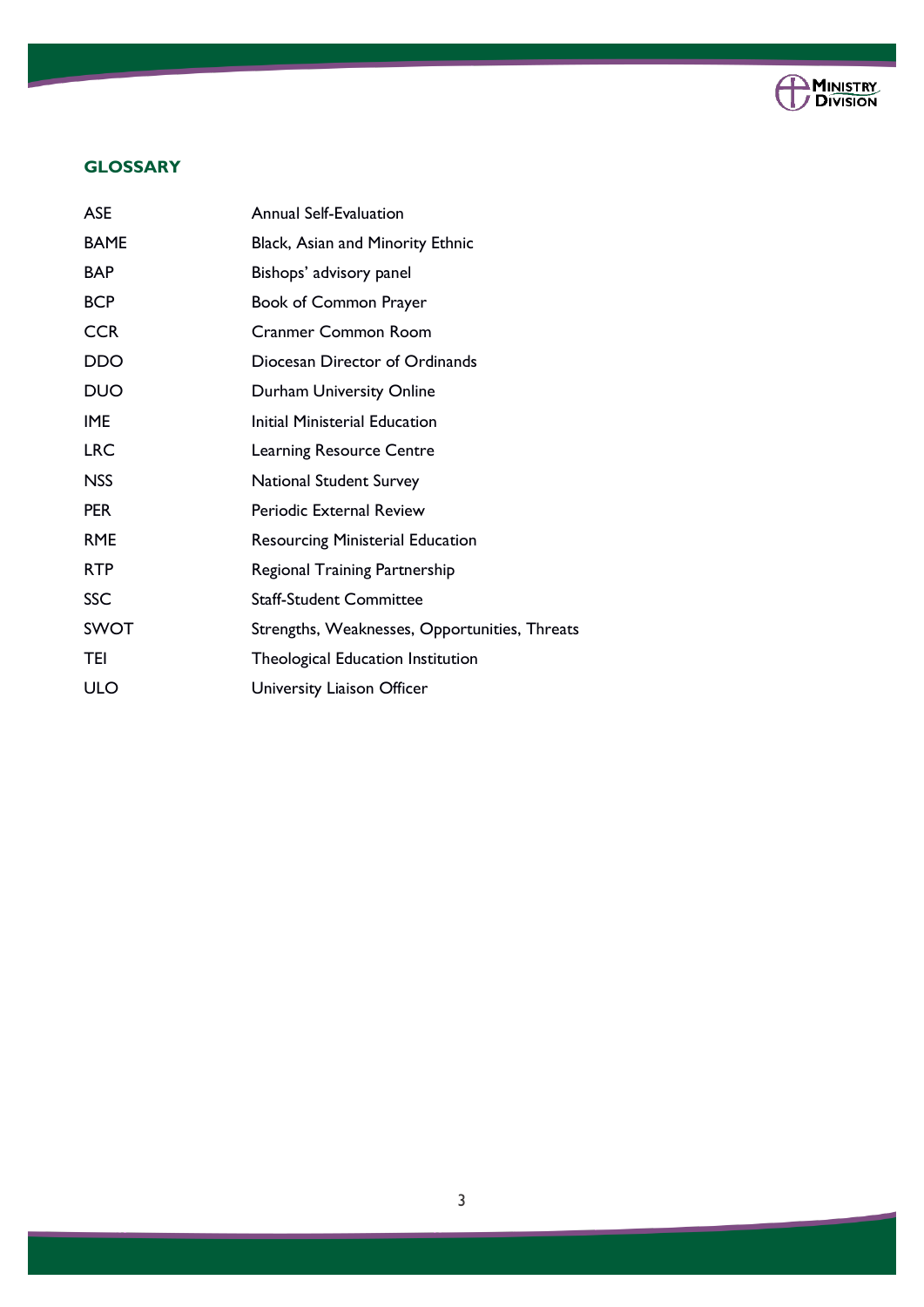

### **LIST OF REVIEWERS**

*For Ministry Division*

**The Revd Professor Paul Avis, Senior Reviewer**, Honorary Professor, Department of Theology and Religion, University of Durham; Honorary Research Fellow, Department of Theology and Religion, University of Exeter**.**

**The Revd Professor Frank Berry**, Honorary Professor of Chemistry, University of Birmingham**.**

**The Revd Canon Dr Jane Freeman**, Team Rector, Wickford and Runwell Parishes, Diocese of Chelmsford**.**

**Jacqueline Stamper**, University Librarian Emerita, Honorary Fellow, Lancaster University, Member of General Synod**.**

*For Durham University* 

**Professor Mike Higton**, Professor of Theology & Ministry

**The Revd Professor Paul Avis, Senior Reviewer**, Honorary Professor, Department of Theology and Religion, University of Durham; Honorary Research Fellow, Department of Theology and Religion, University of Exeter**.**

**Miss Alyson Bird**, Quality Assurance Manager (Common Awards)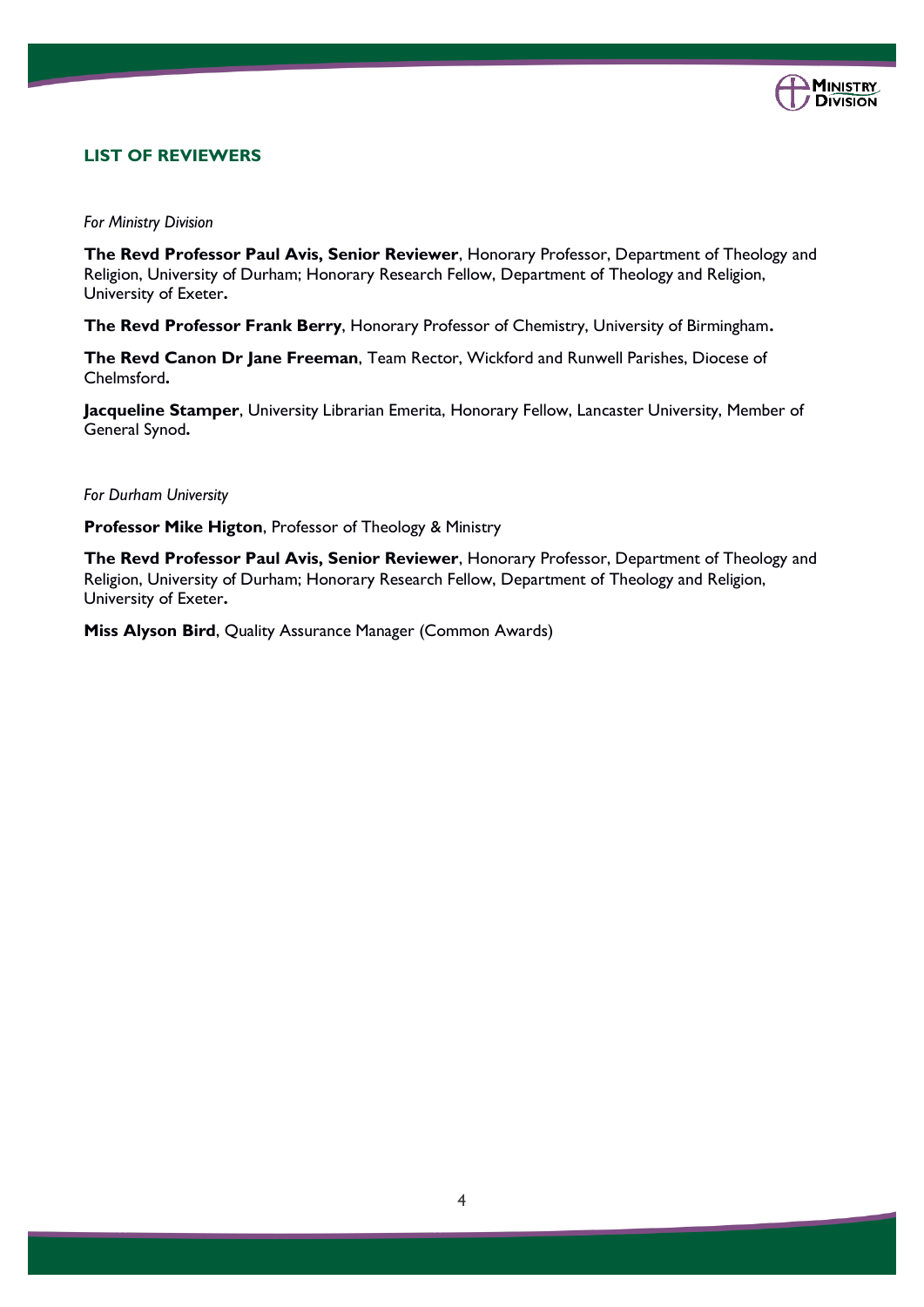

### **THE PERIODIC EXTERNAL REVIEW FRAMEWORK**

For ministerial training institutions that offer the church's Durham University-validated Common Awards programmes (as most do), Periodic External Review is a joint process that meets the quality assurance needs both of the sponsoring churches and of Durham University, and enables the church to conduct an external quality check of each TEI against national standards and expectations for ministerial training and formation.

*On behalf of the sponsoring churches*, review teams are asked to assess the fitness for purpose of the training institution for preparing candidates for ordained and licensed ministry and to make recommendations for the enhancement of the life and work of the institution. Within the structures of the Church of England, this report has been prepared for the House of Bishops acting through the Ministry Council.

*For Durham University*, the PER process is the university's mechanism for gathering and evaluating information from multiple sources to inform decision-making on: (i) renewal of the Common Awards partnerships with approved Theological Education Institutions (TEIs); (ii) revalidation of Common Awards programmes that have been approved for delivery within TEIs.

Review teams are appointed both by Ministry Division from a pool of reviewers nominated by bishops and TEIs and by Durham University's Common Awards office. The latter will take lead responsibility for PER criteria E and F covering teaching and learning infrastructure and delivery. In effect, this part of the review represents academic revalidation by Durham as the church's partner university, but will also include comment on wider formational matters where appropriate. Evidence-gathering is shared, and judgements are owned by the review team as a whole.

### *Recommendations and Commendations*

PER reports will include Recommendations which may either be developmental, naming issues that the reviewers consider the TEI needs to address, or they may urge the enhancement of practice that is already good. They will also include Commendations, naming instances of good practice that the reviewers specially wish to highlight. The reviewers' assessment of the TEI is expressed as much through the balance of Recommendations and Commendations in their report as through its criterion-based judgements.

#### *Criterion-based judgements*

Reviewers are asked to use the following outcomes with regard to the overall report and individual criteria A-F. Throughout, the outcome judgements will be those of the Ministry Division-appointed reviewers, as university validation does not use a similar framework; but in respect of sections E and F those judgements will be especially informed by the views, recommendations and commendations of the Durham-appointed reviewers in the case of TEI offering Common Awards programmes.

### **Confidence**

Overall outcome: commendations and a number of recommendations, none of which question the generally high standards found in the review.

Criterion level: aspects of an institution's life which show good or best practice.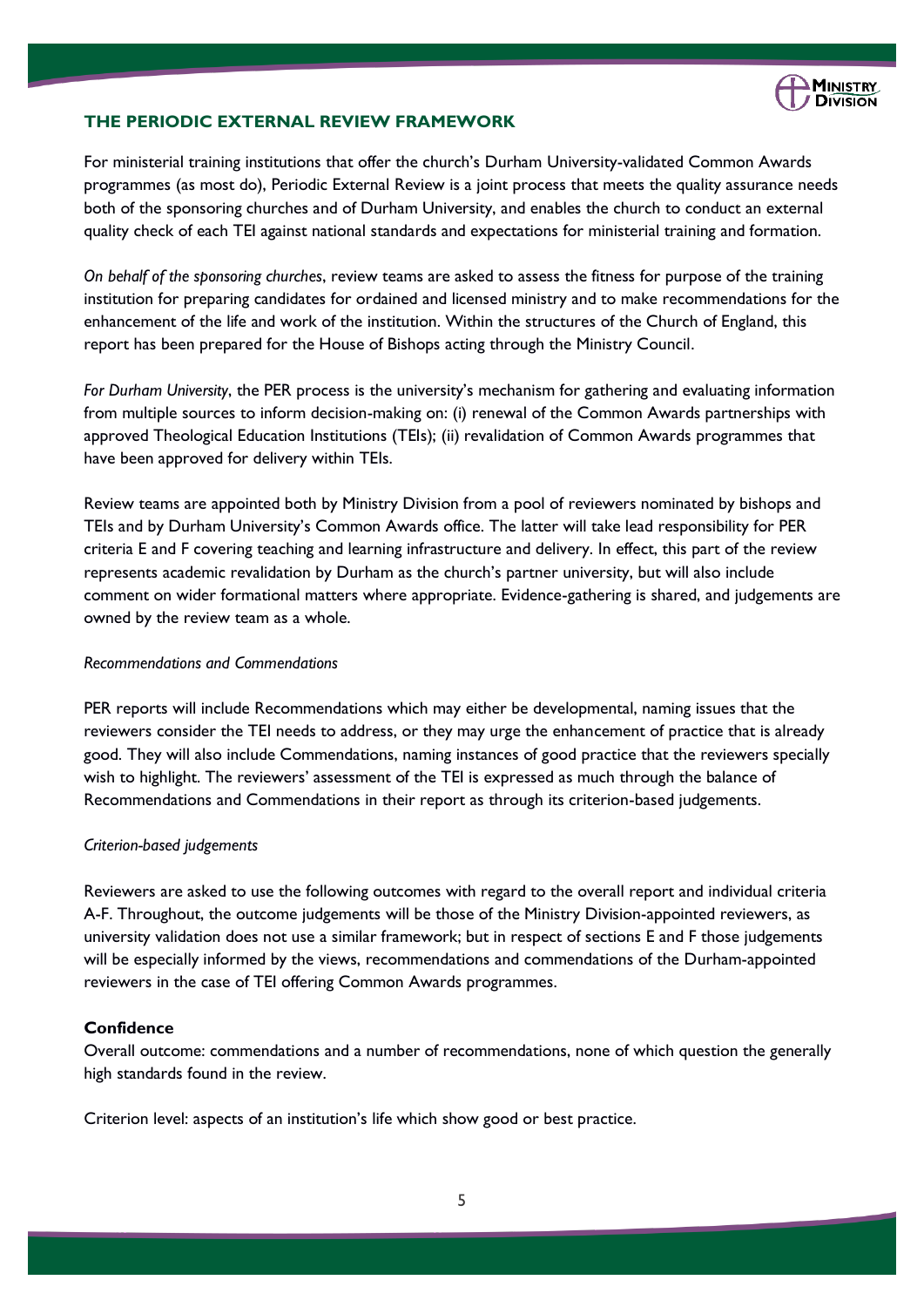

### **Confidence with qualifications**

Overall outcome: likely to include commendations as well as a number of recommendations, including one or more of substance that questions the generally acceptable standards found in the review and which can be rectified or substantially addressed by the institution in the coming 12 months.

Criterion level: aspects of an institution's life which show either (a) at least satisfactory practice but with some parts which are not satisfactory or (b) some unsatisfactory practice but where the institution has the capacity to address the issues within 12 months.

### **No confidence**

Overall outcome: A number of recommendations, including one or more of substance which raise significant questions about the standards found in the review and the capacity of the institution to rectify or substantially address these in the coming 12 months.

Criterion level: aspects of an institution's life which show either (a) generally not satisfactory practice or (b) some unsatisfactory practice where it is not evident that the institution can rectify the issues within the coming 12 months.

In respect of Sections E–F, university validation does not currently apply a hierarchy of quality judgements. Instead, the practice is to grant continuing approval subject to the fulfilment of conditions expressed in the reviewers' recommendations. Thus, where Common Awards programmes are part of the PER, the reviewers' shared judgements under these two sections will normally be expressed as 'Confidence, subject to the implementation of the recommendations in this section'.

The Common Awards team's findings will be part of the joint PER report, but will also be included in a stand-alone report prepared for the university's governance bodies, and which can be made available to the TEI under review if wished.

*For training institutions that do not offer the Durham-validated Common Awards programmes*, PER will be undertaken entirely by Ministry Division-appointed reviewers, applying criteria A-F but with appropriate adaptation in the case of E and F. Some diocesan Reader training schemes, for example, will fall into this category.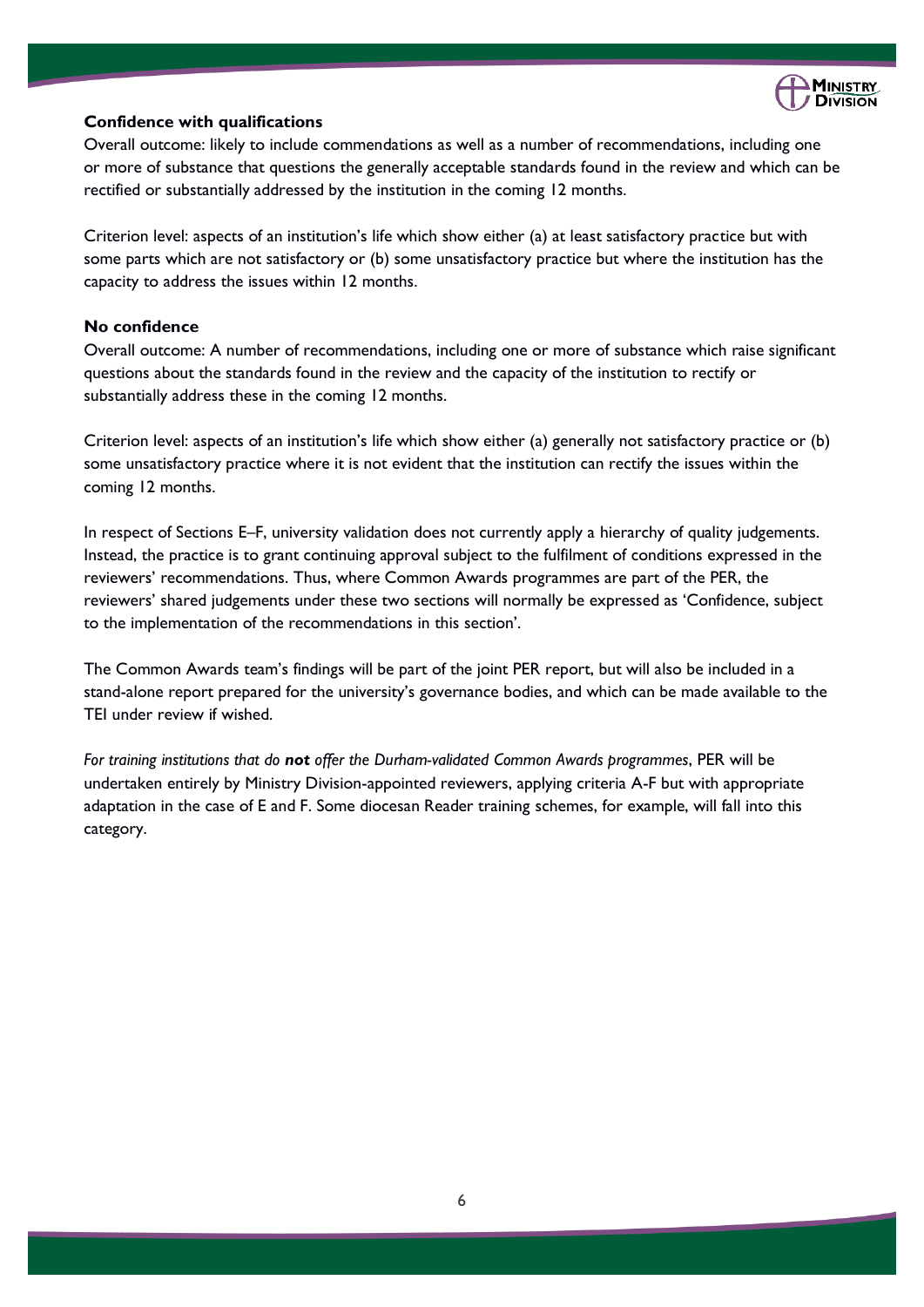

# **REPORT OF THE PERIODIC EXTERNAL REVIEW OF CRANMER HALL**

### **February-March 2018**

### **SUMMARY**

### **Introduction**

St John's College, Durham, of which Cranmer Hall is one of the two constituent halls, was founded in 1909 and become a College of Durham University in 1919. Cranmer Hall was founded in 1958 by St John's College when it divided into Cranmer Hall, a theological training institution, and John's Hall. Cranmer Hall continues to be a constituent part of St John's College under its overall governance structure. Thus St John's College has a Principal and Cranmer Hall a Warden. Cranmer benefits from sharing certain physical facilities (especially the Chapel, Library and refectories), aspects of worship and pastoral care, and administrative support, across the College.

Cranmer Hall is a diverse and inclusive community that continues to value its Anglican Evangelical foundation, which it shares with St John's College as a whole. On this basis, Cranmer offers a broad and rich experience of theological education and ministerial formation to students of various church backgrounds and welcomes students from across the spectrum of Anglican traditions.

#### *Validation by Durham University*

On 11th February 2014 Durham University conducted a validation visit to Cranmer Hall (St. John's) to consider the proposed partnership and programmes, in accordance with the Common Awards approval process agreed by the Quality and Standards Sub-Committee on 29th May 2013. This visit was combined with a Periodic Review of Cranmer Hall (St. John's) and the Wesley Study Centre, in accordance with the aims and methods of the periodic review process. The visit team concluded that the TEI had met the criteria for partnership and programme approval. A small number of conditions and recommendations were made which were subsequently addressed. The University approved the proposed partnership and undergraduate programmes and re-validated the existing postgraduate provision (outside the Common Awards framework).

For the current revalidation exercise, the review team examined the following Common Awards programmes which have been granted approval for, and are delivered by, Cranmer Hall:

- Certificate in Higher Education (CertHE) in Theology, Ministry and Mission (V60446);
- Diploma in Higher Education (DipHE) in Theology, Ministry and Mission (V60447);
- BA (Hons) in Theology, Ministry and Mission (V604);

The TEI also delivers the following programmes validated by the University (outside the Common Awards framework) which formed part of the present review:

- MA Consultancy for Mission and Ministry (V60607)
- PG Dip Consultancy for Mission and Ministry (V60612)
- MA Digital Theology (V60707)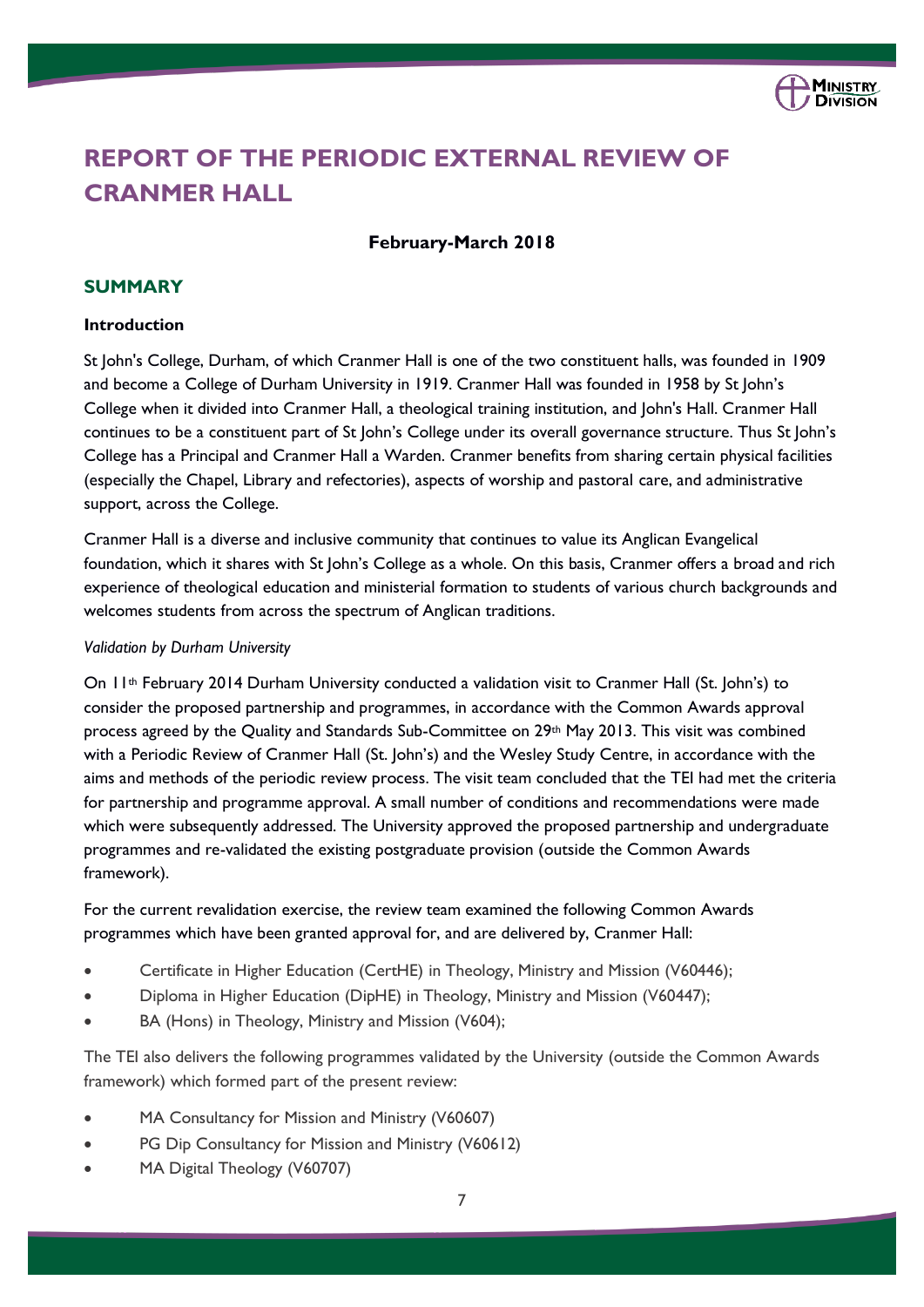

- Postgraduate Diploma Digital Theology (V60712)
- Postgraduate Certificate Digital Theology (V60714)
- MA Theology & Ministry (V60507)
- PG Dip Theology & Ministry (V60512)
- PG Cert Theology & Ministry (V60514)

The TEI also delivers the following programme in partnership with the Department of Theology and Religion

• Doctor of Theology and Ministry (V6A282)

The review team was satisfied with the quality and standards of the programmes listed above and recommends that the programmes should be revalidated for a period of six years.

### *Recent changes*

The most important recent change has been the appointment of the Revd Dr Philip Plyming as Warden. In the short period between May 2017, when he began work, and the start of the Review, the Warden has initiated a wide range of measures both consolidating the improvements made under his predecessor as Warden, the (now) Right Revd Mark Tanner, and commencing a major programme of improvement, reform and renewal.

Following the departure of Dr Calvin Samuel to be Principal of the London School of Theology, the post of Academic Dean has been filled by Dr Jocelyn Bryan (formerly Director of Postgraduate Studies). The Revd Dr Nick Moore joined Cranmer in 2017 as Director of Postgraduate Studies.

In terms of plant and facilities, the new Learning Resource Centre, including a new College Library, is due to be completed in 2019 and will significantly improve the facilities for teaching and study.

### *Periodic External Review: process and evidence*

The Senior Reviewer made a preliminary visit to Cranmer Hall in late November 2017, meeting with the Warden and senior colleagues, and finally with all full-time teaching staff, to outline the purpose and scope of the Review and to respond to questions. The Review itself took place on 26 and 27 February (Ministry Division team) and on 6 March (with Durham University team). The Reviewers are most grateful for the warm and thoughtful hospitality extended to them by the Warden, by the teaching and other staff, and by the students during these visits.

The Reviewers interviewed a range of senior persons within the institution, including the Principal of St John's College, the Warden of Cranmer Hall, the Vice-Chair of the Cranmer Committee, the Director of Finance for St John's College, and the Academic Dean. They also interviewed a wide range of teaching staff, both full-time and part-time, and met with the administrative and support staff of Cranmer and St John's. They held a meeting with all ordinands as a body and with representative students from various pathways. The team attended daily worship and sat in on lectures and seminars, made off-site visits to placement parishes in East Durham, and joined students and staff for meals.

A wide range of stakeholders was consulted and written or oral communications were received from (among others) the President of the St John's College Council (the Bishop of Carlisle), the Chair of the Cranmer Committee (the Bishop of Stockport), the Bishops of Durham and Newcastle, senior figures in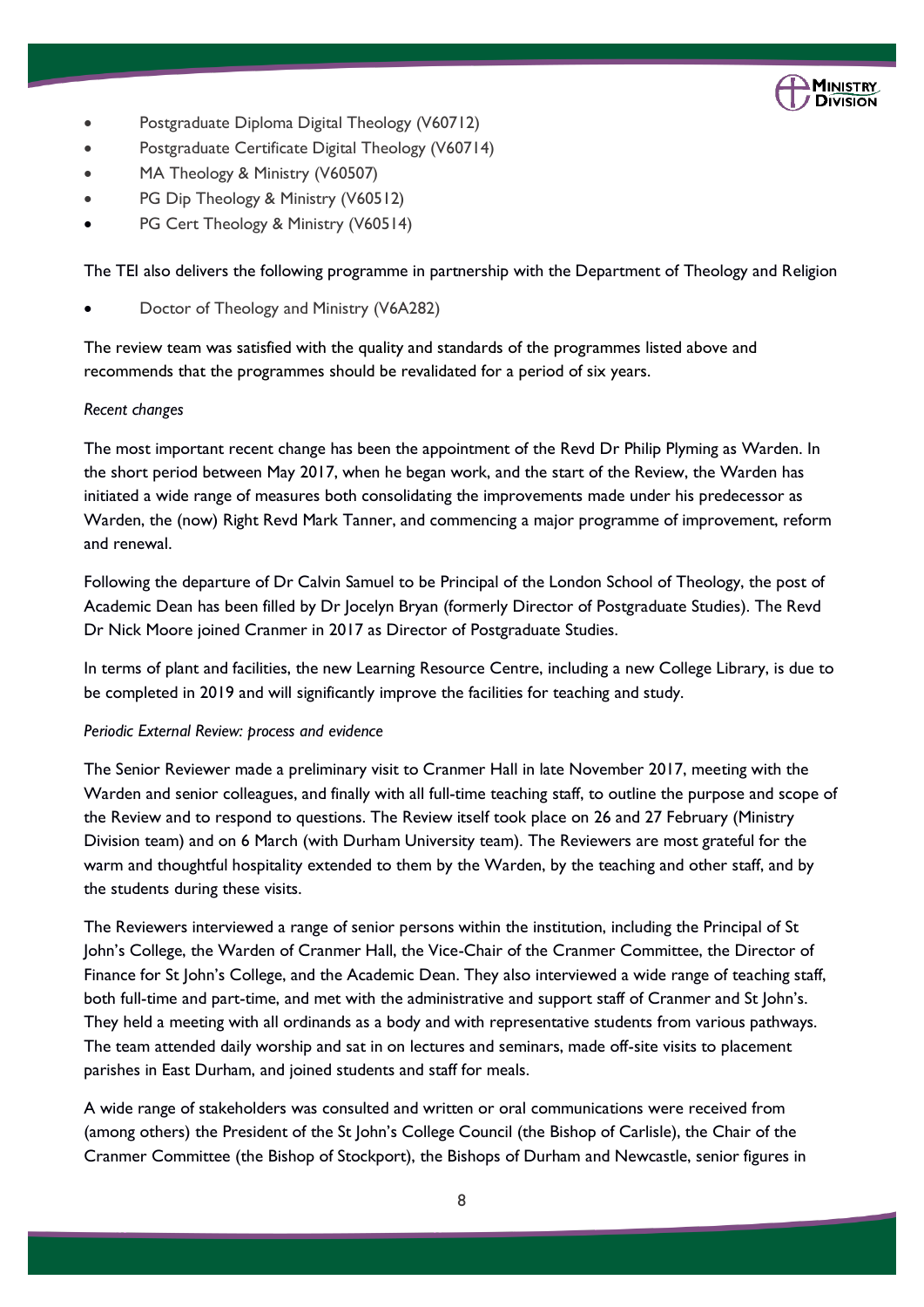

Durham University and Durham Cathedral, DDOs of sponsoring dioceses, training incumbents and former students.

Cranmer Hall made a substantial and comprehensive body of documentation available to the Reviewers in advance, including:

- a. a self-evaluation document;
- b. programme regulations;
- c. module overview tables;
- d. curriculum mapping documents;
- e. external examiner reports;
- f. annual self-evaluation reports;
- g. statistical data;
- h. previous validation and inspection reports;
- i. committee minutes.

### The review team also had access to the Common Awards framework and documentation, including:

- a. the core regulations for the Common Awards programmes;
- b. programme specifications;
- c. module outlines;
- d. assessment criteria and assessment guidance;
- e. contact hours parameters;
- f. the Common Awards TEI Handbook;
- g. the Guide for PER Reviewers Appointed by Durham University (incorporating the PER Criteria that were developed in conjunction with the Church of England).

During the academic year 2017-18 Cranmer Hall was providing theological education and ministerial formation for 56 ordinands, 21 students on the Free Church Track and five trainee Baptist ministers. There were 14 independent undergraduate students and 17 postgraduate independent scholars. There were 22 female ordinands and 5 non-white ordinands. Eighteen students are single, 35 are married and three are in civil partnerships.

### **Summary of outcomes**

The Report is written in relation to the PER Criteria outlined in the September 2017 edition of the *Quality Assurance and Enhancement in Ministerial Formation Handbook*.

| <b>CRITERIA</b>              | <b>OUTCOME</b>                 |
|------------------------------|--------------------------------|
| A Formational aims           | Confidence                     |
| <b>B</b> Formational context | Confidence with qualifications |
| C Leadership and management  | Confidence                     |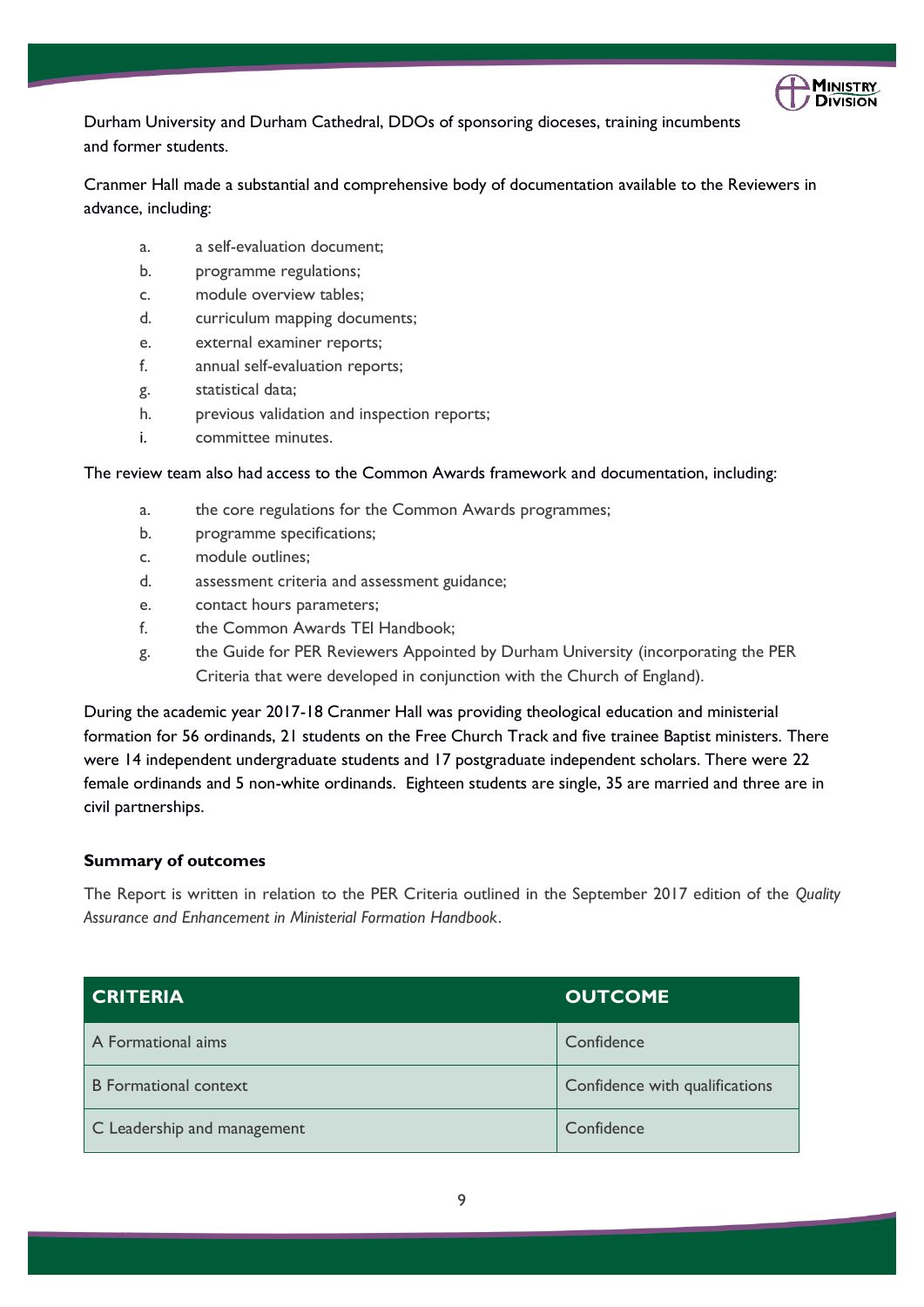|                               |                                           | <b>DIVISION</b> |
|-------------------------------|-------------------------------------------|-----------------|
| <b>D</b> Student outcomes     | Confidence                                |                 |
| E Partnership with university | Confidence, subject to<br>recommendations |                 |
| F Taught programmes           | Confidence, subject to<br>recommendations |                 |
| <b>Overall Outcome</b>        | <b>Confidence with</b><br>qualifications  |                 |

**MINISTRY** 

### **General Observations**

- Following several years of improving focus, cohesion and recruitment, Cranmer Hall has now entered on a new phase of self-scrutiny, improvement and expansion.
- There is a prevailing ethos of review, reform and renewal within the institution.
- The relationship between the 'parent' institution, St John's College, Durham, and Cranmer Hall within it is mutually beneficial and is working well.
- Cranmer is blessed with first-class leadership in its Warden, ably supported by senior colleagues of high calibre.
- The teaching staff is susceptible to further strengthening as appointments are made in the months ahead.
- While Cranmer prides itself on its academic rigour, there is scope for fostering a climate of greater intellectual stimulation and theological challenge overall and specifically for structured discussion of sensitive issues by students and the enhancement of a research culture among teaching staff.
- Cranmer should continue to capitalise on and make more of its enviable situation, within St John's College, its proximity to Durham Cathedral and its relation to the first-class Department of Theology and Religion of the University of Durham.
- As a consciously diverse and inclusive community, with a strong evangelical foundation but welcoming ordinands from across the spectrum of Anglican traditions, Cranmer should consider whether it is adequately introducing students to the resources of the catholic Anglican tradition, especially in ecclesiology, including the theology of ordination and the sacraments.
- The process of review, reform and renewal will require enhanced administrative and executive support.
- Altogether Cranmer Hall, within St John's College, now has the potential to become a powerhouse of excellence in every area of its work.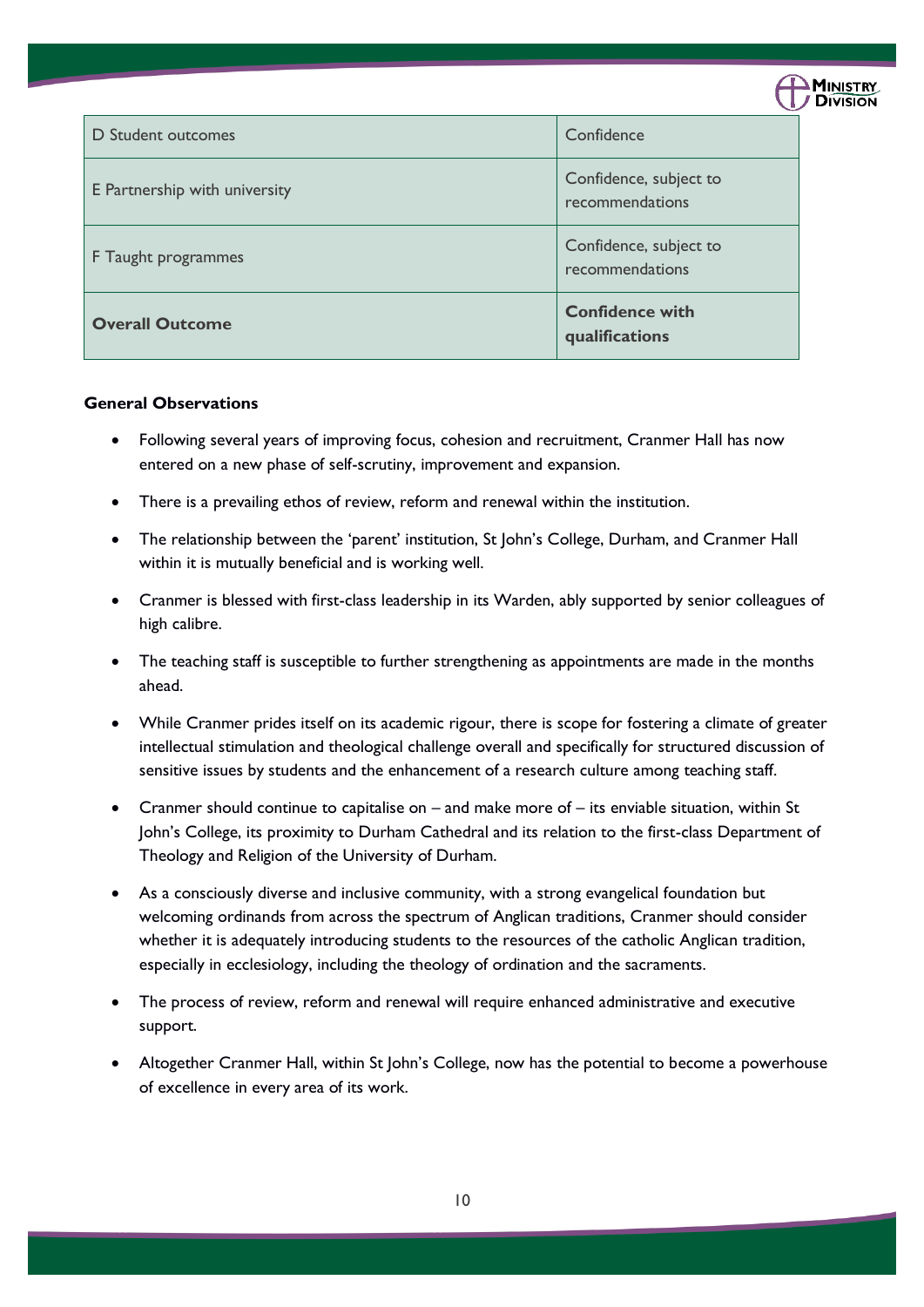

## **FULL REPORT**

### **SECTION A: FORMATIONAL AIMS**

- **A1 The TEI's formational aims are clearly stated, understood and owned within the TEI.**
- 1. The formational aims of Cranmer Hall are Christ-focused and clearly stated. For example, the Prospectus refers to creating a 'Christ-centred community', being 'centred on Christ in our learning … our prayer and worship … our community life … our formation', and becoming 'a living and dynamic community of faith', linked to a world-class Department of Theology and Religion in the University of Durham. Cranmer justifiably claims that the 'mix of world-class university and a variety of challenging missional settings provides a unique context for formation and learning for ministry'. The Prospectus also fairly claims that the Hall gives 'particular attention to tailoring courses to the needs of individuals'. The Prospectus also identifies the kind of ministers it seeks to form: 'willing to be changed by God's Spirit to be part of God's mission' and speaks of discipleship and ministry 'with Christ at the centre'.
- 2. Cranmer accurately identifies itself as a 'vibrant and diverse evangelical Christian community which provides a warm and hospitable home for men and women across the breadth of the church' and which 'seeks to offer the best of the evangelical tradition to the whole church'. The governance documents state, as the first purpose of St John's College, 'the education and training of candidates for Holy Orders in the Church of England'. The annual reports and accounts reference Cranmer Hall's 'formation of Anglican ordinands through a rich programme of learning and practical ministry located in the North East of England'. This is clearly referenced in the strategy documents, for example in the strategy appendix to the 'Self-Evaluation 1: Formational Overview' document.
- 3. Of course, these are claims, aims and aspirations, but our report will show that there is a serious intentionality at work throughout Cranmer/St John's to make these aims an ever-greater reality.
- 4. The guiding vision, embodying these formational aims, is communicated to staff, students, trustees and the wider constituency of stakeholders through the range of documentation produced by Cranmer. It is visible, for example, in the Formational Programme Mapping Overview document, the 'Cranmer Community Covenant' (which was referred to by students in meetings, though not necessarily as something that was an organic part of Cranmer life), in the Academic Handbooks, in the 'Self Evaluation 1: Formational Overview' document, which had been reviewed at College Officer level and by the Cranmer Hall tutorial team.

### **Commendation 1**

**We commend Cranmer Hall for its clear articulation and communication of the Christcentred, ministry-focused vision that underlies its formational aims.**

- **A2 The TEI's formational aims are appropriate to the ministerial training requirements of its sponsoring church denominations.**
- 5. The Annual Self-Assessment Exercise 2017 records that 'Cranmer Hall has grown significantly in student numbers and in the diversity of pathways it offers in recent years. We continue to consolidate the Cranmer Undergraduate, Baptist and Free Church Tracks and the ecumenical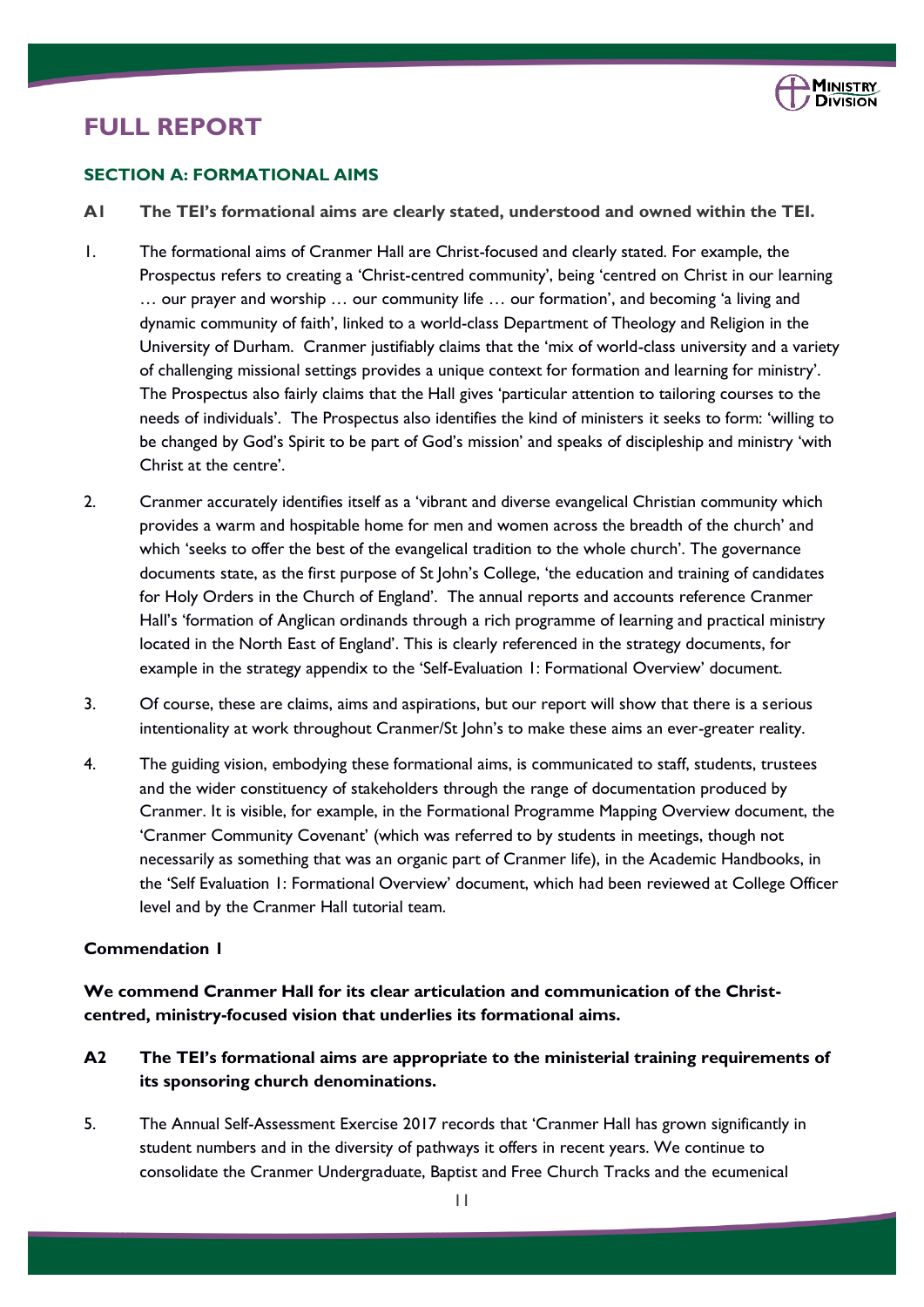

diversity within Cranmer Hall. A particular focus has been induction week in October in which we celebrated the common formational strands within the community as well as recognising the differences between our student tracks. We continue to review the parts of the formational programme that are offered to the entire student community and those which are specific to or need adapting for each track.' The document covers in further detail the specifics of that formational vision, with specific reference to the missional, collaborative, flexible and adaptable expectations coming from the national church.

- 6. The placement supervisors whom we met confirmed that there were suitable opportunities for developing those qualities and capabilities (at least in some cases), and we were impressed by the range of placement opportunities and their tailoring to both the wishes expressed by ordinands and the needs that were identified for them. There is a range of course offerings geared to different forms of ordained ministry, including pioneer ministry. The experience of those studying for Free Church ministry was, by and large, a positive one for current students, though we did not meet any former Free Church Track students. Some students on this track found the focus very different from the day-to-day ministry in which most of them were involved when not at Cranmer, but this is not a criticism of the course.
- 7. In both formal and informal gatherings of ordinands at different stages of their training, a number of them questioned what kind of ministry Cranmer was modelling: they were concerned that what they perceived as a long-hours culture, heavily timetabled, and with little time for reflection (let alone for family), might inculcate workaholic habits in future ministers, poorly preparing them for protecting time to develop their continuing independent learning and to re-charge their spiritual batteries. Meetings with staff countered this by emphasising that the vacations were largely free, that there was no teaching from Friday to Sunday (though there were placement commitments) and that the 'rule of life' discussions with tutors, etc., were designed to ensure that the work-life balance was maintained appropriately. Discussions with former students did not raise this as an issue; they reported that their experience at Cranmer prepared them very positively for ministry.
- 8. Under the new Warden, the annual self-evaluation process is planned to be more self-critical than was evident in the earlier documentation, including that for 2017, as it needs to be much more reflexive, basically following the SWOT formula. The meetings between the Academic Dean and the two Directors of Studies also review the effectiveness and appropriateness of the courses to the wider Church's requirements.
- 9. In terms of strategic direction, ongoing discussions in the Cranmer Committee and the St John's College Council have focused on the key priorities of continuing residential formation and more innovative forms of contextual training. There has been little mention so far of training for lay ministry and the development of its underlying theology, but we believe that the leadership of Cranmer/St John's is wise to adopt a steady and staged approach to future development.

### **A3 The TEI's aims, activity and achievements are understood and supported by wider church audiences.**

10. Cranmer Hall is currently engaged in developing a renewed vision for its formational life and how it seeks to serve the Church through the training of Anglican ordinands and ministers of other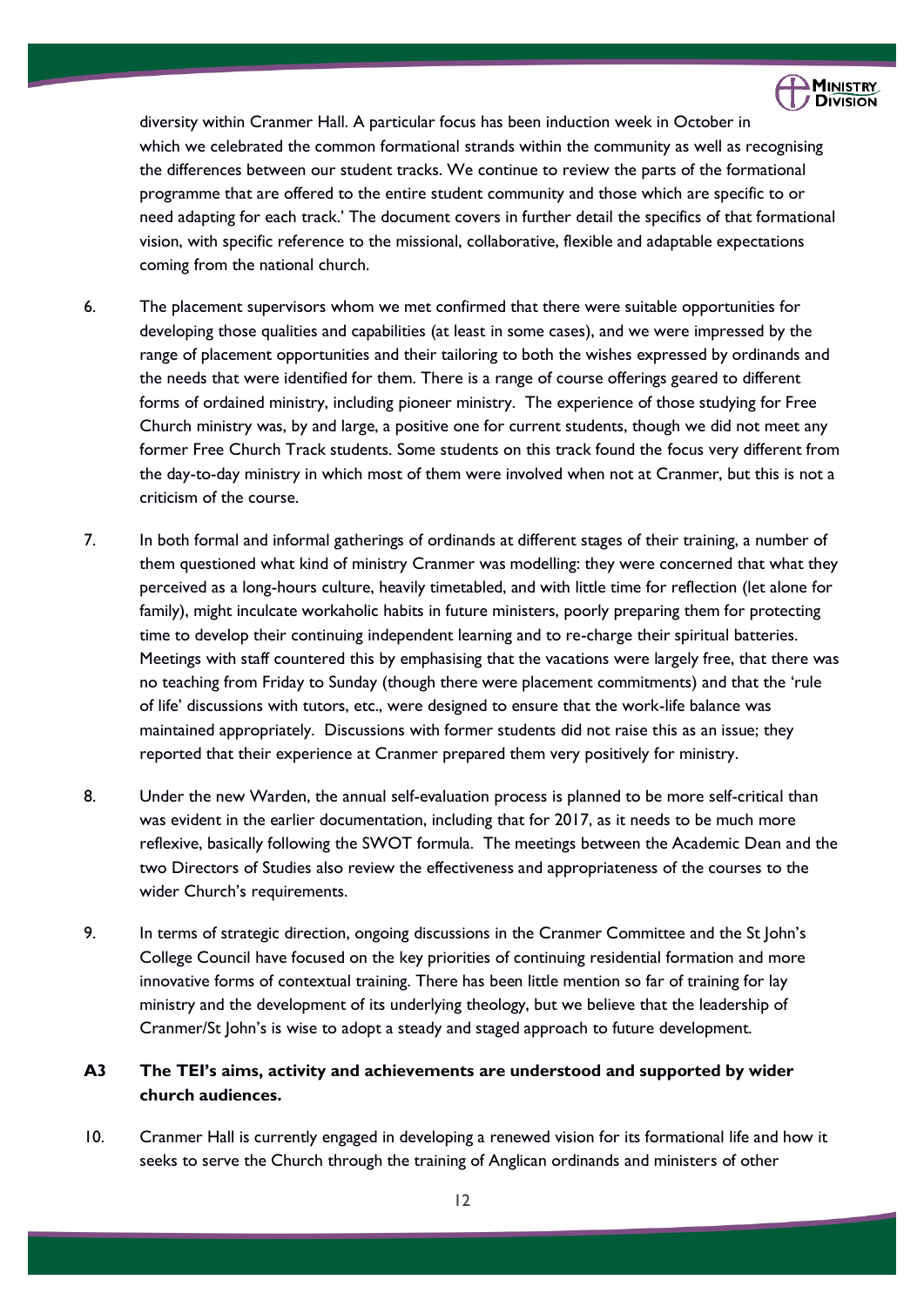

Christian traditions within its open evangelical heritage. A strategy document is in process and it is encouraging that the Hall is addressing its place at a time of rapid change in theological education, which will inevitably require the understanding and support of a wider constituency. Documentation and responses from external stakeholders to the Reviewers' enquiries confirmed that there is currently widespread satisfaction that the Hall is fulfilling its role as a special place of residential training in the North East of England. Our conversations with senior staff assured us that the Hall is aware of the need to consider the provision of more flexible pathways in the future. We noted that many of the ordinands undertake their subsequent ministry in the region.

- 11. The Hall is well aware of the importance of its relationships with external stakeholders. The current draft strategic document outlines the relationship between the Hall and St John's College – an area which the Reviewers examined in some detail*.* We were encouraged by the observation of the External Quality Adviser that the relationship between the College as a whole and Cranmer Hall was developing in a more intentional way than hitherto. It was described to us as the best it has been for some time.
- 12. The relationship between the Hall and the University is also an area of opportunity. The embeddedness of the Hall within St John's College and the University should prove attractive to prospective ordinands. We were advised that many of the current crop of ordinands did not actually choose Cranmer for those reasons and were largely unaware of these advantages. We suggest that, in its recruitment strategy, Cranmer should seek to reach and target potential students who are looking, not simply for an inclusive evangelical training institution or even one situated in the North of England, but for a fine college of a fine university with a first-class department of theology and religion. We endorse the view of the External Quality Adviser that Cranmer should make full use of the new Centre for Learning and Teaching in the University. We believe that there is scope for closer involvement than at present of all the Cranmer teaching staff and post-graduate students with the research life of Durham's Department of Theology and Religion.

### **Recommendation 1**

### **In its recruitment strategy, Cranmer should pro-actively seek to reach potential students who would be attracted to a very good college and a first-class university theology department.**

- 13. The Self-Evaluation document refers to many partnerships outside the Higher Education sector and the Hall recognises the importance of broad external participation in fulfilling its foundational aims. There are good relationships with the Diocese (the Bishop of Durham expressed satisfaction with the Hall's willingness to engage with Diocesan initiatives and with the training given to the students that he is sponsoring). The Dean of the Lindisfarne Regional Training Partnership has noted the strategic importance of the Hall and expressed appreciation of their partnership in initiatives such as *Partnership for Missional Church* and *Talking Jesus* which have been valued by the Dioceses of Durham and Newcastle.
- 14. The Warden is actively forming new links within the Church and sustaining those that are already in place. Responses received from training incumbents demonstrated satisfaction with the training provided by Cranmer Hall.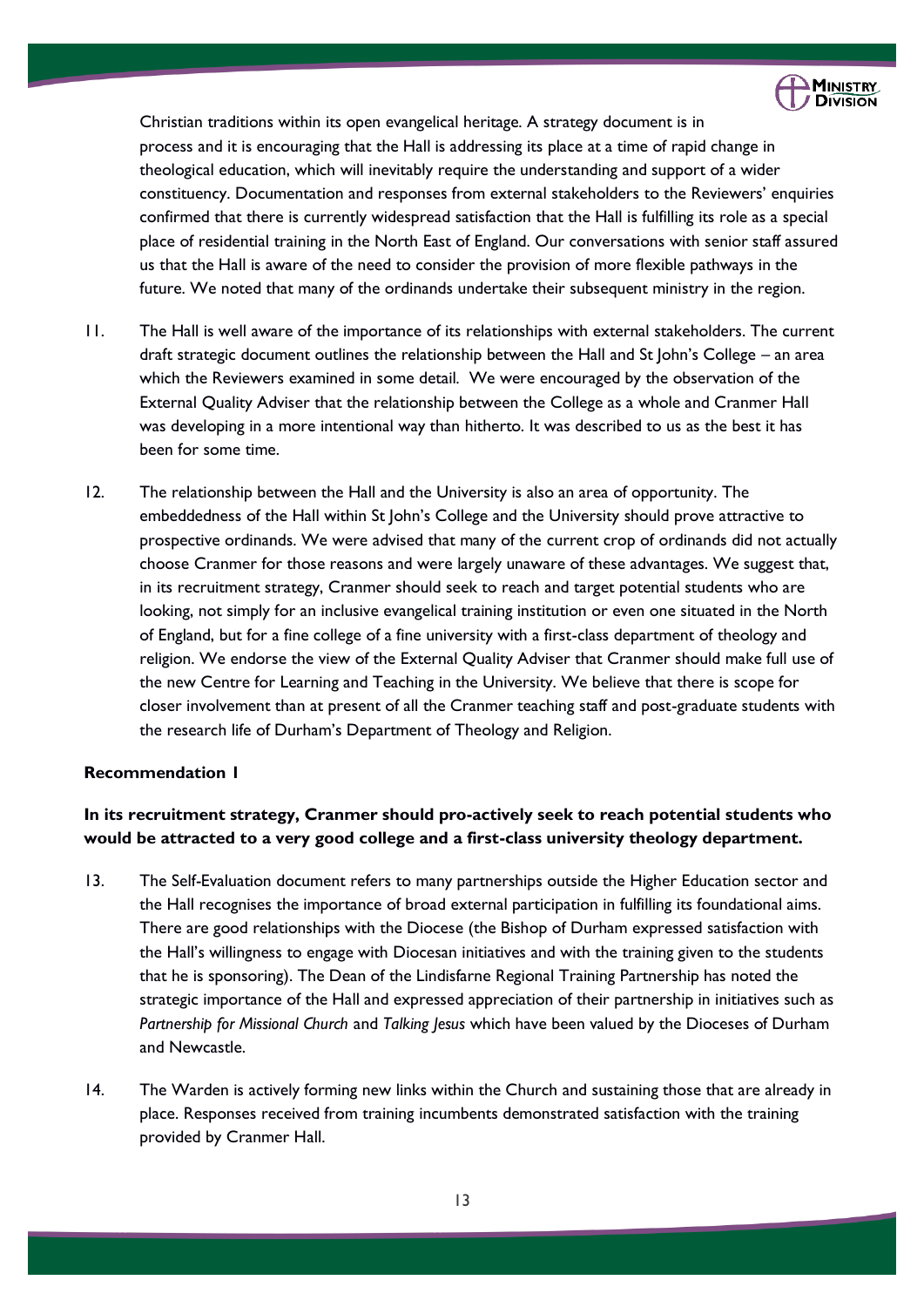

15. Links with Durham Cathedral are active and are valued by students. The Hall

collaborated with the Cathedral in the 2017 Lumiere event and the *Free to Be* contemplative service which is held five times a year. A former student recommends that the Hall should seek to further develop its relationship with the Cathedral and this is a view that we would endorse. Connections with Christian communities outside the Church of England are being fostered by initiatives such as the Free Church Track and the partnership with the Northern Baptist College. We believe that the Hall should continue to support these programmes which should bring variety and stimulus to the community in which Anglican ordinands live and work. We note that interactions with other faith traditions may require focused attention in the future.

- 16. The Prospectus is currently available only in hard-copy format and we suggest that an electronic version is desirable. The Web Site is easy to use, and current students confirmed that they found it helpful when considering options for training.
- 17. The 2017 Self Evaluation document affirms that Cranmer is seeking actively to support the Church of England's aim of increasing the number of ordinands under the age of 30 and this aspiration is endorsed by last year's intake which had an average age of 29.5 years, with 60% being under the age of 30 at the start of training. We understand that withdrawals of ordinands from training is rare.
- 18. Conversation with academic staff confirmed that, under the Warden's initiative, the Hall will continue to seek applications from a wide constituency of prospective ordinands, including those of non-white ethnicity. The Hall has recently held a DDO day attended by 9 DDOs. We saw correspondence arising from that event expressing appreciation of its usefulness. Conversation with the Warden indicated that embryonic thinking is currently being directed to attracting applications from a greater ethnic diversity of candidates. We would encourage the Hall to continue to prioritise ethnic diversity in the selection of vacation placements, with part of the goal being to enhance its profile and expose itself to a wider range of potential enquirers. In addition, the submission of the Bishop of Newcastle and the Newcastle DDO hoped for stronger links, especially in connection with placements.

**The review team has Confidence with regard to Criterion A: Formational Aims.**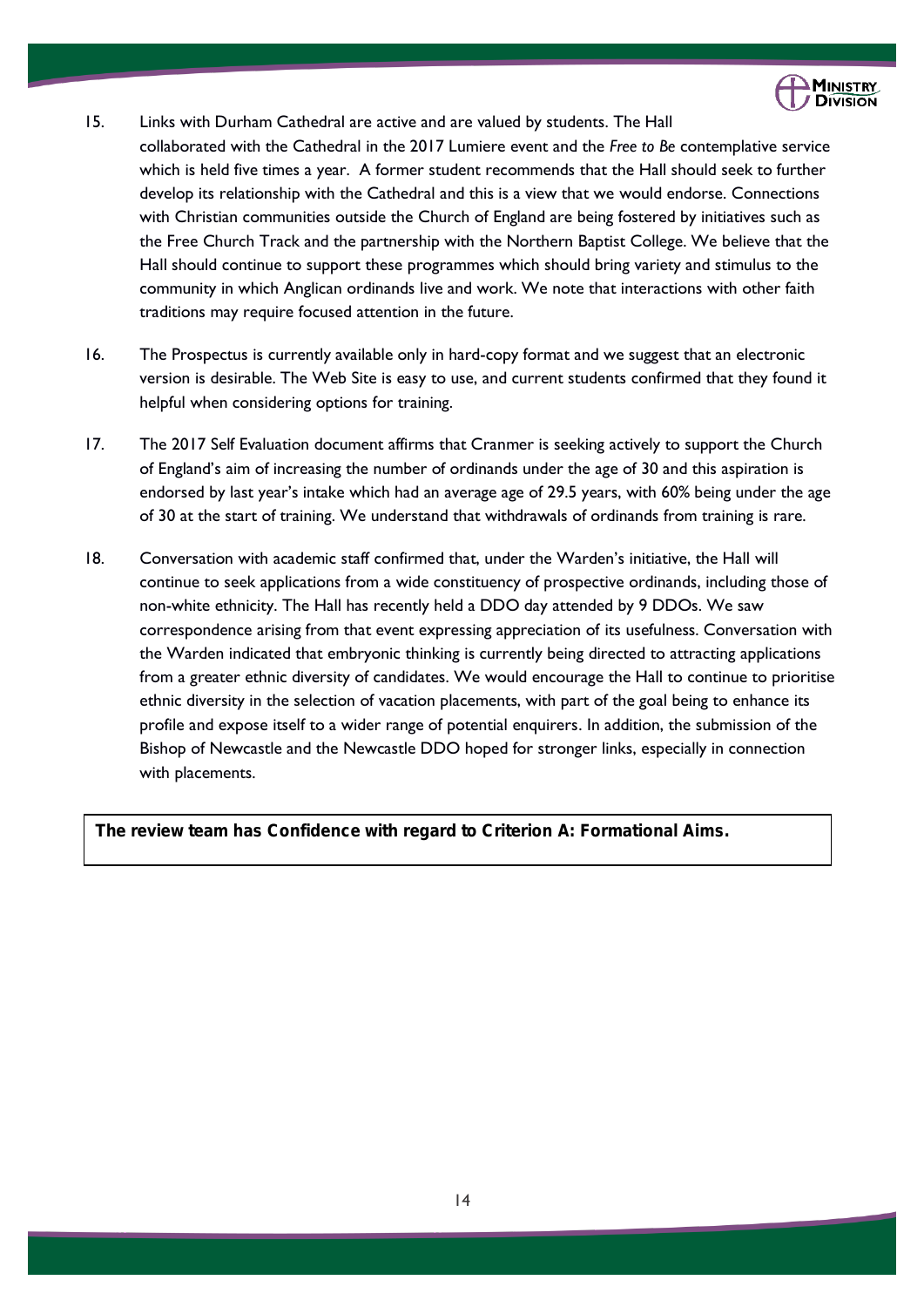

### **SECTION B: FORMATIONAL CONTEXT**

- B1 **The TEI draws on partnership with theological educators in the region and local faith and community organisations to enhance students' formational opportunities.**
- 19. The range of placements that was displayed on posters and described in meetings with placement supervisors was impressive and varied. The meetings with the staff member who coordinates and organizes placements, indicated that a careful balance is maintained between expressed student preferences and the training/formational needs identified by teaching staff, tutors, BAPs, etc. The Bishop of Newcastle had encouraged Cranmer to look to that Diocese for additional placement opportunities.
- 20. Not all placements could offer the same range of experience and there was some concern expressed by students as to whether all students were enabled to experience a broad range of traditions and ecumenical partners. Ordinands in the open meeting commented that it would be helpful to hear from a wider range of missional and ministry experience, and to spend time in groups where they could be challenged by different experiences. They welcomed exposure to greater diversity. In informal meetings, students welcomed sharing the experience of Baptist students, for example, adding to the range of voices heard. As of 2017-18, the Staff Student Consultative Committee now includes a Baptist representative. The Dean of the Lindisfarne RTP meets termly with the Warden and they are looking into ways of sharing learning about the task of formation and training for ministry with the possibility of joint training days for teaching staff.
- 21. As an intentionally diverse and inclusive community, with a strong evangelical foundation but welcoming ordinands from across the spectrum of Anglican traditions, Cranmer needs to do justice to the full range of the theological traditions of the Church of England. In the context of the prevailing evangelical ethos, augmented by substantial Free Church and Baptist elements, larger opportunities are needed for students to be introduced to the theological resources of the Anglican catholic tradition, especially in respect of ecclesiology, including the theology of ordination and the sacraments. We believe that this aspect of the Anglican heritage should find a more secure place in Cranmer's provision of theological education and ministerial formation.

### **Recommendation 2**

**We recommend that, within its evangelical framework and ethos, the TEI should review the opportunities for students to be exposed to the Anglican catholic tradition, especially in ecclesiology, including the theology of ordination and the sacraments.**

### **B2 There are well understood and embedded practices of corporate life, so as to enhance the process of students' formation.**

22. Students are referred to Durham University Diversity and Equality (and other) policies in the Academic Handbooks, policies by which Cranmer staff are also bound. The Cranmer Community Covenant underpins the principles of corporate living for the Hall, and the commitment of the wider Cranmer Committee members to that Covenant is commendable. Although the number of BAME students is around 10% of the total number of ordinands, it is still small in absolute terms. There are also questions about how physically accessible the College is (see below), though the Community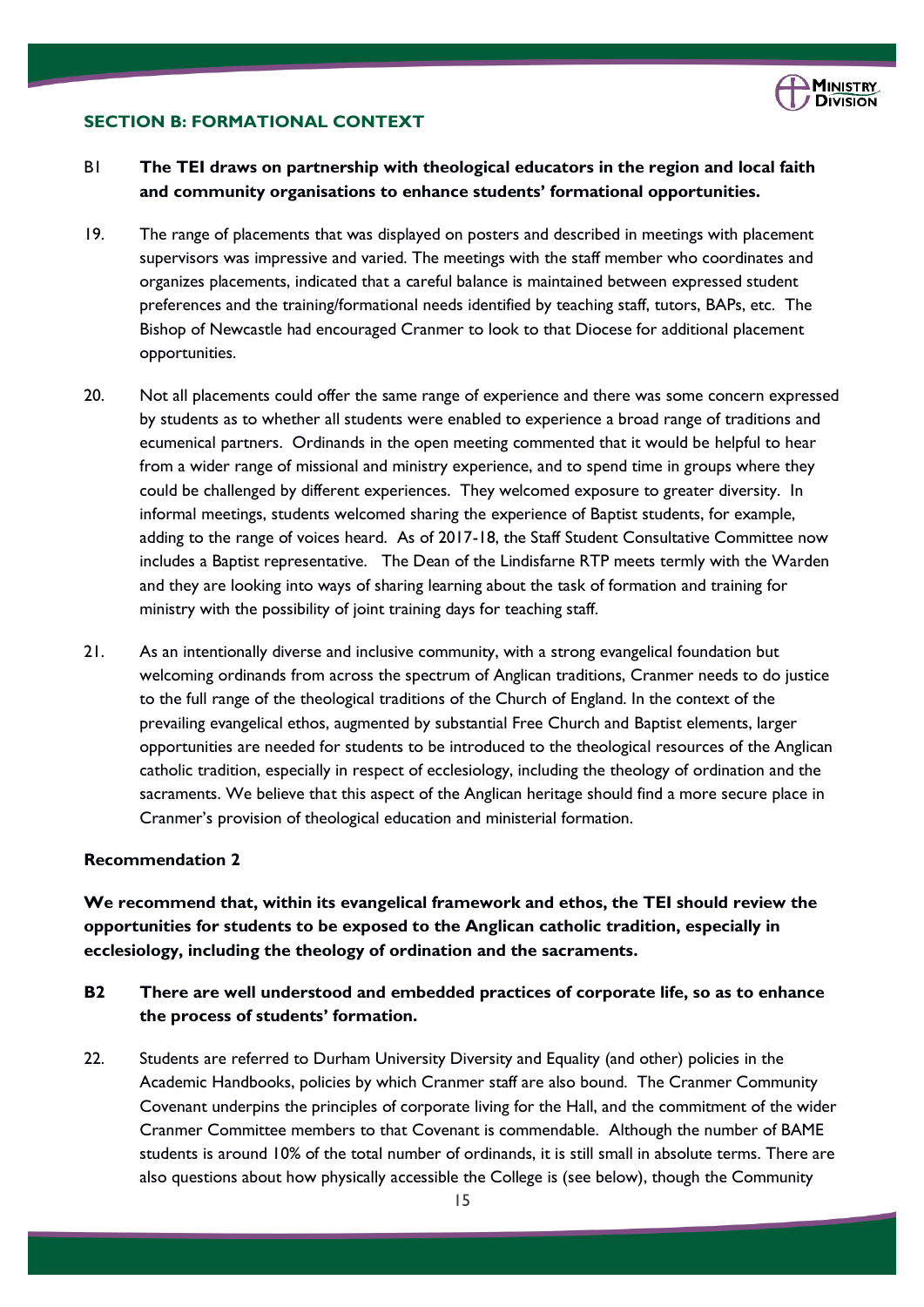

Handbook mentions the presence of a Disabilities Representative on the Cranmer Common Room Committee.

- 23. *Safeguarding:* The Self-Evaluation document confirms that Safeguarding Policy is the responsibility of St John's College and its Council: 'Safeguarding policy for Cranmer Hall is reviewed at a College level by St John's College Council. This was reviewed in September 2017 and approved with only minor amendments. Since this meeting the Church of England has released updated guidance for TEIs with respect to Safeguarding, and actions resulting from this guidance (including the appointment of a Deputy Safeguarding Lead) will be taken to the January [2018] meeting of Cranmer Committee for agreement, and then onto College Council. Cranmer has a close working relationship with Beth Miller, Durham Diocese Safeguarding Officer. Advice is sought in the case on questions of DBS forms or wider policy. All ordinands' DBS forms have been seen and checked, together with tutorial staff. All new and continuing students and all staff have attended C2 safeguarding training. The new Warden has completed both C3 and C4 safeguarding training' (ASE 2017 9).
- 24. The Vice-Chair of the Cranmer Committee (and Lead Trustee Representative on Safeguarding) stated that the Warden had reported to the Audit Committee that they were unable to require DBS checks on independent students, unless they were working with children or vulnerable adults. (All Durham University students are required to make a declaration on criminal records, etc., at admission.) The suggestion at the Audit Committee that some kind of "fitness to practise" licence be developed for independent students subsequently proved impractical owing to the variety of denominations and requirements. Safeguarding vigilance was one of the prompts to develop a Community Covenant.
- 25. ASE 2017 5a describes some of the inspiration to draft the Community Covenant, after noting that 'in an increasingly diverse institution with free church students, independent students as well as ordinands, it is valuable to be clear about what holds us together', and the need to make 'explicit what was always implicit about how we are seeking to grow more Christlike across a diverse formational community'. This was used in the opening corporate worship at the start of the year, and is intended to be renewed at the start of each academic year. Discussions with students on different tracks confirmed that they experience life and study in very different ways at Cranmer, with some feeling more a part of the community than others. That said, part-time students who had been concerned about feeling less integrated said that, contrary to their expectation, they felt fully part of the community, and experienced considerable peer and tutor support.
- 26. Discipleship Groups were another valued element of students' mutual support, and students from the different tracks/residential/non-residential are brought together in these groups weekly. The Cranmer Common Room discusses many of the practicalities of corporate life, though both the Warden and CCR (student) President expressed the hope that some contentious issues (e.g. around diverse traditions, differing views on human sexuality, etc.) might be more openly explored in a nonconfrontational and safe space, rather than being left unspoken in a potentially damaging way. This was echoed in comments, arising from the ordinands' meeting, that they welcomed the opportunity to meet together and talk about issues of common and community concern, rather than simply about the catering or the social programme. In different meetings and individual comments it became clear that Morning Prayer was much appreciated as a quiet corporate act of worship with which to start each day, and as perhaps the only quiet time that students found each day. Some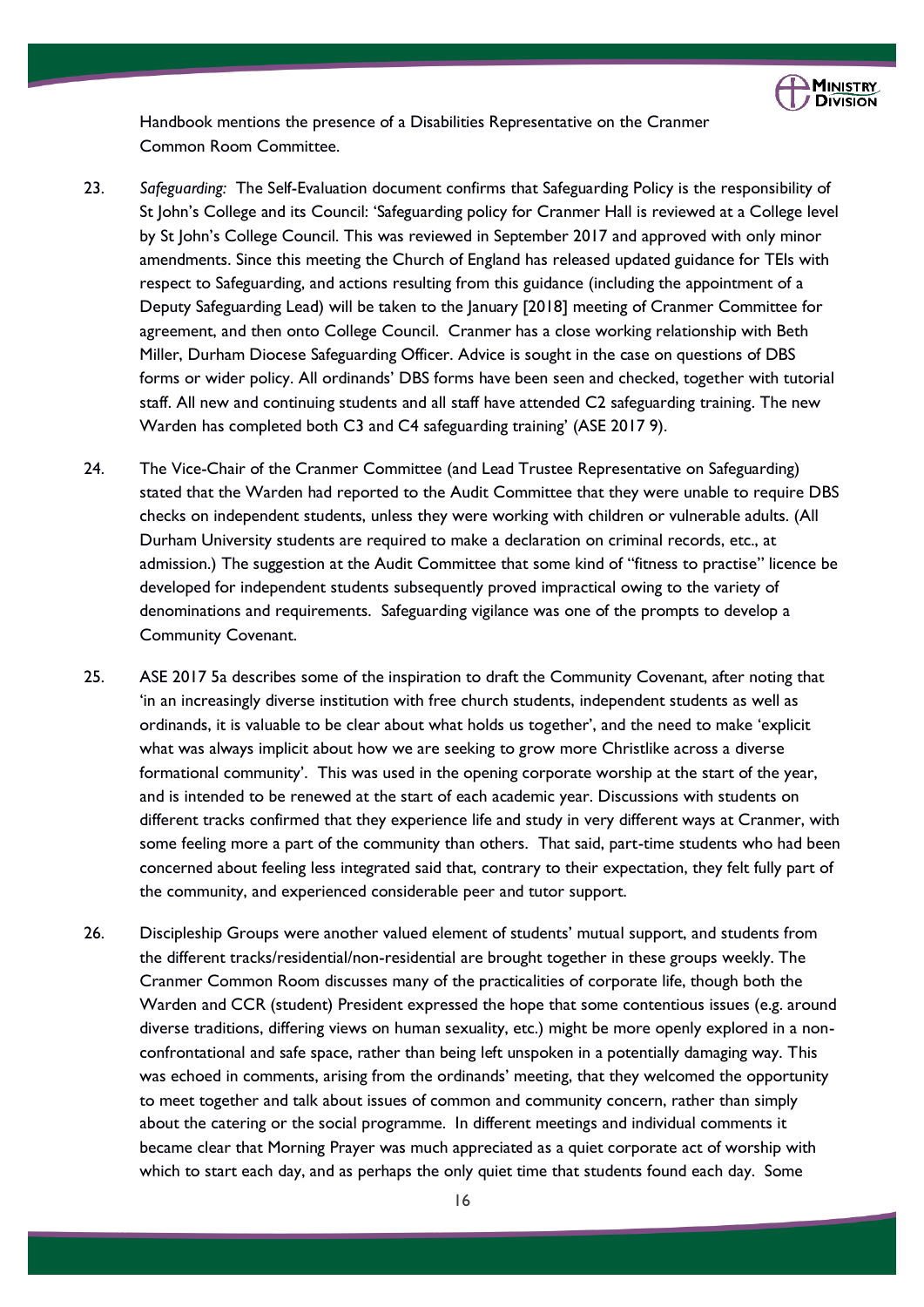

married ordinands with young families understood the reasons for the recent introduction of an obligation to attend Thursday evening prayer, but expressed the difficulties for family life in that expectation (borne out by spouses; see below).

### **Recommendation 3**

### **We recommend that staff-student consultation take place to work out the best way of providing structured opportunities for the discussion of sensitive issues on which student opinion is divided.**

- 27. The Prospectus, Community Handbook and online publicity encourage spouses and families to share many aspects of Cranmer community life. Spouses are encouraged to participate in taught courses, either by auditing or by studying (bursaries are available to support formal study). One of the spouses auditing a course was observed to participate fully in the discussion without any differentiation by other students or the lecturer. In the reviewers' meeting with spouses (including a husband and a civil partner) appreciation was expressed for the marriage and family evening event that the Warden and his wife hosted in their home this year.
- 28. The involvement in the Monday All-Age Worship, preceded by family tea in Hall, was generally appreciated as affirming for families, though for some the timing was difficult. Working spouses with or without children were obviously restricted in how far they could participate in community fellowship, worship and meals, though they were grateful for the encouragement to do so. Spouses, including those with small children, expressed concerns about the pressures and long hours demanded of ordinands during term time. This led to concerns about sustaining family life appropriately. A civil partner of an ordinand reported feeling anxious before arrival about their acceptance as a same-sex couple, but had felt welcomed and included.

### **Commendation 2**

### **Cranmer Hall is to be commended for the generous way in which spouses of ordinands are encouraged to share in a wide range of community activities, including learning opportunities.**

- 29. The teaching staff is mainly ordained, with considerable ministerial experience between them and an appropriate male/female balance. The BAME community is not currently represented at staff level.
- 30. There is a clear concern by the Hall for the building of community from a student body which is diverse in background, age, and tradition. The recently-established Community Covenant, shared by both staff and students, is designed as a major tool for this, but is not yet fully owned, to some extent being seen as 'top down' rather than an expression of shared understandings. Staff, students and often their families worship and eat together. A strong commitment to the discipline of corporate worship has helped to embed the communal identity. Part-time students spoke of the value of the Discipleship Groups in encouraging their own sense of belonging.

### **B3 The provision of public social and private living accommodation is satisfactory [see also E3 for teaching accommodation]**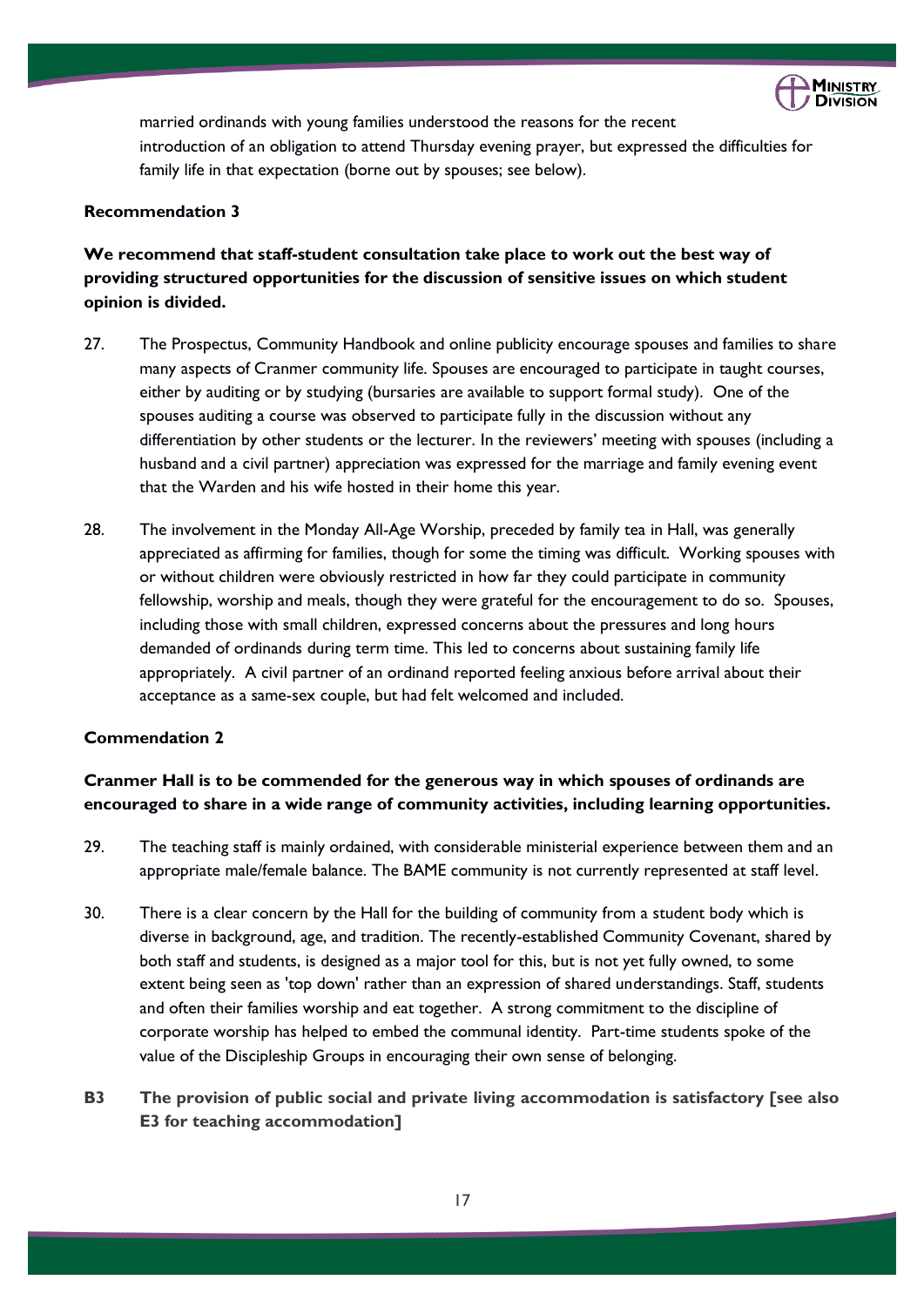

- 31. Single students live mainly on or close to the college site: the quality of their rooms varies considerably. Families occupy houses more widely dispersed, some being rented from private landlords. Some concerns were expressed around student accommodation, but those housed at Brass Thill were pleased with the ready-made community there. All are within reasonable distance from the college: on a very snowy day, most students arrived on time for Morning Prayer. Provision of public, social and private living accommodation is satisfactory: social and private accommodation is fit for purpose. The Chapel and other spaces for worship are adequate and function well and are capable of imaginative and creative use. A programme of year-on-year renovation of the College buildings continues, including ongoing maintenance, plans for accommodation development and periodic review of opportunities to secure alternative spaces.
- 32. Some students felt that the available study and social space was insufficient for those who were technically 'living in' but not actually living on The Bailey. The Bar and other rooms around College offer social spaces for formal and informal meetings. Carrels are available to non-residential students; there is some space for study in the IT Room and also the Library, and other study spaces can be found in the dining halls when not in use (especially close to exam times). Larger spaces were well used and adaptable, though there were issues around audibility in the Leech Hall, for example, and the ASE mentions inconsistent use of microphones.
- 33. There is no mention of accessible facilities in the Prospectus. The site is very restricted by the historic and listed nature of the buildings, and it is difficult to see how this could change until the opening of the new Learning Resource Centre frees up space for alternative uses. The mobility challenges are considerable given the different levels of the buildings, and the number of sets of stairs, though there is level access to most buildings. The Warden confirmed that the needs of a student with impaired mobility could be met by always using the Bowes (ground floor) dining room and being accommodated and taught in ground floor rooms, but as there were currently no such students, that provision was not required. The large number of doors between the former houses nonetheless presents a challenge, as does the cobbled street with interrupted and uneven pavement between St John's and Etchells House (and the adjacent location of the new Learning Resource Centre), and the broken steps and sloping path up to the Chapel.
- 34. Consistent use of microphones in the large teaching spaces that are equipped with an induction loop system would assist those with hearing impairments. Acoustics were poor in some teaching spaces. Time was wasted in one large teaching group in Leach Hall by the discussion having to be repeated for those – with normal hearing – who had not picked up comments the first time. Consistent use of a roving microphone or similar would solve the problem. Students mentioned dyspraxia, dyslexia and other learning difficulties, for which students are referred to the University's central Disability Support Service, though Cranmer timetabling can limit access to this service and recently there have been delays in the identification of and action on barriers to learning for some students.

### **Recommendation 4**

**We recommend that facilities for amplification be used consistently in large teaching spaces to assist audibility of both teaching and discussion.**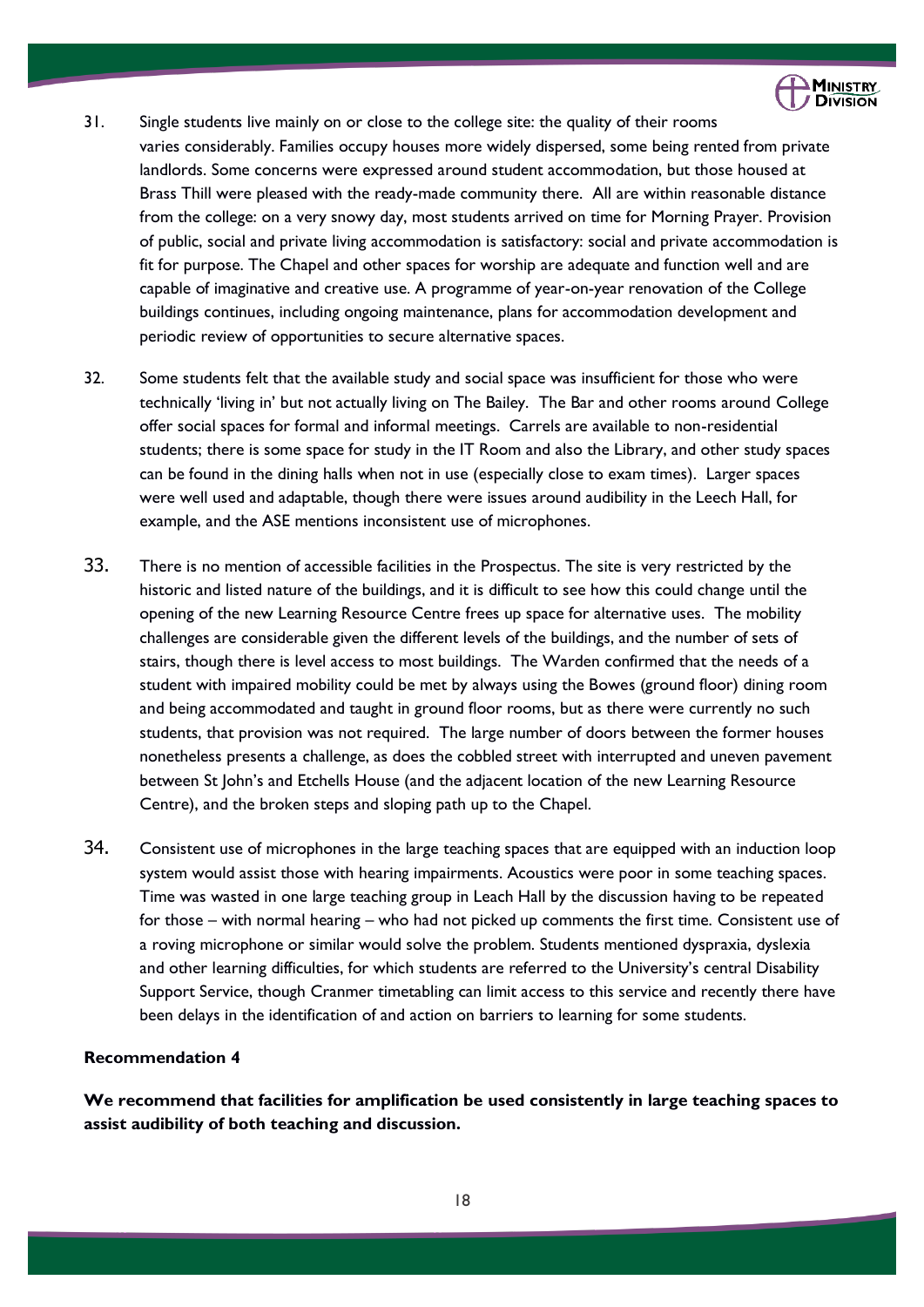

- 35. The Church of St Mary the Less, almost opposite the Hall's main buildings, serves as the chapel, and provides a formal but congenial and flexible space for Morning Prayer and some other services, including Choral Evensong. It is not large enough to contain the whole of the extended community, and the College Eucharist takes place in the Leech Hall, a larger modern meeting and teaching space.
- 36. Students spoke appreciatively of the prompt and efficient response to needs for repair and maintenance. Some spouses and students expressed concerns about accommodation, though most were satisfied with what had been provided. Students and spouses made several comments commending the facilities team's exceptional commitment to resolving any emergency situation in living accommodation very speedily, even on Christmas Day.

### **B4 The TEI's corporate worship and liturgy are balanced in range and tradition, including authorised and innovative rites.**

37. Much of the liturgical diet follows the contemporary forms in Common Worship, but there is also provision for more informal and experimental services. Cranmer corporately attends High Mass at St Chad's College once a year. A whole week is given over to the BCP and all services during that week are according to the BCP. There is a weekly BCP Choral Evensong.

### **B5 Staff model appropriate patterns of spirituality, learning and reflection.**

- 38. Worshipping and eating together regularly provide opportunities for informal engagement between staff and students. The relationships between students and tutors were highly valued, and tutors, including part-time tutors, were seen as accessible by students; the tutor handbook lays down clear guidelines and parameters for that relationship. A number of formal routes for consultation on particular areas (e.g. curriculum planning) exist, but at present there is no Hall meeting where matters of common concern can be aired more generally; a weekly mid-morning 'info-slot' offers an opportunity principally for notices from the Cranmer Hall staff and students.
- 39. Most of the teaching staff are actively engaged in research or some other form of continuing learning: Fridays are largely kept as days for private study and preparation, and the opportunities offered by engagement with the university are widely valued. Most staff are also involved both in the life of local churches and in the wider life of the diocese and beyond. In the teaching seen during the review, clear links were made between ministerial practice and the academic subject under discussion, and both students and the External Quality Adviser spoke of the value of the interplay of ministerial experience and theological teaching.
- 40. We would add that the culture of research and enquiry within Cranmer Hall could be enhanced and that more could be done to promote a general atmosphere of intellectual stimulation. We understand that none of the current crop of ordinands at Cranmer has a doctorate in theology (though there are a few with doctorates in other disciplines). We note that a meeting of teaching staff who are actively engaged in research is convened termly by the Academic Dean so that staff can report to their peers on their current work. We are also advised that progress in research and writing is an area that is covered in the individual annual review of staff by the Warden. We would like to underline the point that even staff who are not seen as 'research-active' need to keep abreast of developments in the areas that they teach and to receive a stimulus to their own reflection.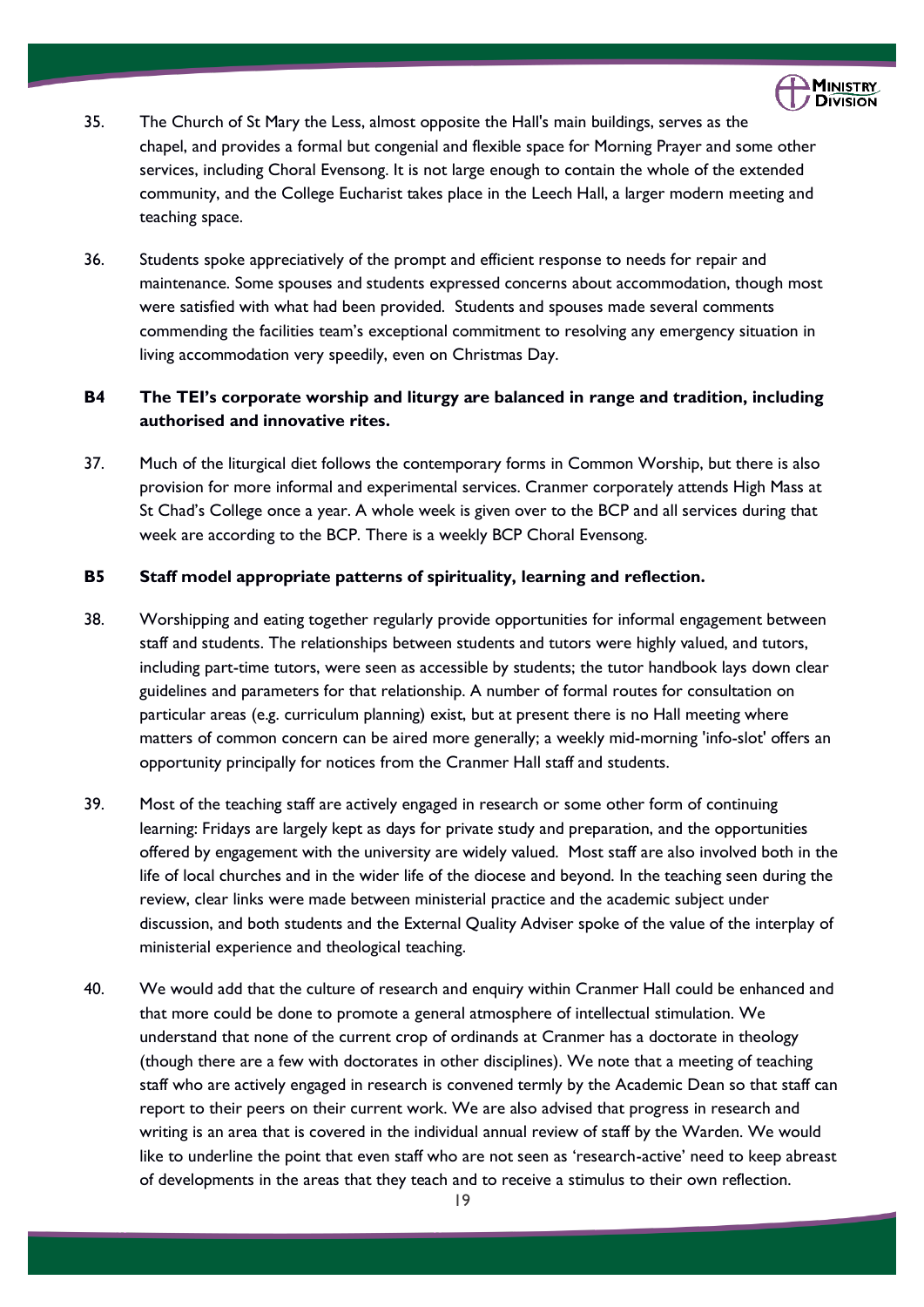

Although there is already significant participation by staff in the Department of Theology and Religion's numerous ongoing research seminars, we believe that there is scope for this involvement to increase. The current teaching staff includes some notable scholars with impressive publications to their name. For this contribution to be sustained and actually increase in the future, research and publication needs to be given a higher priority, both in terms of incentive or motivation and in terms of opportunity.

41. We note that most teaching staff are entitled to a one-term sabbatical every four years, which we regard as meagre. (We also are advised that the College Council receives a report on how that time has been spent.) We recommend that more generous provision for sabbatical or study leave should be made. Of course, this step would increase the overall pressure on teaching staff (who are also personal tutors). We therefore suggest that, if and when funds become available, several postdoctoral, time-limited, tutorial posts should be created, which would help to take the strain of both basic teaching and tutorial work and at the same time provide stimulus to a culture of enquiry and debate.

### **Recommendation 5**

**We recommend that Cranmer Hall teaching staff normally be granted a term's study leave not less than every three years, subject to the normal processes of approval and review of study projects.**

**The review team has Confidence with Qualifications with regard to Criterion B: Formational Context.**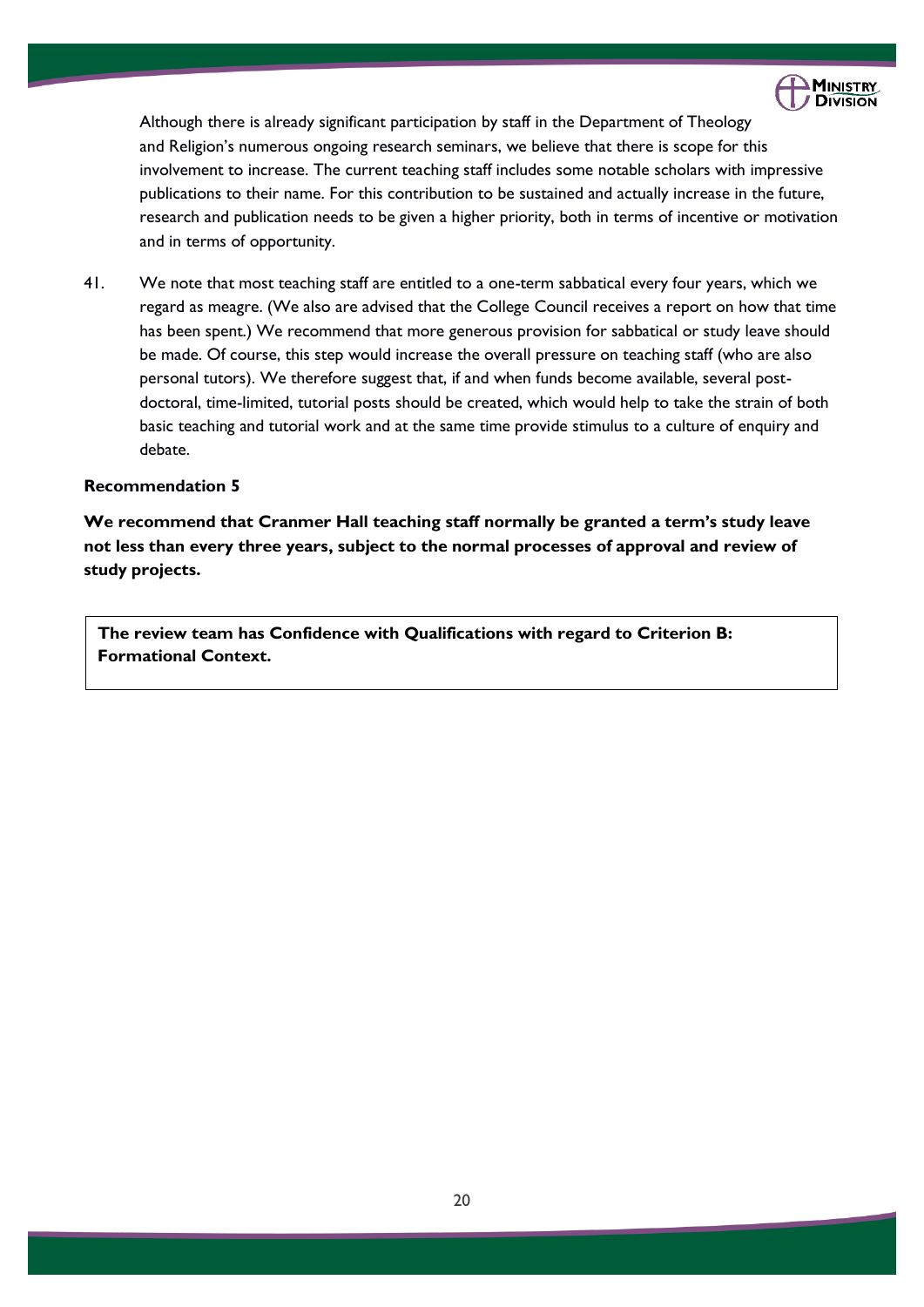

### **SECTION C: LEADERSHIP AND MANAGEMENT**

### **C1 The TEI has clear and effective governance structures.**

- 42. The relationships of Cranmer Hall with St John's College, the Department of Theology and Religion and Durham University as a whole, while complex, seem to work well on the whole. The visibly close collaboration between the Principal of St John's College and the Warden of Cranmer Hall was borne out by comments from the President of the St John's Council and the Chair of the Cranmer Committee and the Vice-President/Vice-Chair of both bodies. This effective working relationship depends on the personalities and qualities of the present Warden and Principal; the phrases 'at present' and 'at the moment' recurred in the comments received from those sources. Nevertheless, the key structures seem sufficiently robust and clear to ensure a strong and secure relationship between senior office-holders of the two inter-related bodies.
- 43. The Cranmer Committee, as a sub-Committee of the College Council, deals with formational training and pastoral policy, working within a budget agreed by the Finance Committee. It is concerned with the development, monitoring and fine detail of policy. It makes proposals on Cranmer strategy to the Council. The same person serves as Vice-President and Vice-Chair of the two bodies respectively, thus providing continuity, consistency and overlap (reinforced by other common memberships). The fact of student representation on both bodies is also to be welcomed. The Minutes of both meetings indicate that issues are progressed rather than simply repeated, and the use of task and finish groups (e.g. for the Cranmer Hall strategic plan and the LRC project) is a constructive and effective model for using Trustees' time. The chart of meetings within Cranmer itself was also helpful in capturing the structures that exist for the exchange of information and the identification, review and resolution issues in different areas of Hall and College life.

### **Commendation 3**

### **The College and within in it Cranmer Hall are to be commended for clear and effective structures of governance and management.**

### **C2 The TEI has effective leadership.**

- 44. The various relationships between the Principal, the Warden, the President of the College Council and the Chair of the Cranmer Committee are working well at the present time, as was particularly endorsed by the latter two office-holders. The Cranmer Chair endorsed the collaborative style of the Warden, who also demonstrates intelligent and purposeful leadership, for example in driving strategic planning, addressing process and structural issues, and steering the adoption of the Community Covenant. The College Council Minutes show that the Trustees have a clear grasp of Cranmer business and strategy (with Cranmer issues figuring prominently in the College Risk Register).
- 45. Cranmer staff and student Trustees play an active role. Meetings with staff suggested that there was clarity about individuals' roles within the overall vision and strategy, with a sense of being valued as individuals, and with opportunities to contribute where their voices were heard. The energetic role played by members of staff in fund-raising for the new Learning Resource Centre is a clear indication of their positive motivation. The senior team's care for staff is evidenced by the 'upside-down formal dinner' where cleaning, catering and other support staff are at the top table and waited on by the Principal, Warden and other senior staff.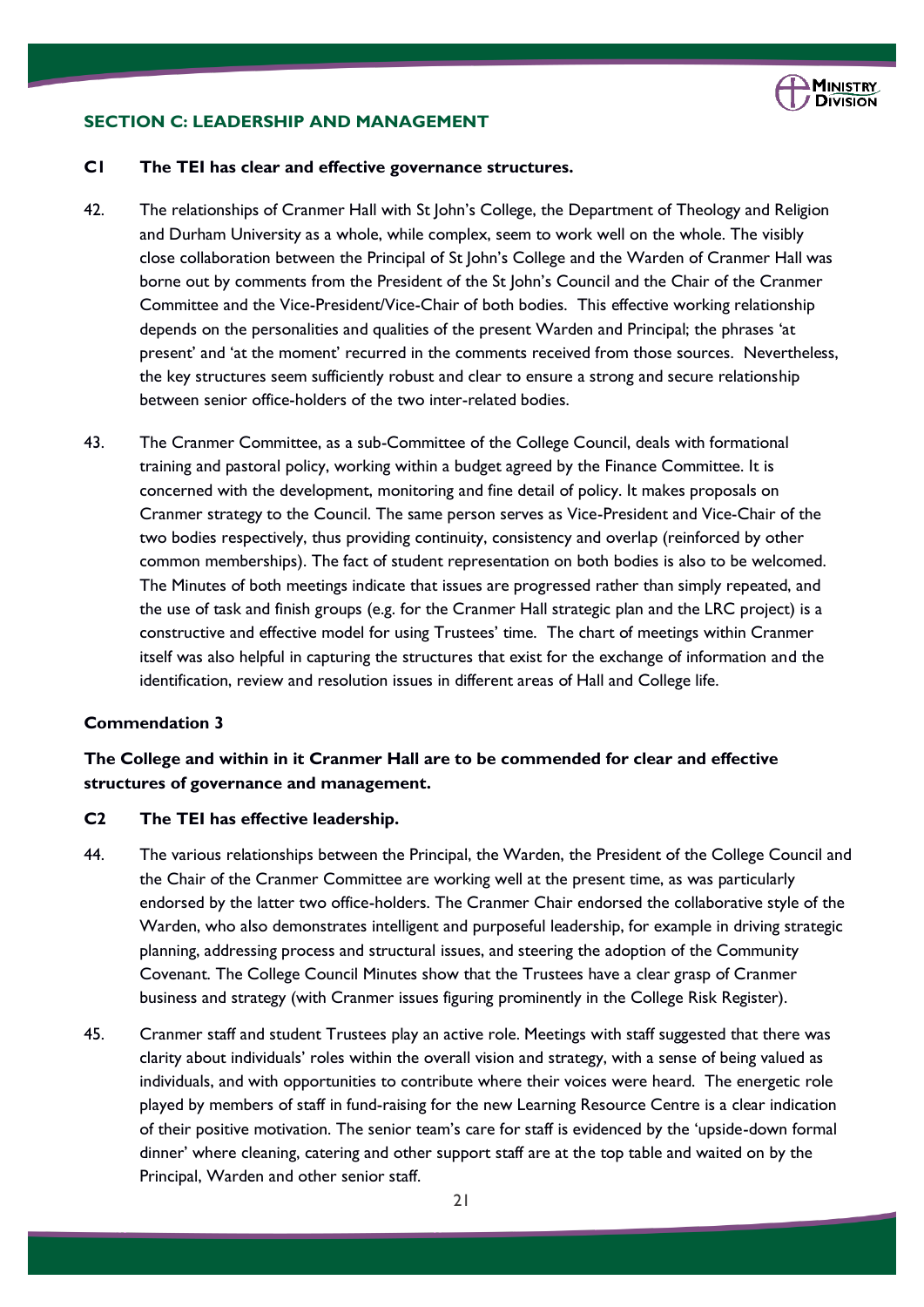

46. Less positively, some in middle-management positions reported issues around workload and how that was recognised and dealt with, and also concerns around increasingly complex and specialised HR matters having to be dealt with by the already busy Director of Finance and Administration, supported by outsourced support from an agency as and when required (e.g. on role evaluation). A review of roles and responsibilities in Cranmer's administrative office is now advisable. We also sense that the development of Cranmer would be helped by the appointment of a chief operating officer, reporting to the Warden.

### **Recommendation 6**

**We recommend that a review and restructuring of the administrative support for Cranmer Hall be undertaken and that consideration should be given to establishing a senior post with overarching executive responsibilities for Cranmer, such as a chief operating officer or equivalent.**

### **C3 Trustees are appropriately recruited, supported and developed.**

- 47. The intentional recruitment of Trustees to the St John's College Council, with specific Cranmer Committee roles in mind, is commendable. The website evidences Trustees' expertise in a range of relevant areas: strategic and operational HR management; communications/media (especially in an educational context); HE administration (the University Academic Registrar); property and facilities management; a significant Church of England presence, both episcopal and lay (including leadership development); business and commercial experience; finance, accounting and audit. The diverse backgrounds offer an appropriate mix of skills to the College and Cranmer, and the *ex officio* membership (Cranmer Committee Chair, Cranmer Common Room President, staff representative, University Council Representative, etc.) ensure links to other constituencies, with appropriate representation from Cranmer.
- 48. The membership of the Cranmer Committee was reviewed in 2017 to include a local Anglican priest, a new staff member, a Free Church Track representative and a further student representative in addition to the Cranmer Common Room President. The ASE 2017 noted that there was now greater clarity in the Committee's working methods, especially in distinguishing more clearly which items of business were coming for information and which for action.

### **C4 The TEI has effective business planning and fundraising.**

- 49. The budget for Cranmer Hall is held within the overall budget for St John's College, with a section detailing specific expenditure for Cranmer within the annual report and the regular management accounts, and with monthly reports reviewed by College Officers before review by the Finance Committee and College Council. Financial risks are around levels of ordinand recruitment, particularly with the changed funding landscape introduced by RME, where the middle- to long-term impact is yet to be seen (being reviewed in the strategic plan being discussed in Cranmer Committee and College Council) and the completion of fund-raising for the LRC, with £500,000 still to be found at the time of the PER visits.
- 50. It was noted that a number of key administrative staff are scheduled to retire at around the same time. While this is not a financial risk *per se*, it might impact on the current motivated, dedicated and 'extra mile' culture and ethos and in turn affect the character of the institution, with a resulting impact on student satisfaction (which is currently extremely high, according to the NSS) and in turn on future recruitment and funding.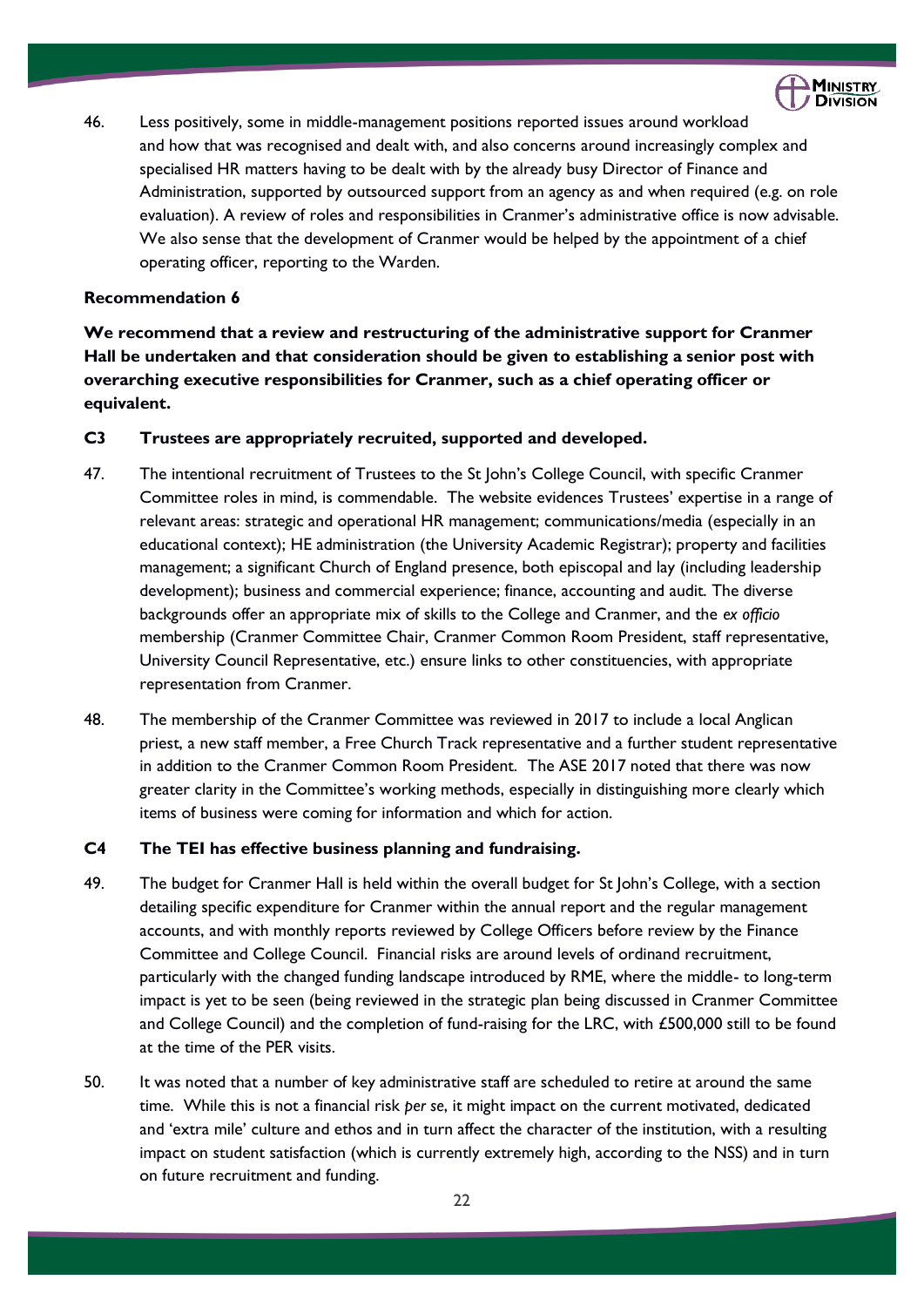

- 51. Annual Staff Reviews are designed to pick up on performance management issues, though these are also addressed in termly reviews and informally as required. Institutional financial performance is regularly monitored by the Finance Committee, the Audit Committee and the Council.
- 52. Stakeholder engagement is a mix of College and Cranmer, with the latter reaching out to placement supervisors, diocesan bishops and DDOs (in dedicated open days and by contact with the Warden and others), those discerning vocations and considering potential pathways – all these initiatives being designed to encourage recruitment of residential students and to nurture good diocesan and placement links.

### **C5 The TEI has sound financial and risk management and reporting.**

- 53. Risk is overseen by the College Audit Committee, reporting to the College Council. The last College Risk Register (Feb 2017) showed that key risks 2, 3 and 7 related to Cranmer and particularly to (a) the financial impact of potentially lower levels of recruitment on the College (though risk 3 had fallen away since the Lindisfarne opportunity disappeared, as noted by the Audit Committee in November 2017) and (b) reputational impact affecting recruitment owing to the fact that the Cranmer community includes a number of independent students who are not subject to the same level of oversight as ordinands are.
- 54. The Cranmer strategic plan, currently under development, was scheduled to go to the Audit Committee in February 2018 for assessment of potential risk before going to Council in March 2018. One potential risk might be an over-ambitious diversification of pathways, as identified in the SWOT analysis. The fourth identified risk (financial and reputational) concerns the funding of the LRC project (construction work started in early 2018, with anticipated completion in early 2019). Risks (inherent/residual) are scored according to the Durham University practice, with the specifically Cranmer risks having the Warden as responsible officer, supported by the Cranmer Committee for the major strategic risk following the impact of RME. There was no evidence of a separate Cranmer risk register, nor of discussion of risks at staff or officer level meetings in Cranmer. We suggest that 'Risk' become a termly item on the agenda of the Cranmer Hall Officers' meeting.
- 55. Budgets are set in March each year (initially drafted by the senior officer team before proceeding through the formal committee processes) and are then revised in September to reflect Cranmer's actual recruitment numbers and levels of occupancy, to which the College budget is especially sensitive. The most recent ASE indicated that the College Director of Finance and Administration oversees any review of operating procedures, with no significant action being undertaken in 2016-17, though the Warden is reviewing how operational procedures might be handled in future. The review team raised a question of potential risk about the terms in which the College's reserves policy was expressed, and whether this might merit reconsideration, but the auditors had been satisfied and there appears to be no immediate risk to Cranmer.

### **The review team has Confidence with regard to Criterion C: Leadership and Management.**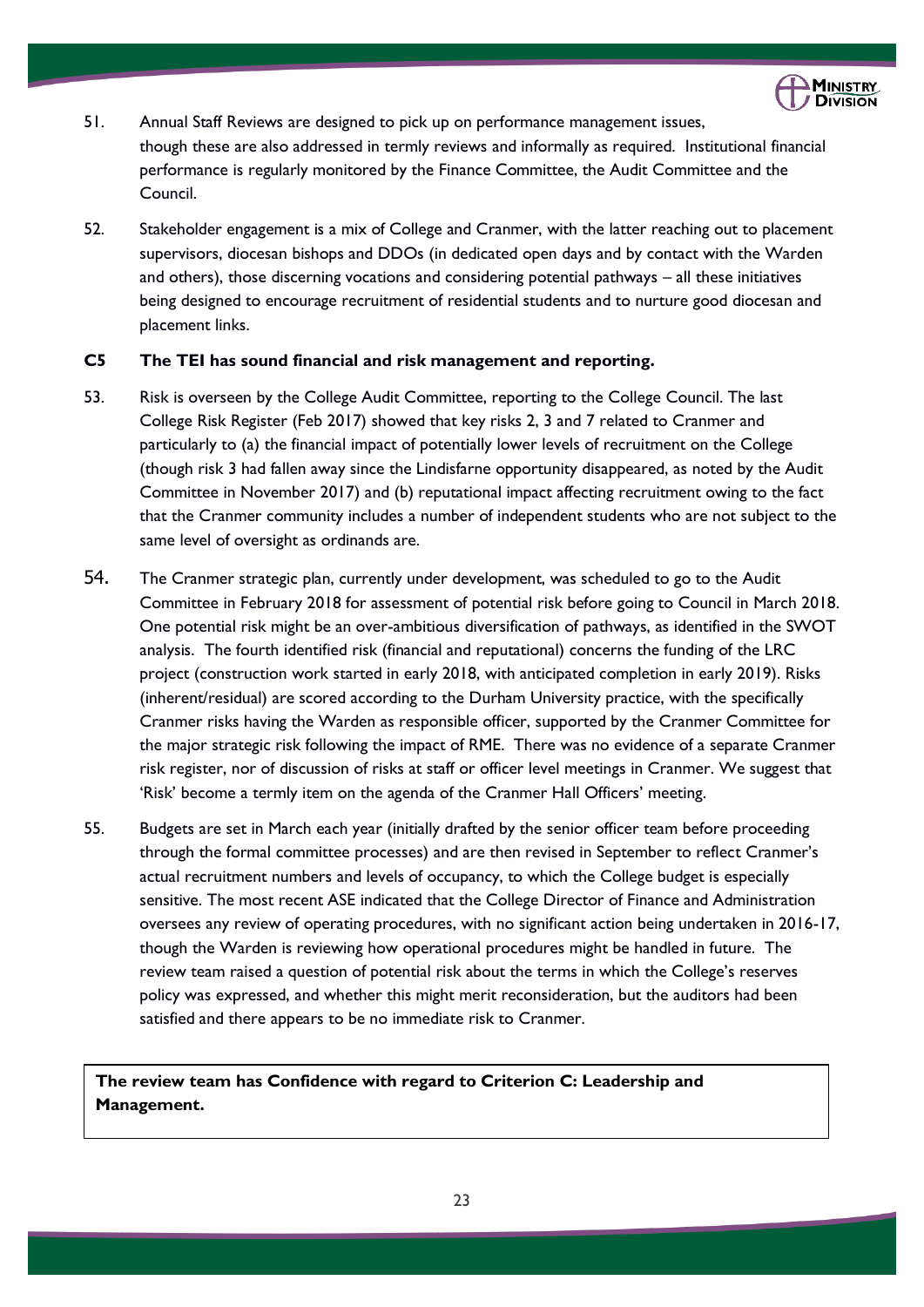

### **SECTION D: STUDENT OUTCOMES**

### **D1 Students are growing in their knowledge of Christian tradition, faith and life.**

- 56. As would be expected, given the Hall's consciously evangelical tradition, particular weight is given to biblical studies in the academic programme. Introductory teaching on the Bible and a class in New Testament Greek, which were observed, drew students into critical engagement with the text in ways which for some were new and challenging. The variety of pathways of studies, and the opportunity for personalised programmes of training for those with previous missional and theological experience were appreciated by sponsoring dioceses. Where ordinands have the potential to contribute more widely to theological scholarship or teaching, there is a concern to integrate formation with the vocation to further study; a post-graduate research day is an intentional contribution to this.
- 57. While a majority of ordinands is drawn from a broadly evangelical tradition, a significant minority comes from more central or catholic traditions. Comments from a sponsoring diocese recognised Cranmer's willingness to engage with, welcome, and learn from other traditions in the Church of England and that diocese has been happy for ordinands from a variety of church traditions to train there. Placements offer important opportunities to experience different styles of worship and theological understanding: both placement supervisors and students spoke of the value of this.

### **Commendation 4**

### **We commend Cranmer Hall for intentionally creating and sustaining a diverse and inclusive student community, across the spectrum of Anglican traditions of theology, spirituality and liturgy.**

58. Intentional reflection is particularly required in the students' self-assessments, prepared with reference to Ministry Division criteria for ordinands and discussed with their tutors, and in the experience of and response to the extensive programme of placements. Both placement supervisors and, more particularly, a receiving diocese, perceived skills in theological reflection to be welldeveloped. Student-led Discipleship Groups offered informal opportunities for shared reflection.

#### **D2 Students have a desire and ability to share in mission, evangelism and discipleship.**

59. The Hall's self-description is that it is 'not about here', though the rider is not that it is for the world, but for the wider church. There are conscious attempts to counter the almost inevitably centripetal nature of a theological college: engagement with the University as a secular institution is helpful in this respect, as is the range of events and lectures offered within St John's College. Placements across the region, and perhaps especially those in some of the area's most deprived parishes, including those served by the East Durham Mission Project (set up in 2014), are a practical introduction to ways in which the church responds to and serves those in need. The project is developing into a 'partnership' and although some aspects of the Hall's involvement will therefore change, the Hall is still committed to supporting and engaging with the specific parishes in East Durham. Wider perspectives observed during the Review included a Discipleship Group learning about the work of Jean Vanier and the L'Arche communities, and the inclusion of matters of local, national, and international concern in intercessions in corporate worship.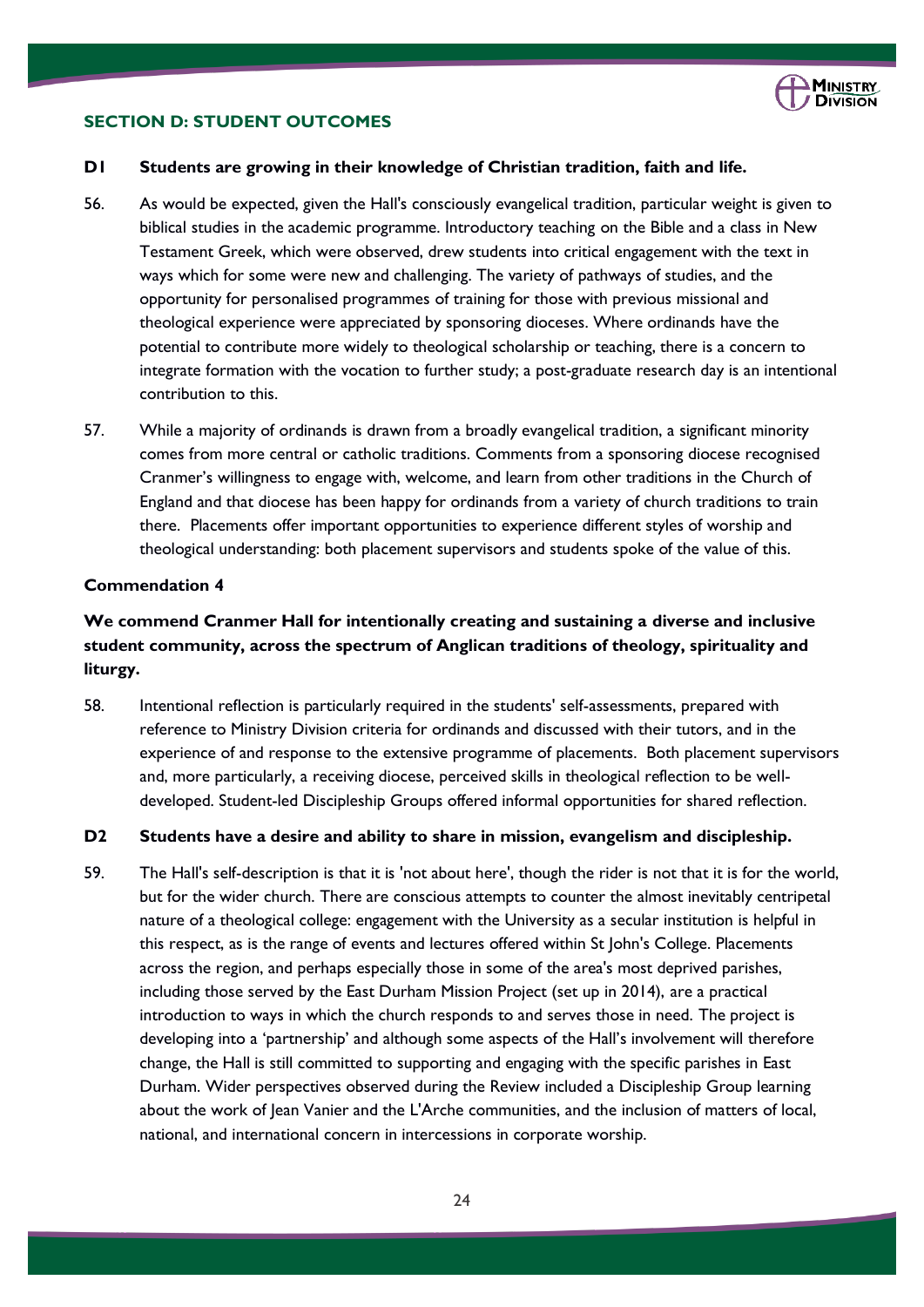

- 60. Ordinands are involved in a various missional and evangelistic undertakings in
	- partnership with Durham Diocese, and with the Cathedral, including a faith-sharing weekend for all first-years, based in local communities and churches, and a recent event, 'Lumiere', at the Cathedral. Students' written responses to the weekend showed their awareness of the challenges that were presented, including from at least one the ability to reshape what was done so that it was more effective. For most, if not all students, engagement with mission is a significant part of their placement experience. A particular aspect of contemporary mission is covered in the popular MediaLitMission Study Block, addressing the communication of faith in a digital world. Another significant element of the mission programme is the schools week. There was, however, relatively little evidence of opportunities to experience or engage with other faith communities; this was raised with the Reviewers by a couple of students.

### **Recommendation 7**

### **We recommend that the theological study of non-Christian faiths and of the dynamics of interfaith dialogue be strengthened, alongside practical opportunities to experience the worship and traditions of other faiths.**

61. Involvement in prayer, nurture, and study groups plays a part of many of the placements undertaken by ordinands, and placement reports and reflections provide evidence of the value placed by students on working with such groups, including stories of particular individuals seen as growing and responding in faith and vocation.

### **D3 Students are growing in personal spirituality and engagement with public worship.**

- 62. Students share in responsibility for preparing and leading Morning Prayer and BCP Evensong and allage worship, and they participate in a variety of roles in the weekly College Communion. A diaconal role in the practical preparations for worship is assigned to tutor groups. Students receive immediate oral feedback from their tutors on their leading of worship and this is also recorded and reviewed. Students are expected to preach several times during their placements, with informal feedback and one assessed sermon.
- 63. There is a clear expectation of regular attendance at corporate worship which is widely observed.
- 64. Ordinands reflect on their own spiritual life within the context of self-assessment and in conversation with their tutors. They are strongly encouraged to work with a spiritual director or soul-friend, although this is not mandatory. They participate in college quiet days, and there is a rich and varied provision of retreats, including for first-year students and those about to leave.

### **D4 Students' personality, character and relationships.**

- 65. Although it was evident that for some students the upheaval of moving to college and the pressures of community life weighed heavily, very few leave without completing their studies, and a number of ordinands spoke very warmly of the support received from the community and from staff.
- 66. The diversity of the student body, in age, tradition, family circumstance, educational background and (to a limited extent) ethnicity was generally seen as a strength and a source of learning to respect difference. The Discipleship Groups provide an informal and safe space for acknowledging some of the challenges of formation, alongside relationships with personal tutors which were generally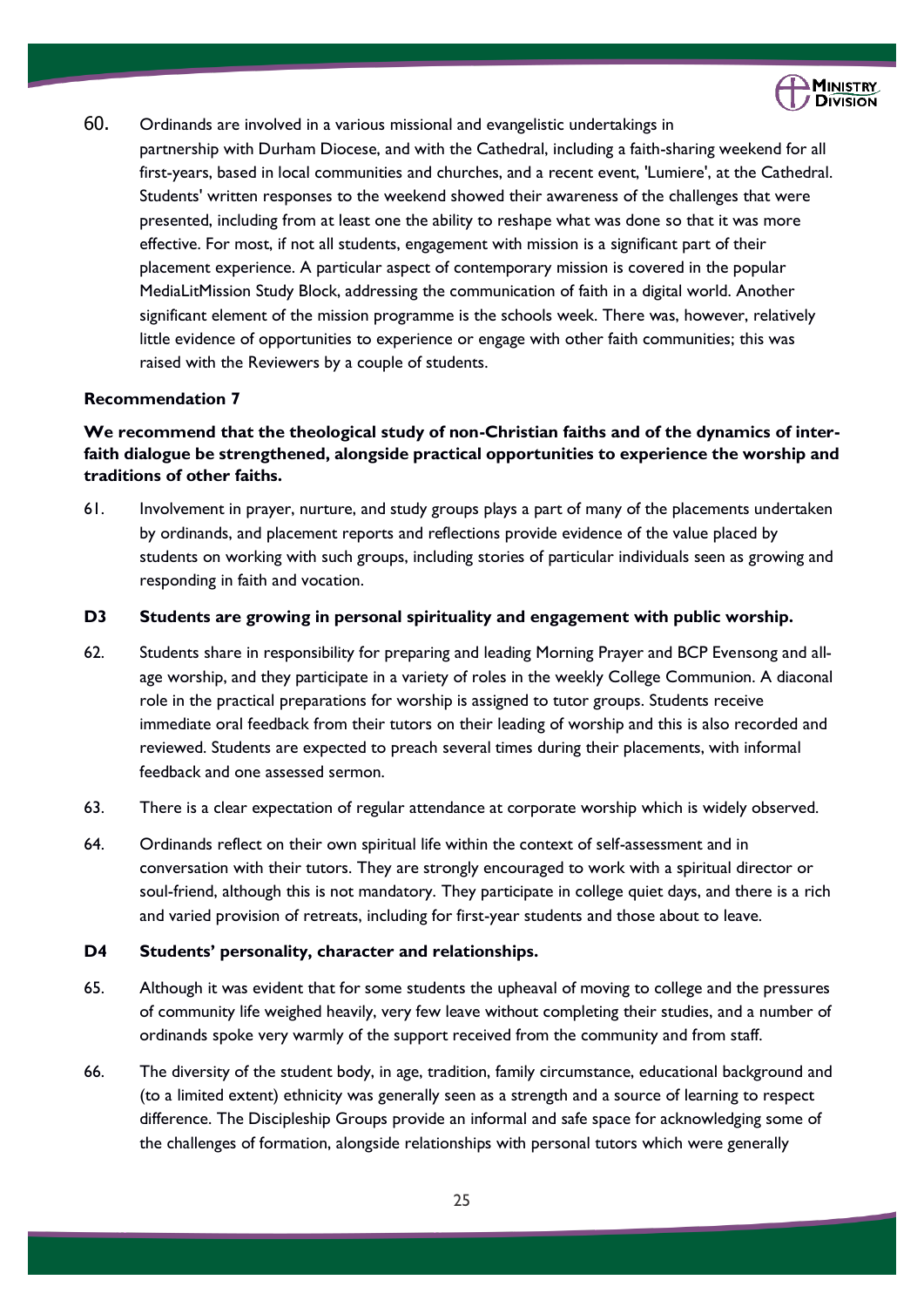

valued. Given the range of views on sexuality within the community, students of samesex orientation spoke very positively of the welcome and courtesy with which they were treated.

- 67. There was some confusion among students about the availability (especially for ordinands) of a pastoral person who stood outside the reporting structure. Although we were assured that students had been advised that the St John's College Chaplain was available to them, it seems that this fact needs to be underlined.
- 68. Professional boundaries and Church of England Guidelines are explicitly covered in the curriculum, and safeguarding training modules C1 and 2 are undertaken (see also comments on Safeguarding under B2). The Handbooks provide careful, detailed and rigorous guidance for staff-tutor interaction.

### **D5 Students are developing in the dispositions and skills of leadership, collaboration and ability to work in community.**

69. The Discipleship Groups offer opportunities for students to exercise leadership among their peers and at their best are inherently collaborative. For many ordinands, placements provide both the chance to observe the leadership of those in ministry and to work with both laity and clergy in particular projects. Receiving dioceses were largely positive in their comments about the quality of preparation for parish ministry, and a former ordinand commented that he had been well prepared both to work in a team and to be a leader of leaders. Equipping students for leadership is evidently 'a work in progress', but one that is being given time and priority.

### **D6 Students show a calling to ministry within the traditions of the sponsoring church.**

70. As a result of our extensive conversations and observations, we are satisfied with the general level of dedication, sense of vocation and awareness of the opportunities and constraints of ordained ministry among the ordinands. Of course, there is always more that could be done to sharpen such awareness.

### **D7 Pioneer ministry training**

- 71. The Reviewers were satisfied that Pioneer Ministry students had enthusiasm for and skills in ministry and mission in unfamiliar contexts, and were flexible, resourceful and innovative in their approach to mission and ministry.
- **D8 The TEI has clear and robust procedures for the end-of-training assessment of students' knowledge, skills and dispositions, and reporting on students' achievement.**
- 72. There is a robust system of formative and summative assessment of students' progress through training, evidence of which was made available to the Review Team.

### **D9 The student has, during and at the end of initial training, a personal learning plan or other clear basis from which to learn and grow further in ministry and discipleship.**

73. Students at Cranmer Hall follow a variety of pathways. Our conversations with students and academic staff lead us to believe that the regular personal one-to-one meetings between students and their personal tutors are key to the monitoring of progress and discernment of future needs. Sight of reports to sponsoring dioceses gives us confidence that the current practice informs the reporting process in a robust fashion and that, consequently, students are aware of their progress in meeting their learning goals and IME 1 criteria and of their formational needs for the future. At a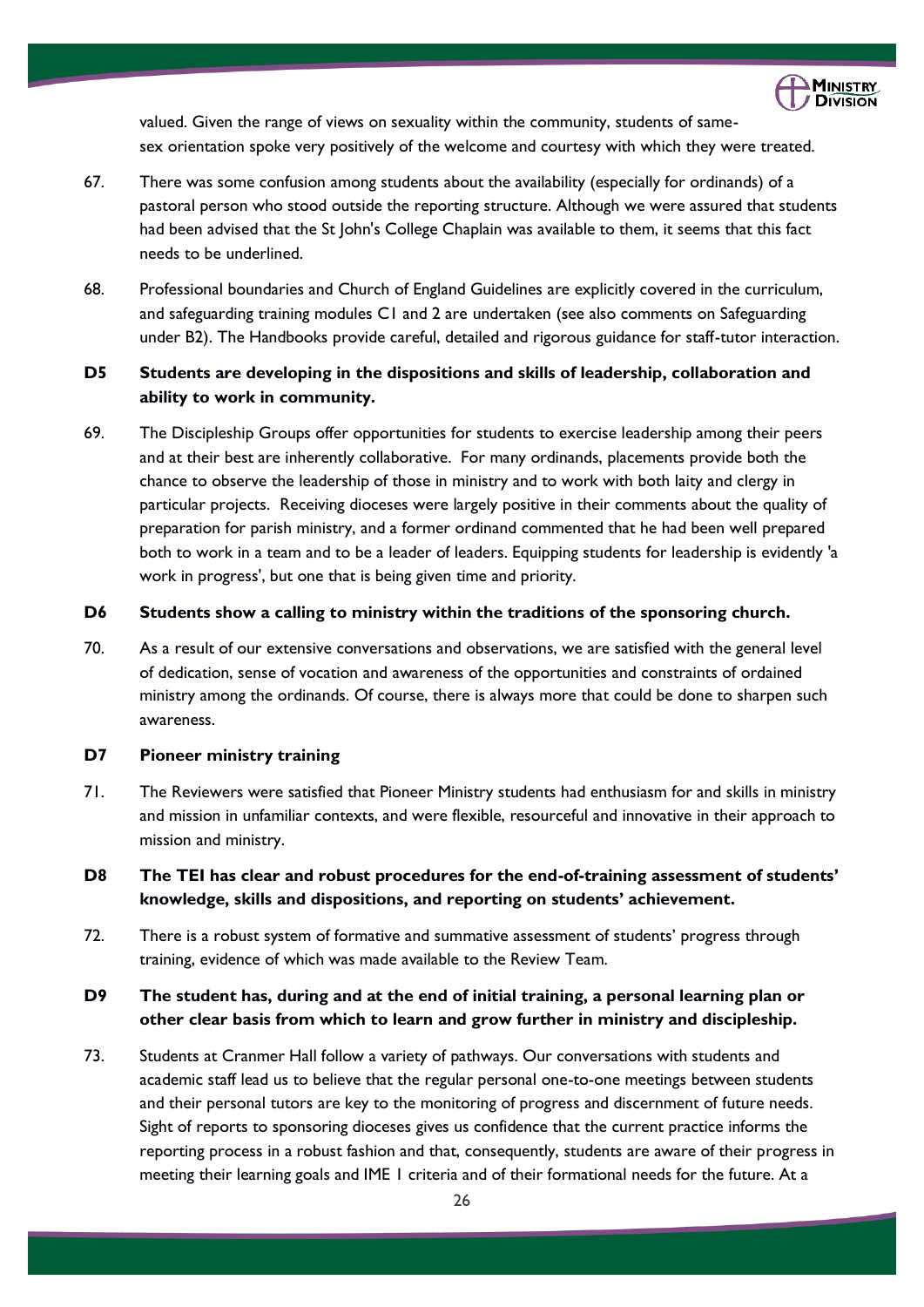

meeting with senior staff, the Reviewers were advised that such information is also embedded in a documented personal learning pathway for each ordinand which relates to learning outcomes and gives guidance as to the meeting of IME1 criteria and future learning goals.

- **D10 The TEI learns from the pattern of its students' ministerial and formational achievement and acts on areas of particular need.**
- 74. There are robust and effective systems of feedback and monitoring in most areas; see further under E1 below.

**The review team has Confidence with regard to Criterion D: Student Outcomes.**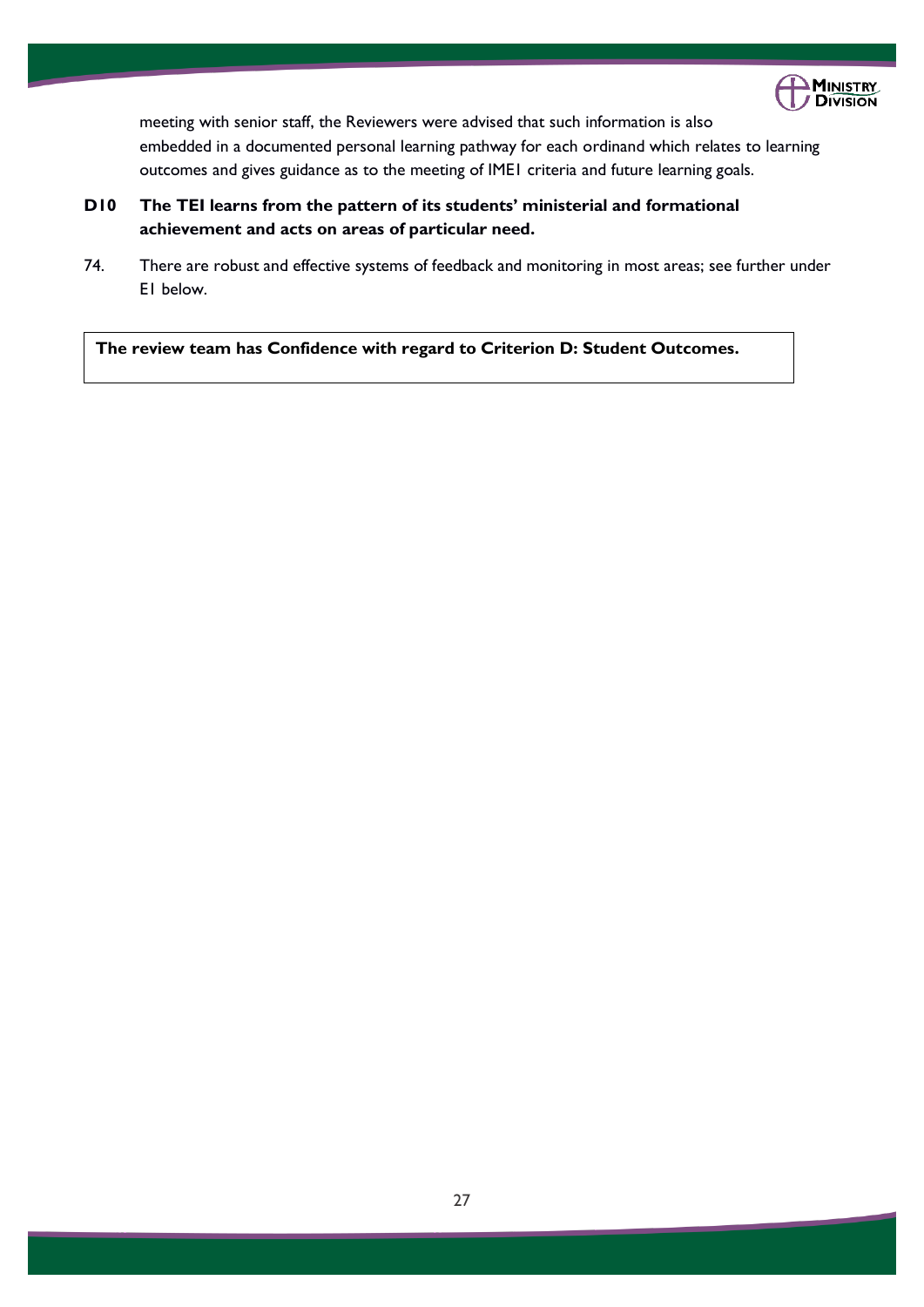

### **SECTION E: PARTNERSHIP WITH UNIVERSITY**

#### **E1 Quality control and assurance procedures governing the partnership are robust**

- 75. The overall quality control and assurance procedures governing the partnership were confirmed through the initial validation process.
- 76. It was clear to the review team, through its discussions with staff and students and through the draft strategy, self-evaluation and other documentation submitted that the senior management team are providing leadership in the process of review and enhancement.

#### *Management and oversight*

- 77. The review team noted that the TEI's Common Awards Management Committee (referred to by the TEI as the 'Board of Studies') was established, and operates, in alignment with the Terms of Reference that are specified in the standard validation contract.
- 78. The Board of Studies minutes address the review of modules, programmes, and teaching facilities. Minutes of the Board confirm that student representatives attend each meeting and the Board receives minutes of the Student-Staff Consultative Committee (SSCC). The Minutes are clearly written and evidence robust processes for quality management and reflective practice. Discussion of Module Evaluation Questionnaires, Common Awards and Joint Management Committee business are standing items on the Board's agenda.

#### *Engagement with the University*

- 79. The review team noted that the TEI's engagement with the University Liaison Officer (ULO) has been positive; the ULO had attended most meetings of the Board of Studies on which he was an ex officio appointment, engaging in the discussions while also providing advice and information.
- 80. The Cranmer team has also been in regular contact with the Common Awards administrative team. This has been a combination of formal and informal engagement. Formal requests (such as curriculum changes, concession requests and the consideration of APL applications) have been appropriately communicated to the Common Awards Team. The representatives of the senior management team at Cranmer welcomed the advice and support it had received from the University and the flexibility offered by the Common Awards framework.

#### *Applications and admissions*

81. The TEI's admissions policy and entry requirements apply to all programmes. All admissions and APL decisions relating to the Common Awards programmes are managed through Cranmer; the Warden is responsible for admission decisions in conjunction with the Academic Dean. The APL Officer is responsible for reviewing AP(E)L applications in consultation with the Academic Dean. Admissions and APL processes are monitored by the Board of Studies. As part of this review Cranmer provided example paperwork which showed that it operated robust processes for admission and consideration of AP(E)L, which was in line with the University's requirements

#### *Assessment*

82. Cranmer Hall has effective internal processes and practices for managing assessment. Plagiarism detection software (Turnitin) is used for all assignment submissions; students submit their assessed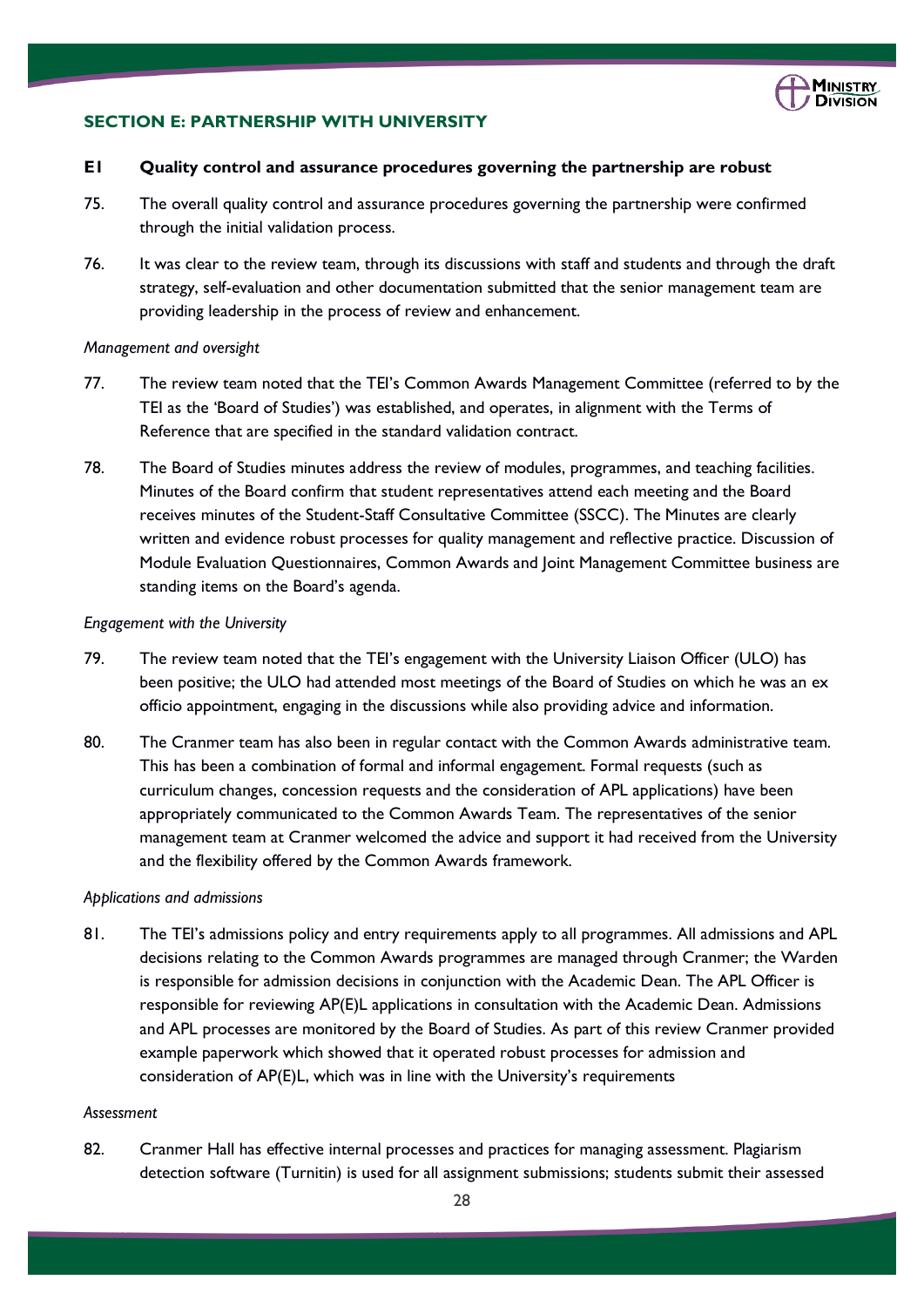

work via the DUO virtual learning environment (Blackboard platform). All marking and moderation is carried out anonymously by the module tutors. The quality of feedback is monitored by the internal moderators and the external examiner.

#### *Student Engagement*

83. In respect of the Common Awards and Postgraduate programmes the student body is wellrepresented on Cranmer and St John's College committees including the Board of Studies and Student-Staff Consultative Committee. Views on the formational and community aspects of the TEI provision are represented on the Cranmer Committee, Cranmer Common Room and the St. John's College Student Experience Subcommittee. However, the review team heard from some Ordinands on the "Durham Pathway" (i.e. those studying for a degree in the Department of Theology and Religion at the University) that they did not feel they had a sufficient representative channel at Cranmer as they were not directly represented on the SSCC or Board of Studies.

### **Recommendation 8**

### **We recommend that the TEI should consider how the views of students on the 'Durham Pathway' are best represented.**

84. Cranmer Hall uses a range of effective mechanisms to gather student feedback in order to assure and enhance the quality of provision. All modules are reviewed using module evaluation forms, and students can also submit feedback on assessment throughout the year in DUO. The responses to MEQ feedback and committee minutes are posted on DUO.

### **Commendation 5**

### **The review team commends the TEI for its widespread commitment to gathering student feedback, reviewing module evaluations and improving teaching in light of feedback received.**

### *Conclusion*

85. In light of the above, the review team was satisfied that the overall quality control and assurance procedures governing the partnership are robust.

### **E2 Overall provision for academic and pastoral support and guidance is adequate.**

86. The adequacy of overall provision for academic and pastoral support and guidance was confirmed through the initial validation process.

#### *Course information and Induction*

- 87. Academic resources, study skills support, module information, and assessment feedback are provided through the TEI's dedicated DUO system. All students are also provided with a hard copy of student handbooks.
- 88. The students with whom the review team met felt that information could be clearer and presented more consistently, particularly in DUO. On arrival students spoke about confusion about their individual pathway (e.g. how the formational requirements worked alongside the academic requirements). Staff told the reviewers that students were provided with an individualised pathway guide and students in later years of the programme had a clear understanding of their requirements.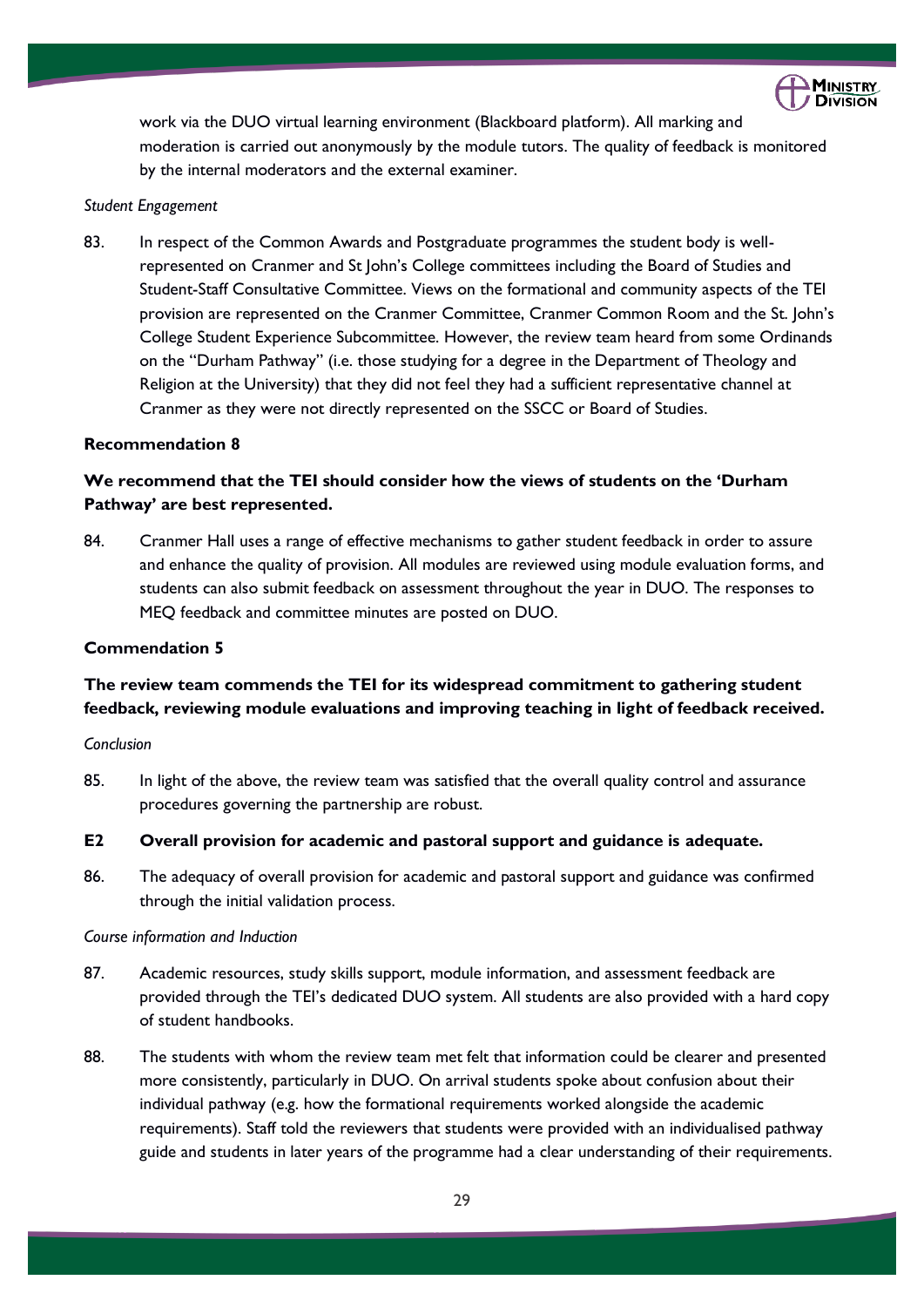

- 89. Some of the students with whom the panel met reported feeling overwhelmed by the workload. Discussion with those students suggested that some of this was due to a lack of initial clarity about the kind, level and distribution of work that they could expect. They suggested that clearer guidance at induction might have alleviated the problem.
- 90. Some of the strongest comments on workload related to modules audited by Cranmer Ordinands who were concurrently reading for the Theology and Religion degree at the University (referred to as the 'Durham pathway'). Students on that pathway expressed frustration at the severe difficulty of fulfilling all the requirements for their degree modules alongside the requirements of the formational modules audited in Cranmer, and the other Cranmer activities in which they were expected to take part.

### **Recommendation 9**

### **The review team recommend reviewing the workload of students on the Durham pathway.**

- 91. The initial validation exercise had flagged up issues with the induction process and had recommended that the TEI reconsider whether more tailored induction sessions could be offered based on student's mode of study, background and ability, and linked to provision of study skills support. Cranmer reported through its ASE in 2015 and in the current review that it had introduced streaming. Nevertheless, it appeared through talking to students that there remained scope to enhance the induction process.
- 92. The TEI has a diverse student body undertaking various programmes in different modes of study (representing independent students, readers in training, ordination candidates, and curates). Given the diverse nature of the student body, study skills support is particularly important. Undergraduate students who were relatively new to higher education or who had returned to study as mature students found it difficult to adjust to the regime of academic study and had wanted more scaffolding support in academic skills such as essay-writing and more opportunities to see examples of wellwritten essays. Conversely the postgraduate students with whom the panel met found the induction (which happened a week before the undergraduate induction) to be fully effective. They particularly valued an exercise in "marking" example essays designed to familiarise them with marking criteria. The programme team stated that several study skills sessions were provided during and after the induction week. Extra lunchtime sessions had been offered, at student request, but had been poorly attended.

### **Recommendation 10**

**The review team recommends that the TEI consult with its students on the effectiveness of the induction processes, and on possibilities for its development. The team recommends in particular that the TEI discuss ways of providing clearer information about individual student pathways and about workload, and explore means of strengthening the preparation provided to students to help them manage their workload.**

### *Tutorial Support*

93. Students with whom the review team met confirmed that they were aware of what they needed to do in order to succeed on their programme of study. They also spoke of the friendly and open learning community that enabled them to access informal and formal support.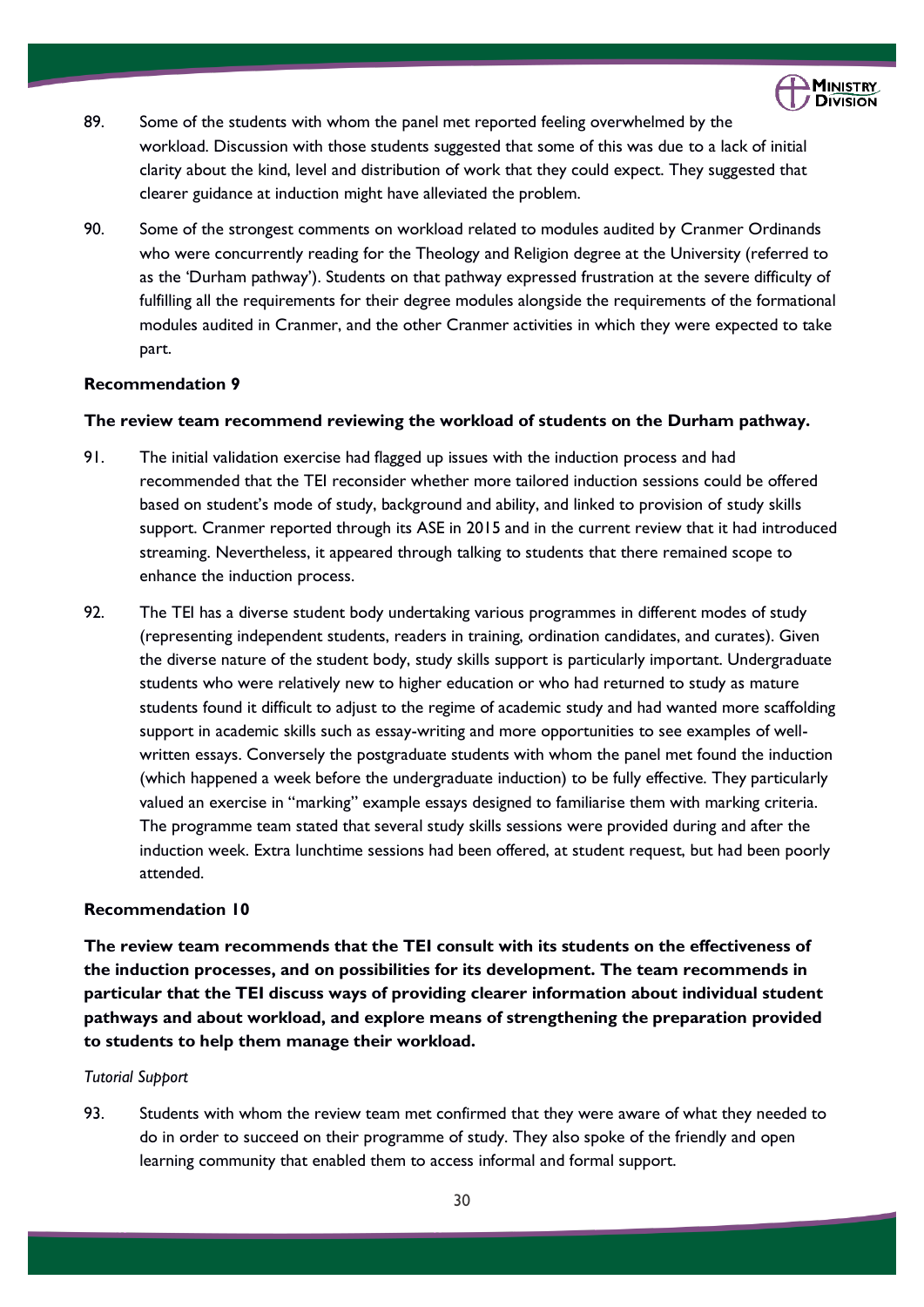

- 94. There are effective means of supporting student progress, contributing to a high rate of retention and completion. Students are provided with a Personal Tutor who is responsible for monitoring and academic and formational progress, providing guidance on module choice and pastoral support.
- 95. Student representatives described effective support for independent learning projects and dissertations. In the case of postgraduate programmes, a supervisor is allocated in Michaelmas following the submission of a project proposal. Workshops are provided in October and June and academic advice is also provided in the student handbook and guidance on DUO.

### *Complaints and Appeals*

96. The student complaints and appeals policies are described in the student handbook. The students with whom the review team met confirmed that they were aware of the process for submitting a complaint to the TEI. However, one student spoke of a reluctance to use the complaint processes and a perceived conflict with the TEI's formal duty to report on formation to Dioceses, and other students indicated that they had similar concerns. The programme team spoke of the confidential nature of the complaints process and informal and formal means of resolution. Bishops' Reports were shared with Ordinands in an open way prior to submission.

### **Recommendation 11**

**The reviewers recommend that the TEI should look for ways of communicating more clearly and directly to students the nature of the complaints process, and of reassuring students of the confidentiality of the process and its separation from the assessment of their formation.**

### *Disability Support*

- 97. Support for students with disabilities is provided through the University's Disability Support service. The review team noted that the timetable and physical location of the service could deter students from accessing this service. The team also heard about delays in testing students who had declared a disability after they registered (the mechanism for reporting disabilities before arrival is normally through UCAS but students at Cranmer Hall apply directly).
- 98. **The Ministry Division Review team** adds the following note with regard to pastoral and academic support. Pastoral support: the personal tutor system seems normally to work well for most students, though some students reported inconsistencies between tutors in respect of flexibility to accommodate students' family obligations. Not all ordinands were aware that the College Chaplain was also available to them as someone independent who would not be in the position of writing a report that might affect their future.
- 99. Although students with additional needs were directed to the Durham central support services, students on more than one occasion said that timetabling was so tight that they had difficulty availing themselves of the services within their office hours. Where UCAS students could state their needs at application, sometimes Cranmer students only became aware of needs (or only made the staff aware of needs) some significant way into their studies, with inevitably adverse effect. For the many students coming with less academic experience, most appreciated the level of support they received, but would have welcomed sample model essays, with some explanation of what would make an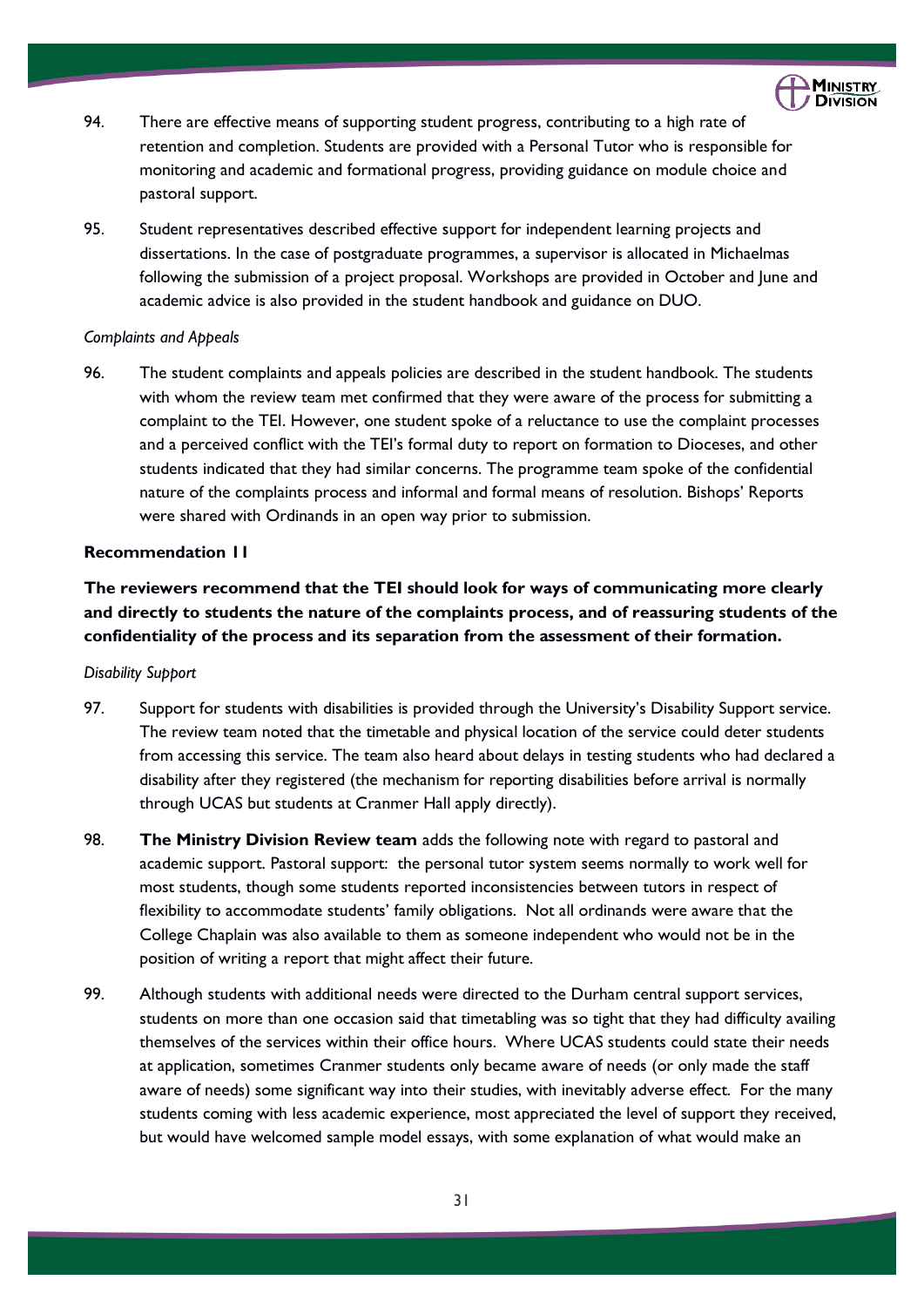

outstanding, a good, an adequate or a less than adequate piece of work, so that there was some way of judging how to achieve better results.

### **E3 The overall learning support and infrastructure in relation to the ability to meet requirements for awards are adequate.**

100. Through the initial validation process the TEI had confirmed the adequacy of its learning resources for its students. Extensive library resources suitable for all levels are study are available through the St John's and University libraries and specialist collections such as the Cathedral library. Additional study resources are provided through DUO. Students with whom the review team met confirmed their satisfaction with these resources and the responsiveness of the TEI to requests for additional material. In this respect the review team heard of increased holdings of Baptist material to support the Free Church pathway.

### **Commendation 6**

### **The review team commends the TEI for the excellent learning resources available to students.**

101. The students with whom the reviewers met noted some considerable variability in the amount, currency and presentation of academic material across modules in DUO. The programme team told the review team that it was aware of the University's minimum requirements for DUO.

### **Recommendation 12**

**The review team recommends that the TEI consider how to monitor the clarity and consistency of the materials provided on DUO across all its modules, and consider establishing a more demanding baseline for such provision.**

102. **The Ministry Division Review team** notes that Cranmer is well provided in terms of libraries available, with the College Library especially rich in theology and ministry, alongside the University Library and Cathedral Sharp Library. The librarian stated that they did not normally buy multiple copies of key texts, relying on the provision of a copy restricted to use within the Library, though if the tutor insisted further copies would be purchased. Students were by and large satisfied with hard copy provision. Online resources through DUO are also extensive, but staff acknowledged there was scope for greater creativity in using technology for teaching, and students noted different levels of IT literacy and familiarity with the use of the online learning environment between their lecturers. Teaching and study spaces are also widely acknowledged as needing improvement; the LRC will offer improved provision of both from 2019.

### **E4 The overall staffing (academic and support) in relation to the ability to meet requirements for awards is adequate.**

### *Teaching staff*

- 103. The adequacy of the overall staffing was confirmed through the initial validation process. The TEI ensures that core and associate teaching staff are appropriately qualified to teach on the Common Awards programmes.
- 104. The College Council is responsible for approving the appointments process for the Principal and other members of the core teaching staff.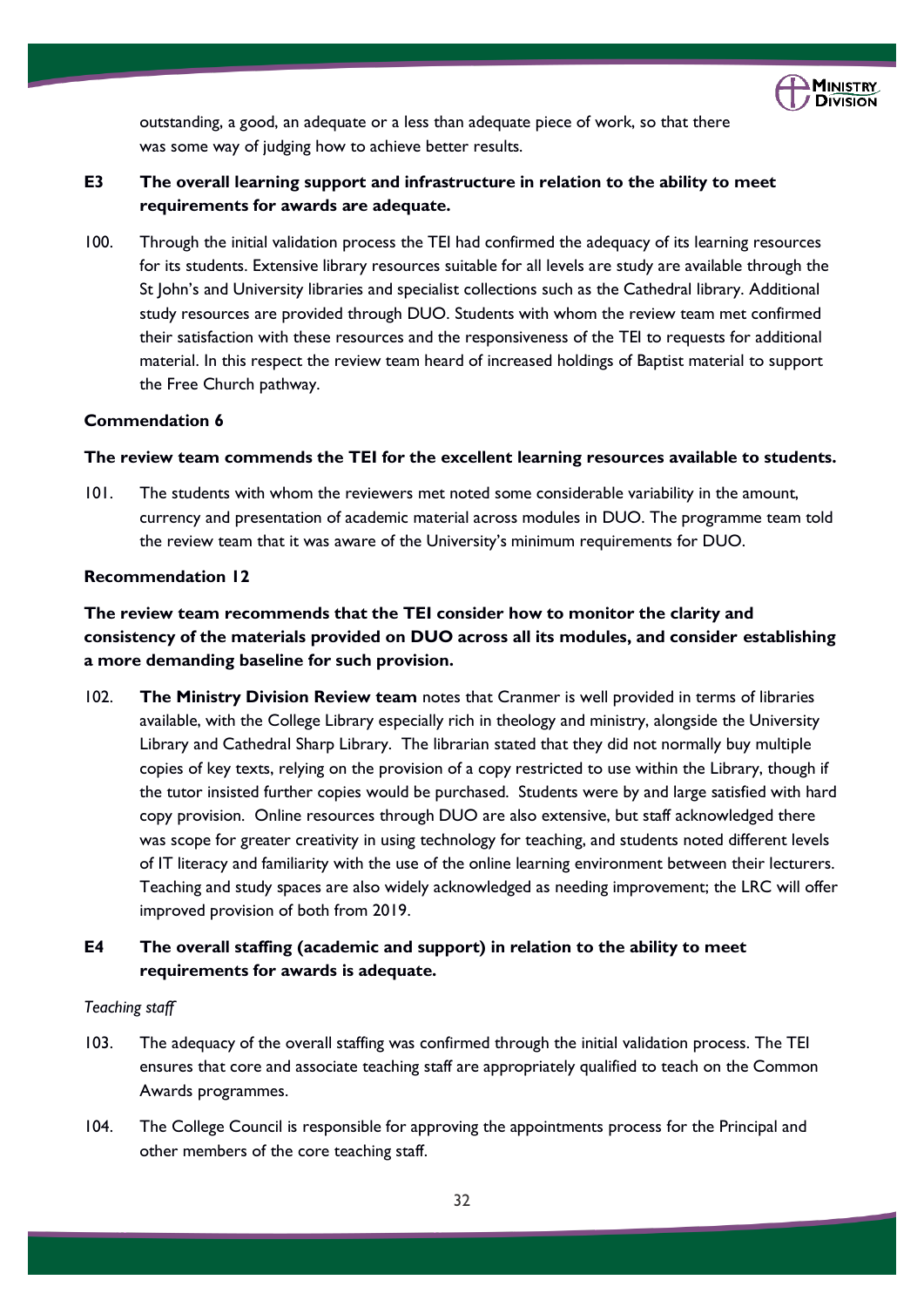

- **105.** An updated 'Staff CV Summary' document has been provided, and reviewed in light of the academic programmes delivered by the TEI. The review team concluded that members of academic staff were suitably qualified and experienced to deliver the approved programmes. There is an annual appraisal process which is informed by student feedback and peer observation and results in staff working to a set of objectives over the following year. Staff take advantage of University staff development including the Durham University Teaching and Learning Award (DULTA) and access seminars provided by the Department of Theology and Religion. **See also the Ministry Division reviewers' commentary at section B5 and Recommendation 5.**
- 106. Associate tutors who work closely with core members of staff teaching similar topics are given regular feedback and there is an external teaching day dedicated to staff development and discussion around the curriculum, delivery and assessment.

#### *Teaching quality*

- 107. The majority of students with whom the review team met commented positively on the quality of the teaching. A number of staff development activities take place across the TEI and focus on specific matters of teaching and learning as well as more strategic issues. See Criterion F3 below.
- **E5 The TEI has appropriate mechanisms to ensure the accuracy of all public information, publicity and promotional activity relating to the partnership.**
- 108. The appropriateness of the mechanisms to ensure the accuracy of public information, publicity and promotional activity was confirmed through the initial validation process.
- 109. The Warden is responsible for ensuring the accuracy of all public information, publicity information, and promotional activity. The TEI was reminded that approval should be sought from the University for any materials referring to the validated partnership or programmes.

**Subject to the implementation of the recommendations in this section, the review team has Confidence with regard to Criterion E: Partnership with the University**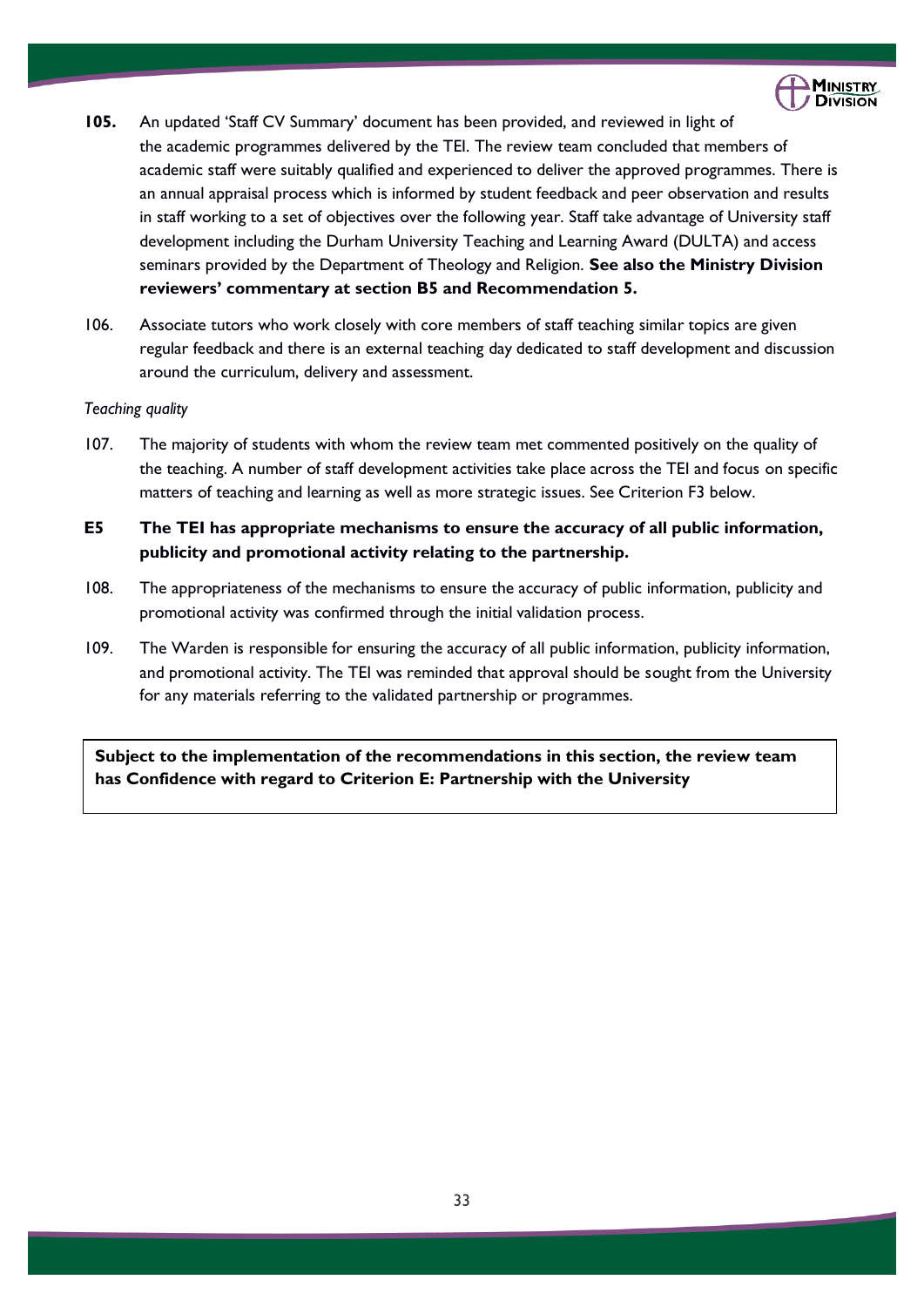

### **SECTION F: TAUGHT PROGRAMMES**

### **F1 The programme is viable in terms of market and likely numbers of entrants.**

- 110. Recruitment remains stable both to Common Awards and postgraduate programmes. As with other Common Awards programmes, future student numbers are difficult to predict. Changes to patterns for resourcing ministerial education contribute to the uncertainty regarding future student numbers. Confirmation of numbers from some of the TEI's sponsoring dioceses has provided some reassurance for the upcoming academic years.
- 111. Early indications suggest that student recruitment for 2018/19 is not being adversely affected by changes in funding patterns, but that it was still too soon to draw conclusions. The TEI would continue to monitor student numbers throughout the year. The TEI should keep student numbers under review, in order to identify any potential issues arising from changes in funding patterns.

### **F2 The structure and design of the curriculum are appropriate to the aims and learning outcomes, and to the target student body.**

- 112. The aims and learning outcomes for the Common Awards programmes are defined in the relevant programme specifications. Each programme contains a 'syllabus' to define the programme structure, including credit requirements at each level of study and for each sub-discipline. The framework ensures that the structure and design of the curriculum are appropriate to the aims and learning outcomes. Through the initial validation process, the University reviewed the TEI's proposed programme regulations, module overview table, and curriculum mapping document. These documents confirmed that the structure and design of the curriculum was aligned with the programme specifications, and that the curriculum design was appropriate to the target student body.
- 113. The TEI has engaged with the curriculum development process to review and update its curricula in response to institutional review and student feedback.
- 114. The structure and design of the postgraduate programmes appropriately underpin the learning outcomes. The new MA in Digital Theology was approved by the University in 2017 following consideration of the programme specification, module outlines and a report from an external subject specialist who confirmed the appropriateness of the learning outcomes, structure, content, delivery and assessment.
- **F3 The programme employs teaching, learning and assessment methods that will enable the learning outcomes to be achieved by typical students and that achievement to be measured.**
- 115. The initial validation and review exercise in 2014 had confirmed that the methods of teaching, learning and assessment for both undergraduate and postgraduate programmes would enable the learning outcomes to be achieved and that achievement to be measured. Subsequent reports from external examiners and the University Liaison Officer have also found that the assessment methods enable the learning outcomes to be demonstrated.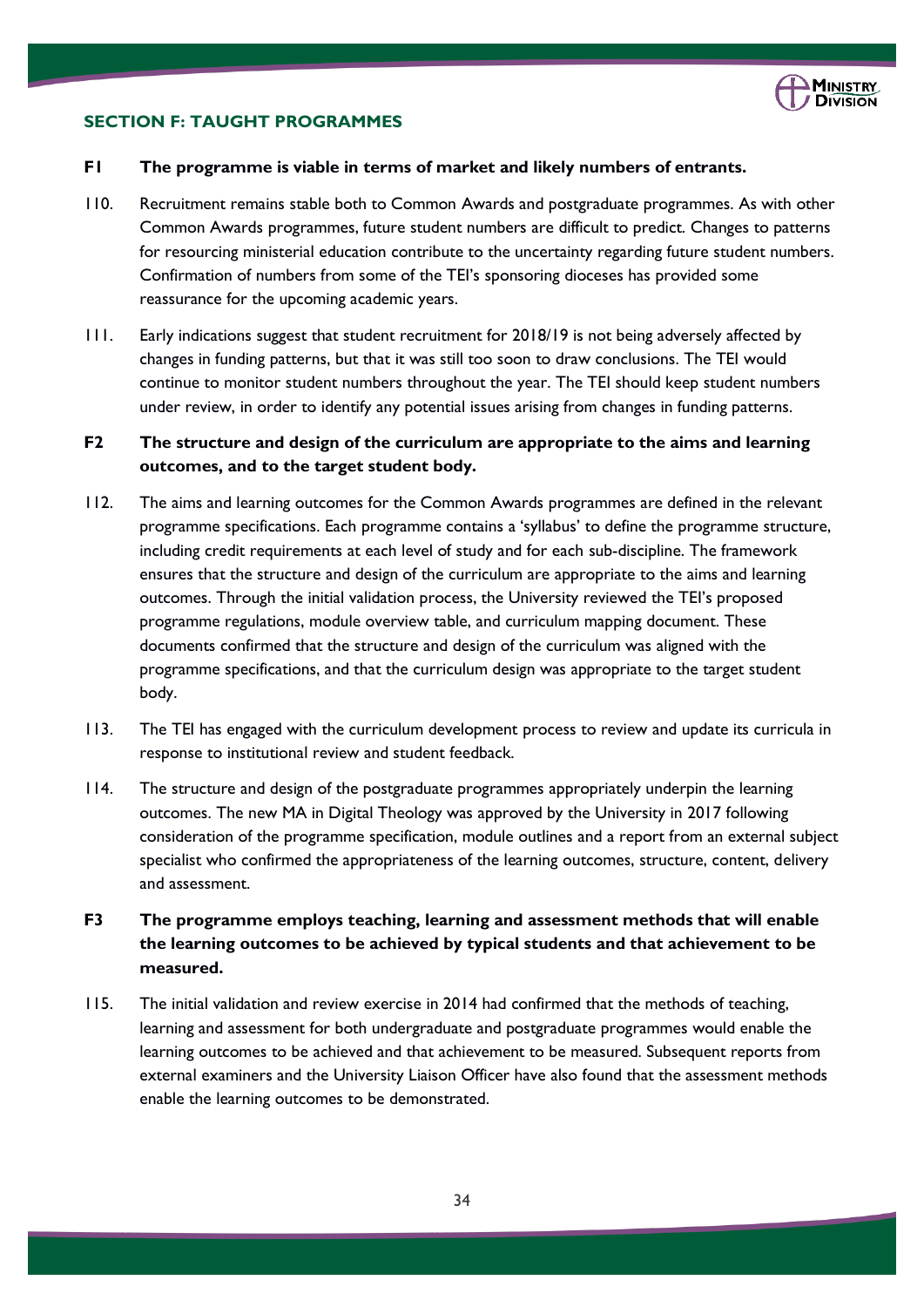

#### *Teaching and Learning*

- 116. Feedback from summaries of Module Evaluation Questionnaire results and responses to the National Student Survey revealed that students are broadly very satisfied with the teaching provided by Cranmer. MEQ results are fully discussed by the Board of Studies and evidence was provided that the TEI has responded appropriately where issues have been identified.
- 117. Students with whom the panel met shared their view that most teaching was of a high quality. In respect of postgraduate study students found the teaching enjoyable and intellectually stretching with an appropriate balance between contact and independent learning. Many teaching sessions last an hour and 45 minutes. Student opinion on the length of these sessions was equally divided between those who found this the right length and those who viewed the sessions as too long. Some students found the organisation of the timetable into blocks made best use of the schedule and fitted well with part-time study. Others found that the extended nature of these interactions helped develop a good rapport between staff and students. The teaching sessions took different formats from a full lecture to a mix of lecture and interactive seminar, with most sessions containing a break.

### **Recommendation 13**

**The review team recommends that Cranmer consider how best to identify, share, and build upon best practice in the use of the 1 hr 45-minute teaching blocks, in order to support student attention and engagement.**

- 118. Given the nature of the cohort with its mix of students with ministerial and pastoral experience, some undergraduate students believed there was greater scope to employ more peer–to-peer learning. Nonetheless both staff and students were able to provide examples of the use of peer-topeer learning (e.g. in sharing liturgy or other case studies) and modules offered opportunities for students to give seminar presentations.
- 119. Several modules are delivered at two different levels with some shared delivery (e.g. Mission and Evangelism) under separate module descriptions. Students with whom the panel met were not clear that there was sufficient differentiation between the levels within the mixed teaching ('only 15 minutes out of 1'45 dedicated to separate reading groups'). The programme team however pointed to expectations on differentiated reading (separate bibliographies are provided) and assessment.

### **Recommendation 14**

**The review team recommends that the TEI review the ways in which it explains and presents mixed-level teaching to students, in order to ensure that the differentiation in Learning Outcomes and assessments is clearly and directly communicated to them (directly, as well as in handbooks), and that the reinforcement of this distinction by the provision of differentiated activities oriented to those Learning Outcomes and assessments is clearly explained.**

120. The TEI has a process of peer observation that is used for developmental purposes and which informs the annual staff appraisal. The team was also told about regular away days and teaching development.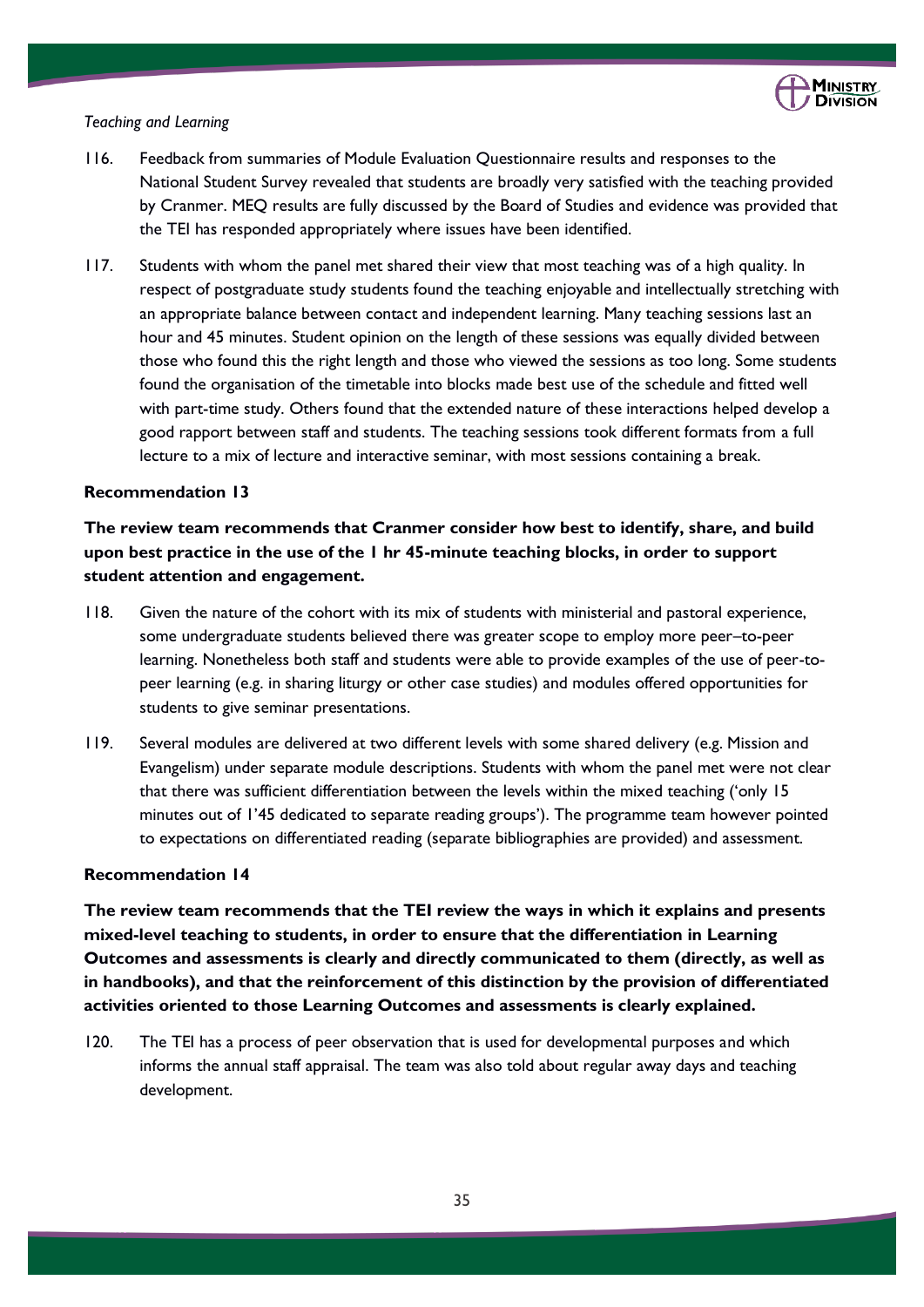

#### *Assessment*

- 121. The undergraduate programmes are assessed by a broad range of methods and in accordance with the module descriptions and guidance material of the Common Awards framework. Methods include, *inter alia*, essays, presentations, liturgy, reflective journals, portfolios and projects). The external examiner has confirmed that the range of assessments is appropriate to the curriculum and intended learning outcomes.
- 122. Postgraduate programmes are similarly assessed through an appropriate range of methods (e.g. projects, portfolio, essays, presentations, professional resources) that test the achievement of the learning outcomes.
- 123. The module outlines include details of a range of formative assessments, which appear broadly to complement and support the summative assessment, often in the form of smaller pieces of work or oral feedback through class discussion. The review team heard however from some students with whom it met that it was not always evident to them what the purpose of the formative assessment was and how it related to and supported the summative assessment. In the context of a broader concern about workload, students also told the panel that the volume of formative assessment required was unmanageable. A further concern to the reviewers was that students reported that the feedback on formative work was often provided too late to help them tackle the summative assessments (and in some cases was returned after the summative assessment deadline). Members of the programme team expressed a variety of views on the purpose of formative assessment.

### **Recommendation 15**

**The review team recommends that a thorough review of the modes, purpose and volume of formative and summative assessment is undertaken by Cranmer in consultation with the student body. Consideration should be given to scaling back the overall volume of formative assessment. The review should distinguish clearly between the purpose of summative assessment (which measures students' achievement of module Learning Outcomes) and formative assessment (which helps students develop the skills needed to complete summative assessment successfully), and should avoid seeing formative assessment as a means of covering aspects of the Learning Outcomes not covered in summative assessment.**

124. Written feedback on assessed work is provided to support students' learning and personal development. The most recent external examiner's report commended Cranmer for the quality of its feedback on assessed work. Evidence provided on Module Evaluation Questionnaires and through the meeting with students suggested that students value the quality of feedback provided. However, the students with whom the review team met commented negatively on the *timeliness* of feedback on assessed work, reporting that they regularly receive feedback past the TEI's published target turnaround time (although the delays are communicated to them). The average turnaround target published in DUO was three weeks. However, the undergraduate student handbook states that *"Markers will aim to return feedback on formative assessments within a fortnight and summative assessment within a period which varies from a month to about two months. This does not amount to a guarantee that work will be returned by the end of these periods."* This timescale seemed unduly and inappropriately long to the reviewers.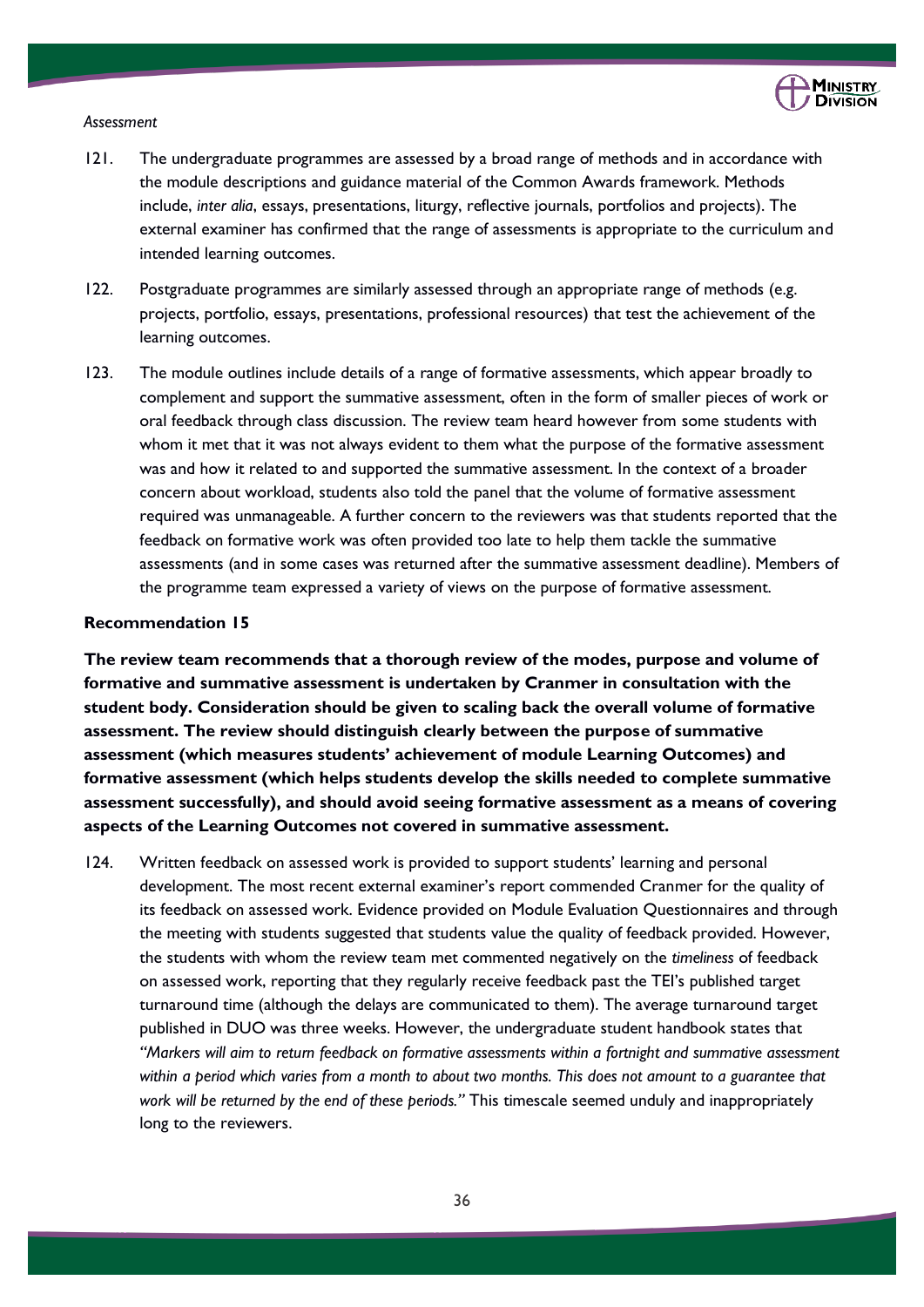

### **Recommendation 16**

**The review team recommends that the TEI should review its policy on turnaround times for assessment feedback, and take a more robust approach to monitoring the return of feedback to ensure that, wherever reasonably possible, turnaround times are met.**

#### *Learning Hours*

125. Module learning hours are clearly stated in module outlines available to students and provided to the review team and students with whom the review team confirmed that they were aware of this information.

### *Conclusion*

126. The review team concluded that the methods of teaching, learning and assessment remained appropriate to support students' learning, development, and achievement of learning outcomes.

### **F4 There are appropriate arrangements for placements.**

- 127. The report of the initial validation visit documented the TEI's mechanisms for ensuring that arrangements for placements are appropriate. Placements are assessed for Church formational purposes but not for the award of credit (although experience gained on placement will inform reflective-based summative assessments)
- 128. Detailed briefing documents are provided to all students undertaking placements including an individual learning agreement and outline the requirements for the placement, the learning outcomes, and the required assessment.
- 129. The students with whom the review team met spoke positively of the support received for undertaking placements, and particularly valued having the choice of where they would spend this time.
- 130. **The Ministry Division Review team** adds that Cranmer provides an excellent range of placements which mixes student preference and out-of-comfort-zone options well. Placement supervisors are well briefed and supported. Placement opportunities were of a huge variety, which is admirable, but this richness could make the experience rather 'hit and miss'. Students wanted clearer expectations, especially in their first year, of what is expected of them and of how much initiative they should themselves be taking. In at least one case, a placement supervisor was also a member of staff, thus raising the question of a potential conflict of interest, and potentially making it more difficult for the student on placement.
- 131. The Hall places considerable emphasis on its programme of placements in the north-east, elsewhere in the country, and overseas, and sees this as one of the strengths of its training programme. Greater use of the opportunities for placements offered by Newcastle would be welcomed by that diocese.
- 132. For students, the structure of placements, expectations, practicalities, and provision for assessment are laid out in the Ministerial Practice handbook. Placement supervisors, some of whom had worked with the college and its ordinands over a number of years, were clear about the purpose and structure of the placements and received appropriate briefing beforehand. Communication with the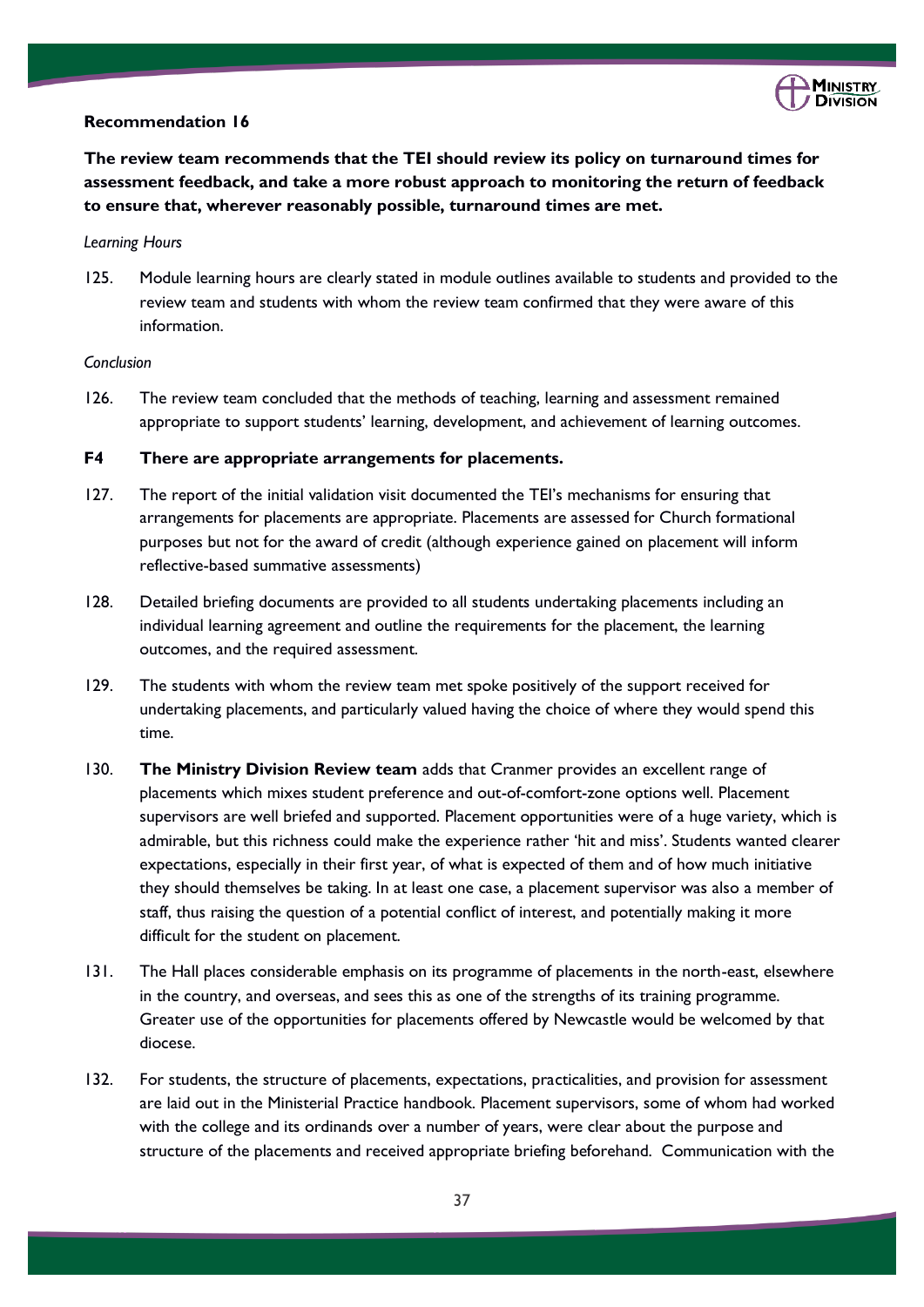

Hall was largely effective, and supervisors were made aware of particular learning goals for students, and in turn felt that their own feedback concerning matters to be addressed was valued.

- 133. Only 'block' placements feed directly into the formal assessments via theological reflection assignments; however, supervisors on all placements submit formal reports which feed into the overall reporting process.
- 134. Students reflect on placement experience both with the placement supervisor and as part of the process of self-assessment with a tutor. While the programme as a whole is clearly valued, it was suggested a) that there might be a place for exploration of the contribution of the varied character and length of the placement to the learning experience, and b) that there might be greater integration between academic understanding and the experience of the placement, perhaps especially where there was no formal assessment.
- 135. Students discuss the nature and choice of placements and what challenges and learning opportunities they offer with their tutors and with the Director of Ministerial Practice. A previous ordinand commented that the careful advice he had received led to a stretching placement which contributed importantly to his future ministry. There was evidence of good communication between Hall and placement where issues over a student's experience or conduct arose. The appropriateness of placements is discussed with tutors and the Director of Ministerial Practice; practical provision for transport and residence is laid out in the handbook.

### **F5 The programme appropriately addresses the University's Principles for the Development of the Taught Curriculum.**

- 136. The validation visit process confirmed that the programmes appropriately addressed the University's Principles for the Development of the Taught Provision.
- 137. The students with whom the review team met confirmed that they perceived and experienced a marked progression throughout their programmes, with higher levels of work demanding a greater depth of engagement, providing more academic challenge, and requiring more independent learning.

### **F6 The programme is subject to appropriate processes for curriculum review, including mechanisms for student representation and engagement (see also E3).**

- 138. Members of staff in the TEI are involved in the TEI's processes for curriculum monitoring, review and enhancement. Student feedback on teaching is requested frequently, and responded to promptly.
- 139. Teaching staff actively request student feedback via module evaluation questionnaires. Feedback is requested after each module so that the data can be reviewed and necessary improvements can be made to benefit the next cohort of students. The Module Tutor is responsible for reviewing the detailed module evaluation data and responding to the Board of Studies on actions to be taken. Students confirmed that summaries of MEQ results and corresponding responses were published in DUO.
- 140. The review team commends the TEI for its deep commitment to working with students to review and enhance academic provision and support continuously. The students whom the review team met spoke extremely positively about the frequent opportunities for engagement and providing feedback to staff.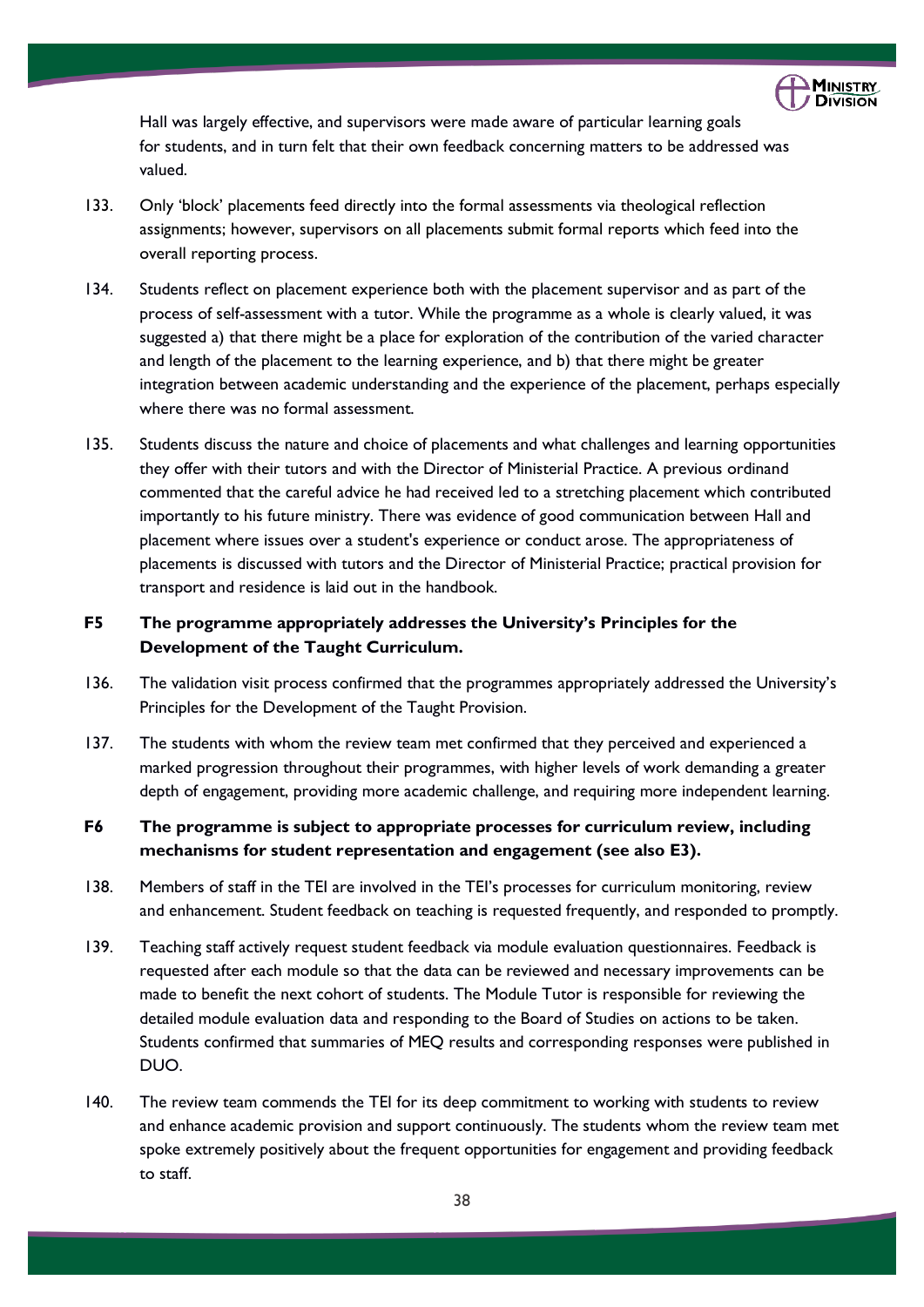

141. Members of staff from within the TEI contribute to the Common Awards Annual Self-Evaluation (ASE) process. While the last two years' ASE submissions have been quite detailed in respect of Section B, the senior management team acknowledged that this was a new process for the TEI and there is scope to better coordinate the process and to be more self-reflective. Further work would be undertaken prior to the next submission.

**Subject to the implementation of the recommendations in this section, the review team has Confidence with regard to Criterion F: Taught Programmes**

### **CONCLUSION**

**Overall outcome:** 

**The review team has Confidence with Qualifications in Cranmer Hall in preparing candidates for ordained ministry.**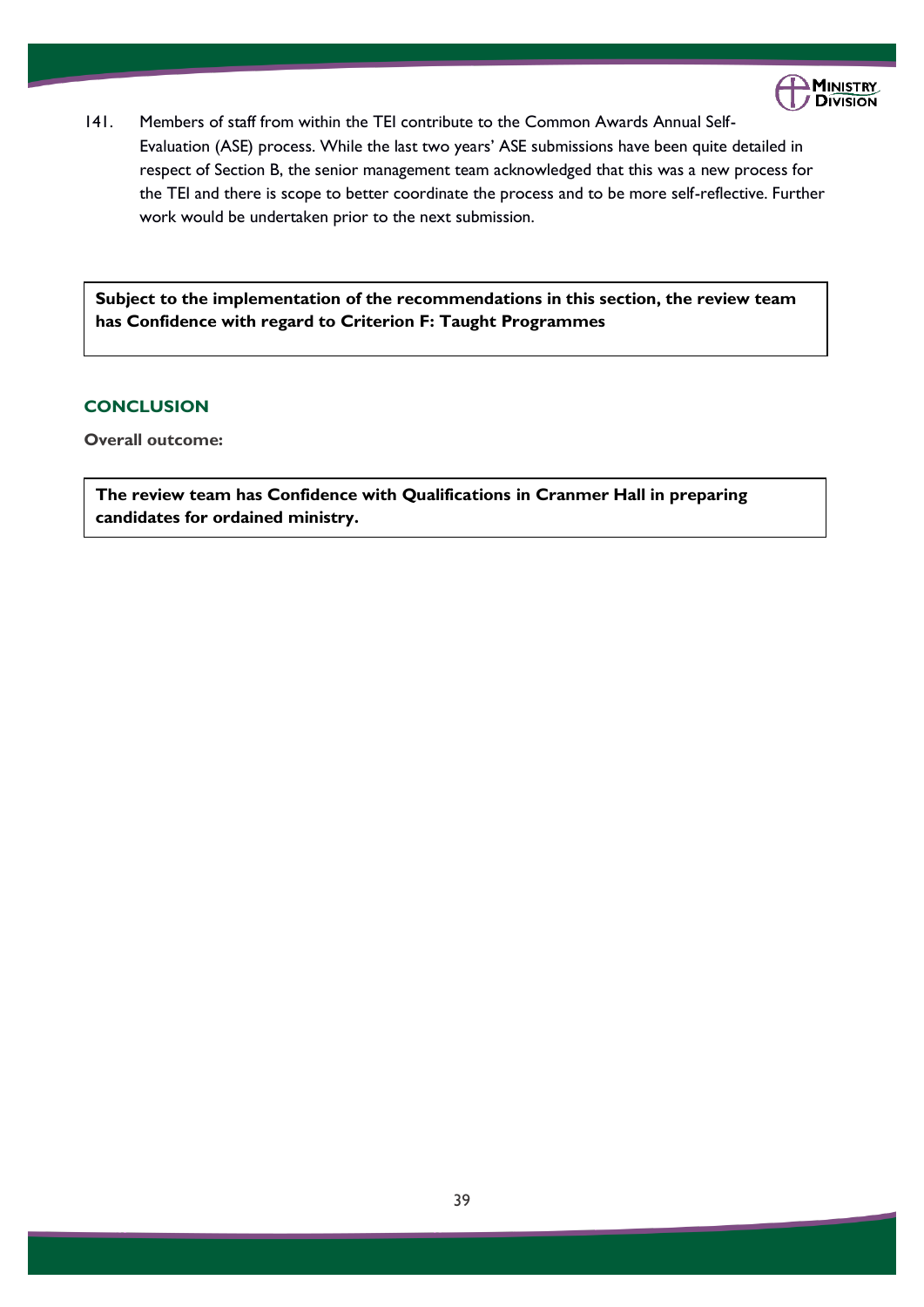

### **LIST OF COMMENDATIONS**

### **Commendation 1**

We commend Cranmer Hall for its clear articulation and communication of the Christ-centred, ministryfocused vision that underlies its formational aims.

### **Commendation 2**

Cranmer Hall is to be commended for the generous way in which spouses of ordinands are encouraged to share in a wide range of community activities, including learning opportunities.

### **Commendation 3**

The College and within in it Cranmer Hall are to be commended for clear and effective structures of governance and management.

### **Commendation 4**

We commend Cranmer Hall for intentionally creating and sustaining a diverse and inclusive student community, across the spectrum of Anglican traditions of theology, spirituality and liturgy.

### **Commendation 5**

The review team commends the TEI for its widespread commitment to gathering student feedback, reviewing module evaluations and improving teaching in light of feedback received.

### **Commendation 6**

The review team commends the TEI for the excellent learning resources available to students.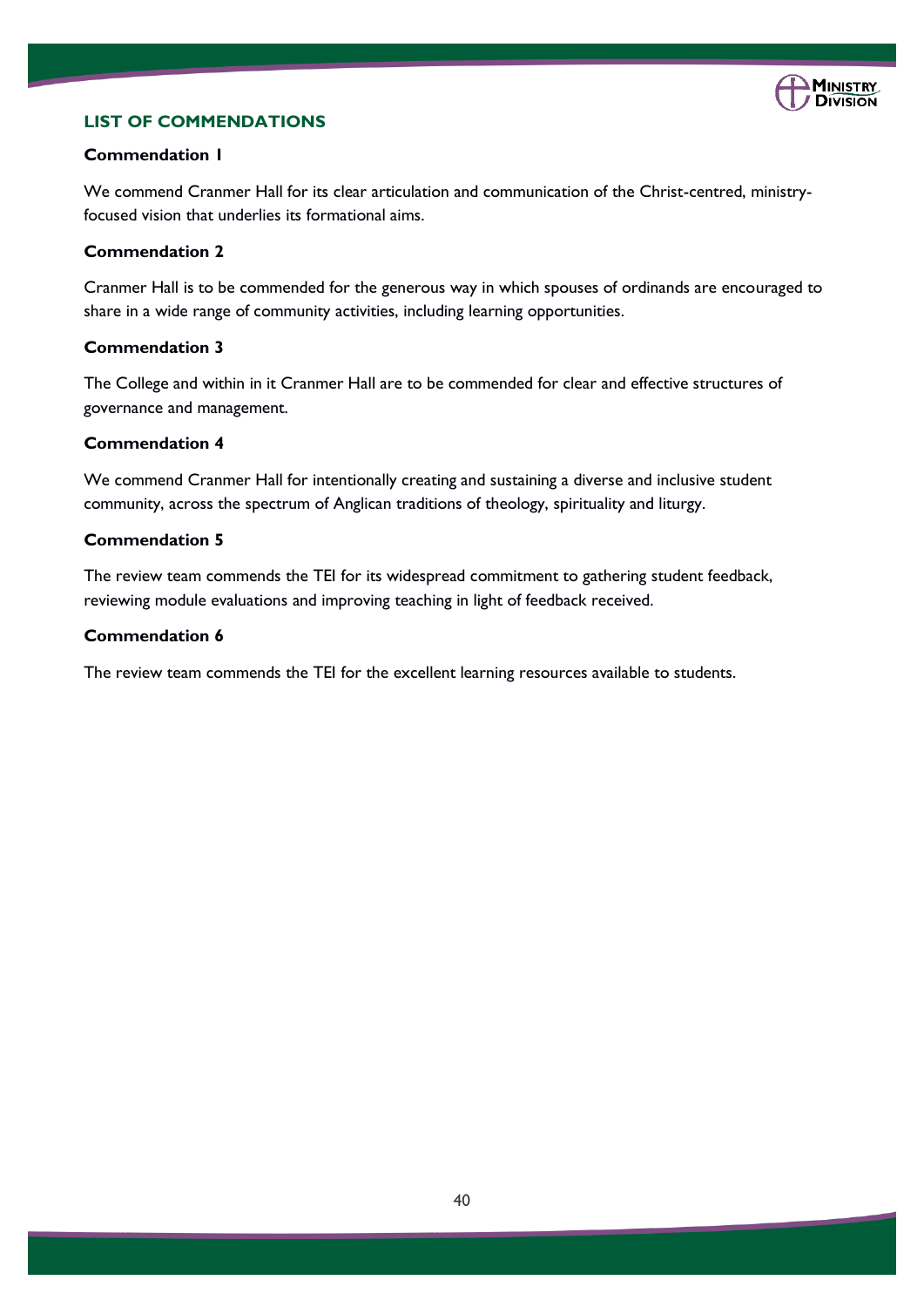

### **LIST OF RECOMMENDATIONS**

### **Recommendation 1**

In its recruitment strategy, Cranmer should pro-actively seek to reach potential students who would be attracted to a very good college and a first-class university theology department.

### **Recommendation 2**

We recommend that, within its evangelical framework and ethos, the TEI should review the opportunities for students to be exposed to the catholic Anglican tradition, especially in ecclesiology, including the theology of ordination and the sacraments.

### **Recommendation 3**

We recommend that staff-student consultation take place to work out the best way of providing structured opportunities for the discussion of sensitive issues on which student opinion is divided.

### **Recommendation 4**

We recommend that facilities for amplification be used consistently in large teaching spaces to assist audibility of both teaching and discussion.

### **Recommendation 5**

We recommend that Cranmer Hall teaching staff normally be granted a term's study leave not less than every three years, subject to the normal processes of approval and review of study projects.

### **Recommendation 6**

We recommend that a review and restructuring of the administrative support for Cranmer Hall be undertaken and that consideration should be given to establishing a senior post with overarching executive responsibilities for Cranmer, such as a chief operating officer or equivalent.

### **Recommendation 7**

We recommend that the theological study of non-Christian faiths and of the dynamics of inter-faith dialogue be strengthened, alongside practical opportunities to experience the worship and traditions of other faiths.

#### **Recommendation 8**

We recommend that the TEI should consider how the views of students on the 'Durham Pathway' are best represented.

#### **Recommendation 9**

The review team recommend reviewing the workload of students on the Durham pathway.

### **Recommendation 10**

The review team recommends that the TEI consult with its students on the effectiveness of the induction processes, and on possibilities for its development. The team recommends in particular that the TEI discuss ways of providing clearer information about individual student pathways and about workload, and explore means of strengthening the preparation provided to students to help them manage their workload.